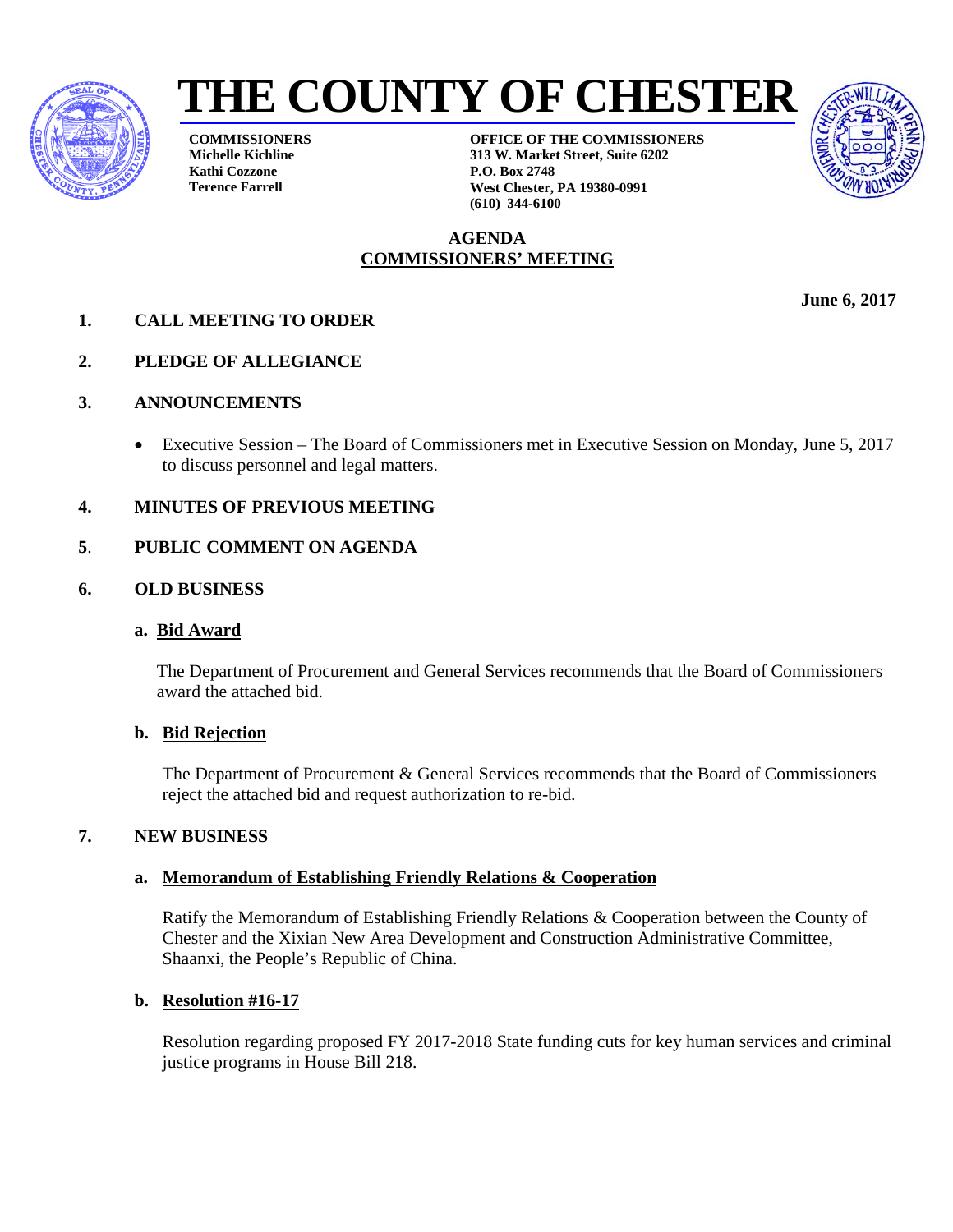### **c. Resolution #17-17**

Resolution authorizing the Director of Facilities and Solicitor to electronically execute and add supplement #2 to the consultant contract for County Bridge #205, Spring City Road over Stony Run, East Pikeland Township.

#### **d. Resolution #18-17**

Resolution authorizing signature authority and approving supplemental agreement for County Bridge #244, Hadfield Road, located in East Brandywine Township.

#### **e. Resolution #19-17**

Resolution approving the issuance of 2017 Revenue Bonds, not to exceed \$200,000,000, involving the Chester County Health and Education Facilities Authority and Main Line Health Systems.

#### **f. Authorities, Boards and Commissions**

It is recommended that the Board of Commissioners approve the attached reappointments.

### **g. Authorization to Bid**

The Department of Procurement and General Services is requesting authorization to bid the following:

- **Guide Rail Replacement for County Bridges**
- **Sprinkler Head Replacement at Pocopson Home**
- **Resurfacing of Concrete Yards at Chester County Prison**
- **Nurse Call System Replacement at Pocopson Home**

# **h. Contracts**

**i. Grants**

# **8. PERSONNEL MATTERS**

- **a. Human Resources Agenda**
- **9. FINANCIAL MATTERS**
	- **a. Finance Agenda**
- **10. PUBLIC COMMENT**
- **11. ADJOURNMENT**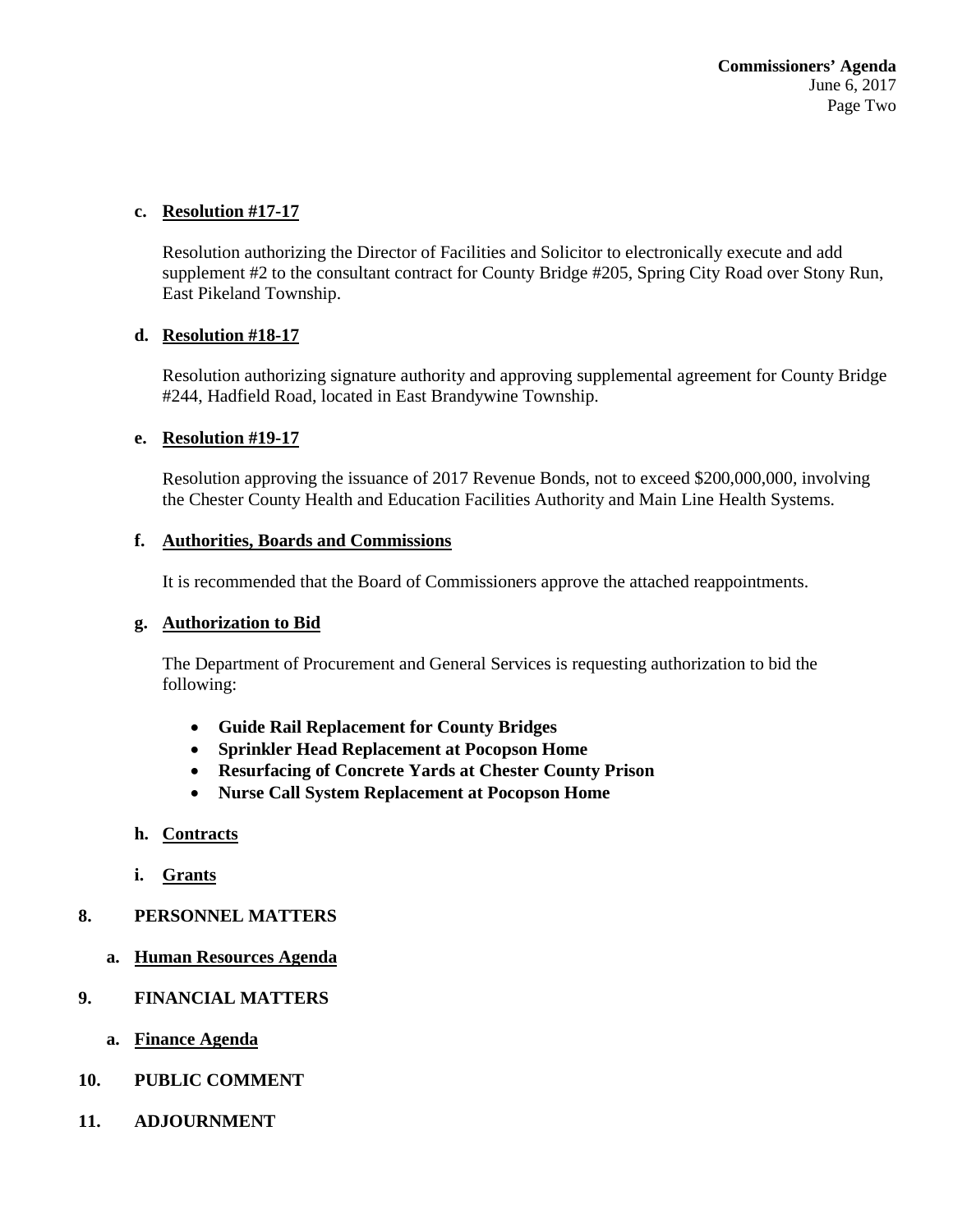

# **THE COUNTY OF CHESTER**

**COMMISSIONERS Michelle Kichline Kathi Cozzone Terence Farrell**

**OFFICE OF THE COMMISSIONERS 313 W. Market Street, Suite 6202 P.O. Box 2748 West Chester, PA 19380-0991 (610) 344-6100**



# **COMMISSIONERS' MEETING MINUTES**

**May 15, 2017** 

**1. CALL MEETING TO ORDER CALL TO**

The public meeting of the Chester County Board of Commissioners was called to **ORDER** order at 10:01 a.m. on May 15, 2017 in the Commissioners' Boardroom by Chairman of the Board of Commissioners Michelle Kichline. Commissioner Kathi Cozzone and Commissioner Terence Farrell were also present.

# **2. PLEDGE OF ALLEGIANCE PLEDGE OF**

Chairman Kichline asked David Ward, Deputy Director of the Planning Commission, to lead **ALLEGIANCE** the Pledge.

#### **3. ANNOUNCEMENTS ANNOUNCEMENTS**

- Matthew Hammond, Chairman of the Chester County Planning Commission announced the Launch of the Landscapes3 public survey. Executive Director Brian O'Leary gave a Landscapes3 presentation.
- Chairman Michelle Kichline announced that he Board of Commissioners met in Executive Session on Thursday, May 11, 2017 to discuss personnel and legal matters.

#### **4. MINUTES OF PREVIOUS MEETINGS MINUTES**

Following a Motion made by Commissioner Farrell, which was Seconded by **APPROVED** Commissioner Cozzone, the Board unanimously voted to accept the minutes from the May 4, 2017 Commissioners' meeting.

#### **5**. **PUBLIC COMMENT PUBLIC**

.

There were no comments from the public. **COMMENT** 

**6. OLD BUSINESS –** There were no items of old business. **OLD BUSINESS**

#### **7. NEW BUSINESS NEW BUSINESS**

#### **a. Resolution #15-17 Resolution #15-17**

Following a Motion made by Commissioner Cozzone, which was Seconded by Commissioner Farrell, the Board of Commissioners unanimously approved Resolution #15-17 authorizing the refund of certain county taxes.

#### **b. Contracts Contracts**

Commissioner Cozzone made a Motion, which was Seconded by Commissioner Farrell, to approve the Contracts Agenda. The Board voted unanimously to approve the Contracts Agenda.

#### **c. Grants Grants**

Commissioner Farrell made a Motion, which was Seconded by Commissioner Cozzone, to approve the Grants Agenda. The Board voted unanimously to approve the Grants Agenda.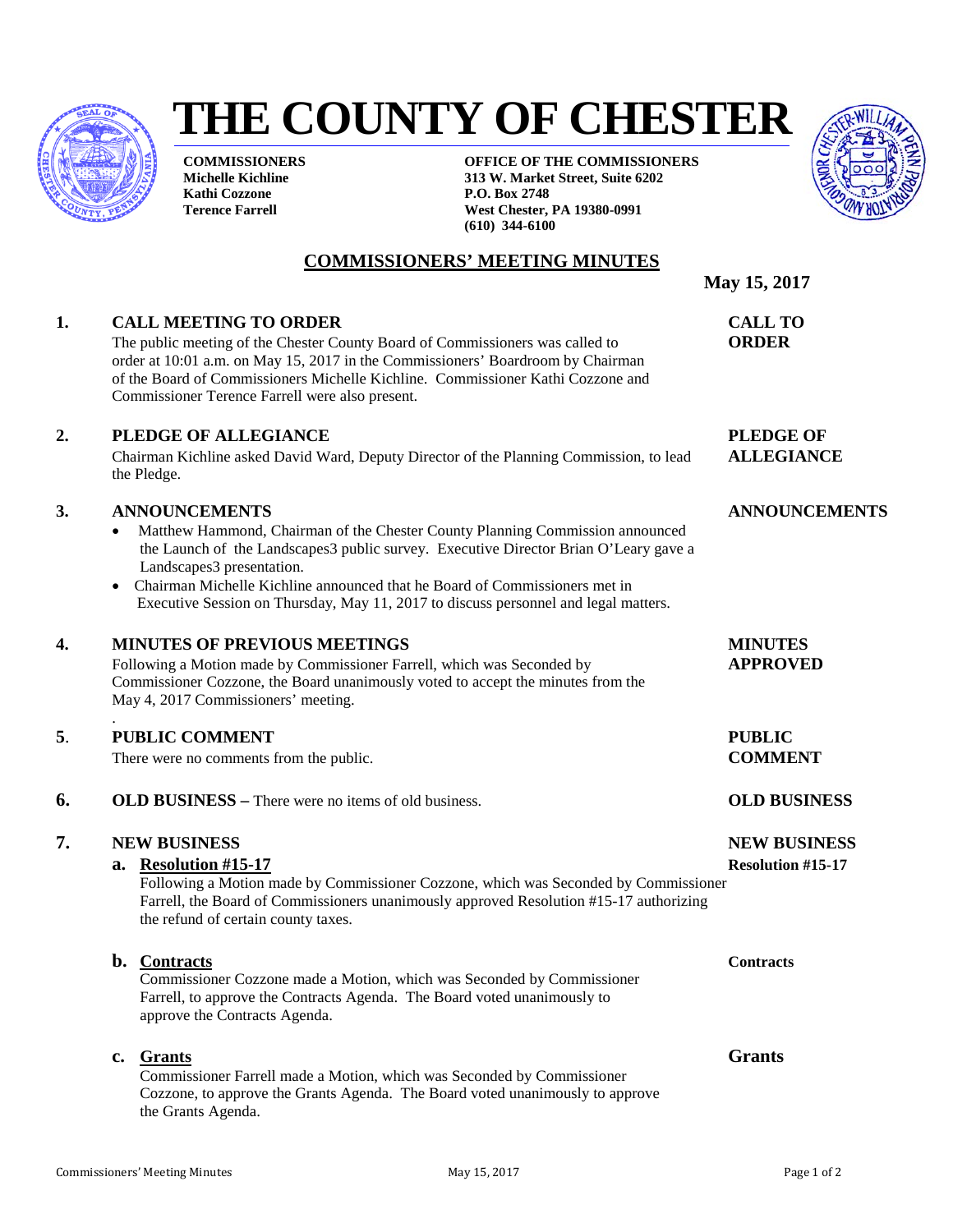# **8. PERSONNEL MATTERS PERSONNEL**

#### **Human Resources Agenda**

Commissioner Cozzone made a Motion to approve the Human Resources Agenda. Following a Second of the Motion by Commissioner Farrell, the Board voted unanimously to approve the Human Resources Agenda.

# **9. FINANCIAL MATTERS FINANCE**

# **Finance Agenda**

Human Resources director Michelle Achenbach sunshined an Agreement between the County and Teamsters Local Union 384.

Commissioner Farrell made a Motion to approve the Finance Agenda. Following a Second of the Motion by Commissioner Cozzone, the Board voted unanimously to approve the following:

- Approve an Agreement between the County and Teamsters Local Union 384
- $\triangleright$  Vouchers as submitted by the Controller

# **10. PUBLIC COMMENT PUBLIC**

There were no comments from the public. **COMMENT** 

# **11. ADJOURNMENT ADJOURNMENT**

The Meeting was adjourned at 10:17 a.m. following a Motion made by Commissioner Cozzone and Seconded by Commissioner Farrell. The Motion passed unanimously.

 $\sim$   $\sim$   $\sim$ Chief Clerk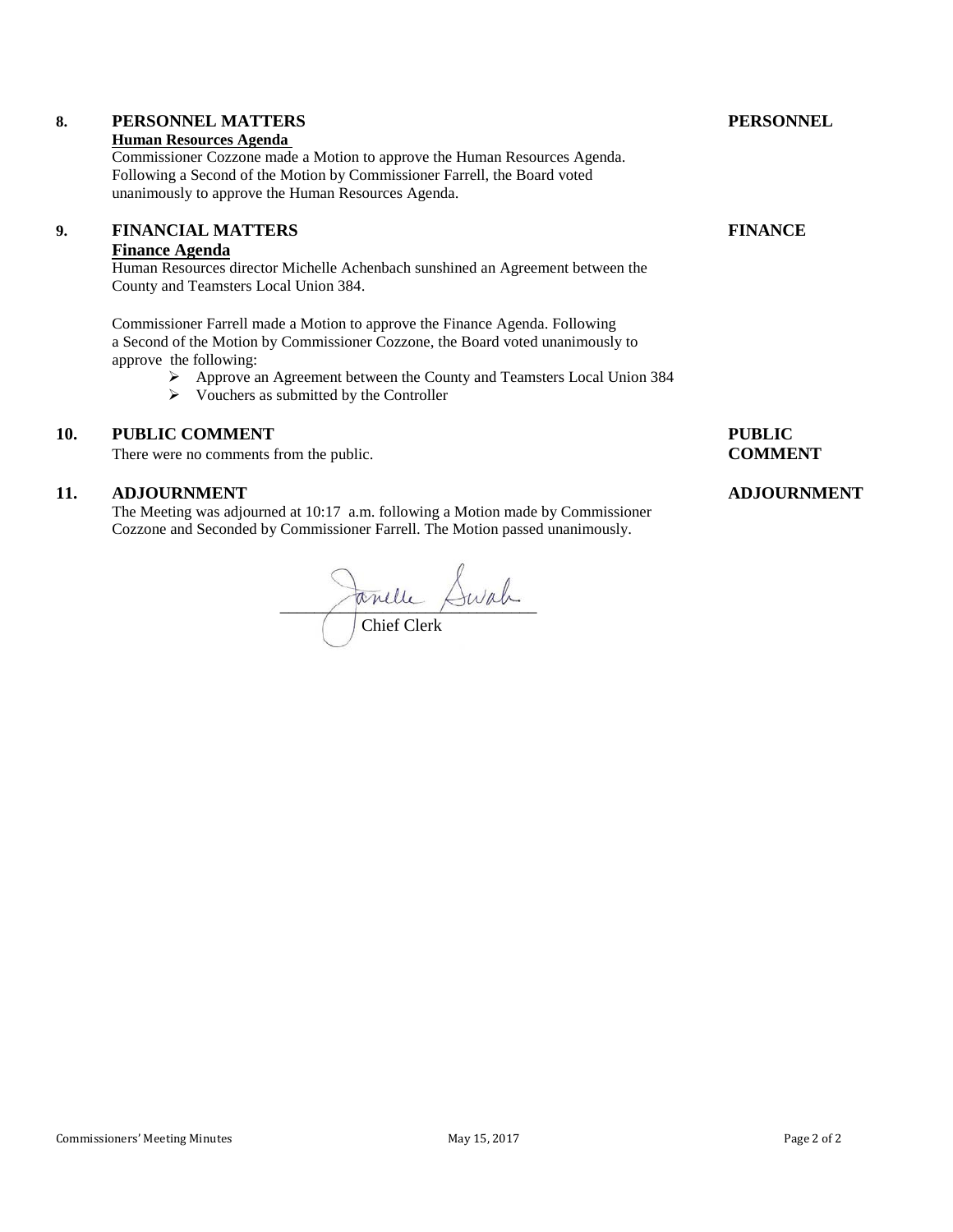# **Commissioners Agenda 06/06/2017**

# **Bid Award:**

The Department of Procurement & General Services recommends to the Board of Commissioners the following bid award as they are the lowest responsive and responsible bidder:

# **Garage Roof Replacement at the Government Services Center, Bid #357705-1284E:**

# **Munn Roofing Corp.** \$154,000.00

| Other Bids Submitted:            |              |
|----------------------------------|--------------|
| Wilkinson Roofing & Siding, Inc. | \$185,790.00 |
| Jottan, Inc.                     | \$199,000.00 |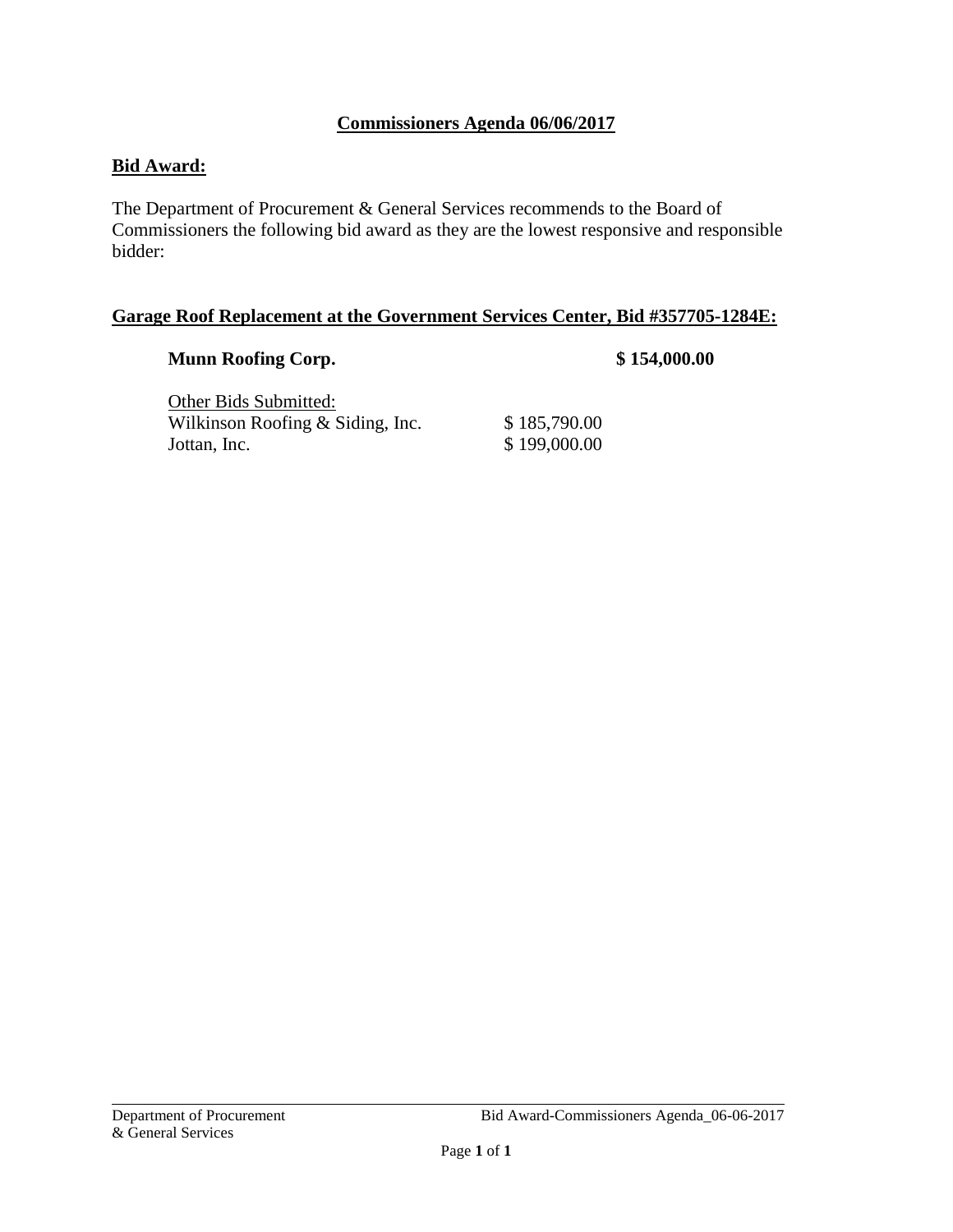# **Commissioners Agenda 06/06/2017**

# **Bid Rejection:**

The Department of Procurement and General Services recommends to the Board of Commissioners the following Bid for Ceiling Tile Replacement at the Historic Courthouse, Bid #357705-1283E be rejected and request authorization to re-bid.

# **Ceiling Tile Replacement at the Historic Courthouse, Bid #357705-1283E:**

Indoor Air Technologies, Inc. \$ 74,120.00\*

\*Non-responsive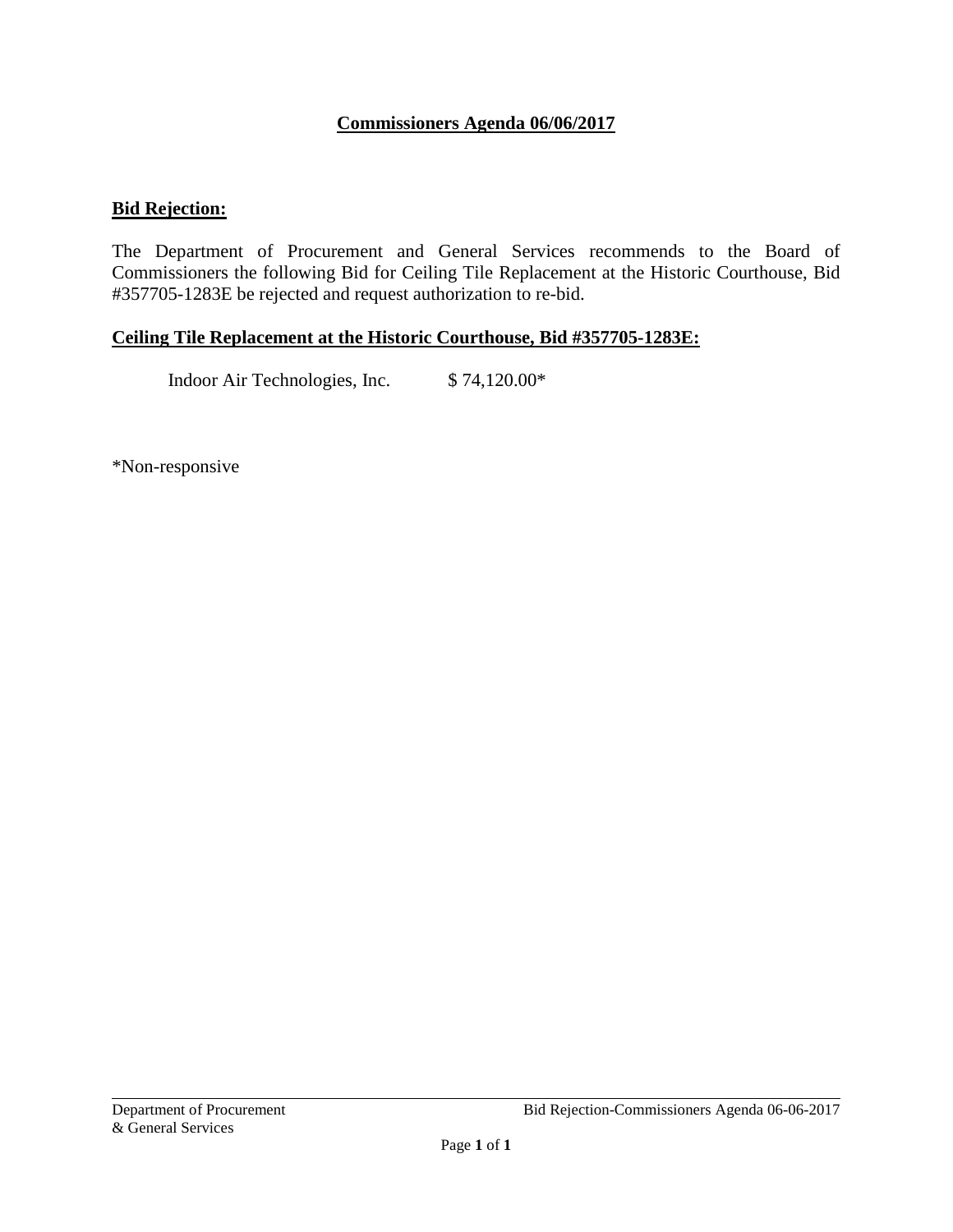# 中华人民共和国陕西省西咸新区 Xixian New Area, Shaanxi, the People's Republic of China 美利坚合众国宾夕法尼亚州切斯特郡 Chester County, Pennsylvania, the United States of America

友好合作备忘录

**Memorandum of Establishing Friendly Relation & Cooperation** 

2017.5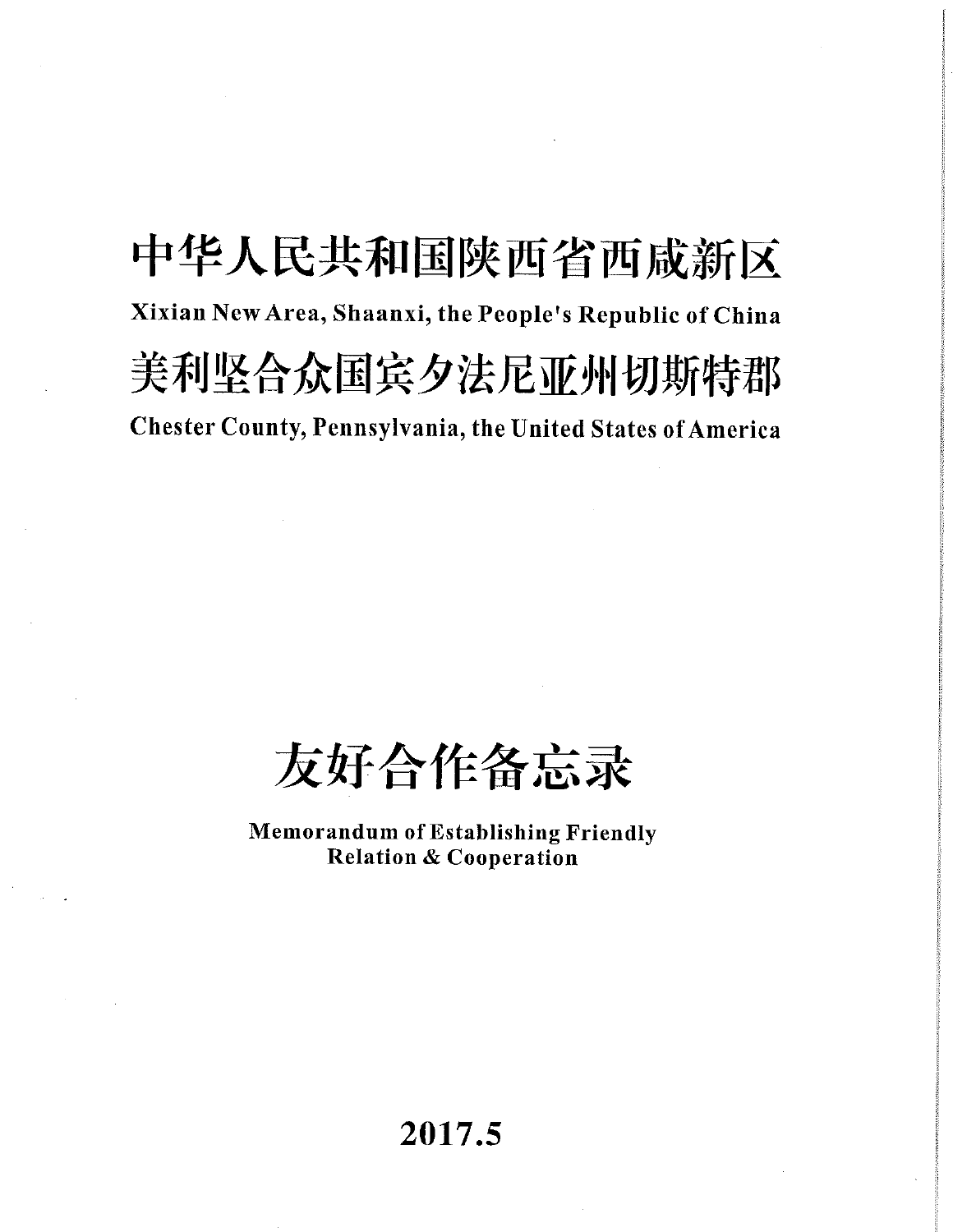# 甲方: 中华人民共和国陕西省西咸新区开发建设管理委员会

Party A: Xixian New Area Development and Construction Administrative Committee, Shaanxi, the People's Republic of China

乙方: 美利坚合众国宾夕法尼亚州切斯特郡政府

Party B: The County Government of Chester, Pennsylvania, the United States of America

(甲方和乙方: 双方)

#### (Party A and Party B: the Parties)

甲方是西咸新区的行政管理机构。西咸新区是国务院批复设立的首个 "以创新城市发展方式"为主题的国家级新区,面积882平方公里,规划建 设用地272平方公里,下设空港新城、沣东新城、秦汉新城、沣西新城、泾 河新城五个组团, 现有人口90多万。

Party A is the administrative authority of Xixian New Area. Approved by the State Council, Xixian New Area is the first national development area with the theme of innovative modes of urban development. It covers a total area of 882 km<sup>2</sup>, including 272 km<sup>2</sup> of construction land. The whole area consists of 5 parts-Airport New City, Fengdong New City, Oinhan New City, Fengxi New City and Jinghe New City, with a total population over 900 thousands.

7.方是切斯特郡的行政管理机构。切斯特郡是美国宾夕法尼亚州东南部的 一个郡, 东南邻特拉华州, 南邻马里兰州。面积1,968平方公里。人口40多万。

Party B is the administrative authority of Chester County. Chester County locates in Southeastern Pennsylvania, adjacent to Delaware and Maryland. The total area is 1,968km<sup>2</sup>, and the population is over 400 thousands.

为促进西咸新区与切斯特郡务实合作关系的发展,增进中美两国人民的 友谊, 经甲方与乙方友好蹉商, 达成以下共识:

In order to promote pragmatic cooperation between Party A and Party B, and enhance the friendship between the people of the two countries, the Parties, through friendly consultations, hereby reach the following consensus:

一、双方根据平等互利原则,在环保、旅游、教育、农业和食品等方面 开展多种形式的交流与合作,促进双方地区的共同繁荣发展。

1. According to the principle of equality and mutual benefit, both sides shall carry out activities of exchange and cooperation in environmental protection, tourism, education, agriculture, food etc. in various forms to promote the common prosperity and development of both areas.

二、积极推动双方企业开展合作, 鼓励各自企业到对方投资兴业, 实现 优势互补。

2. The cooperation between enterprises of both areas shall be actively promoted and the investment in each other encouraged for the complementary advantages.

 $1/2$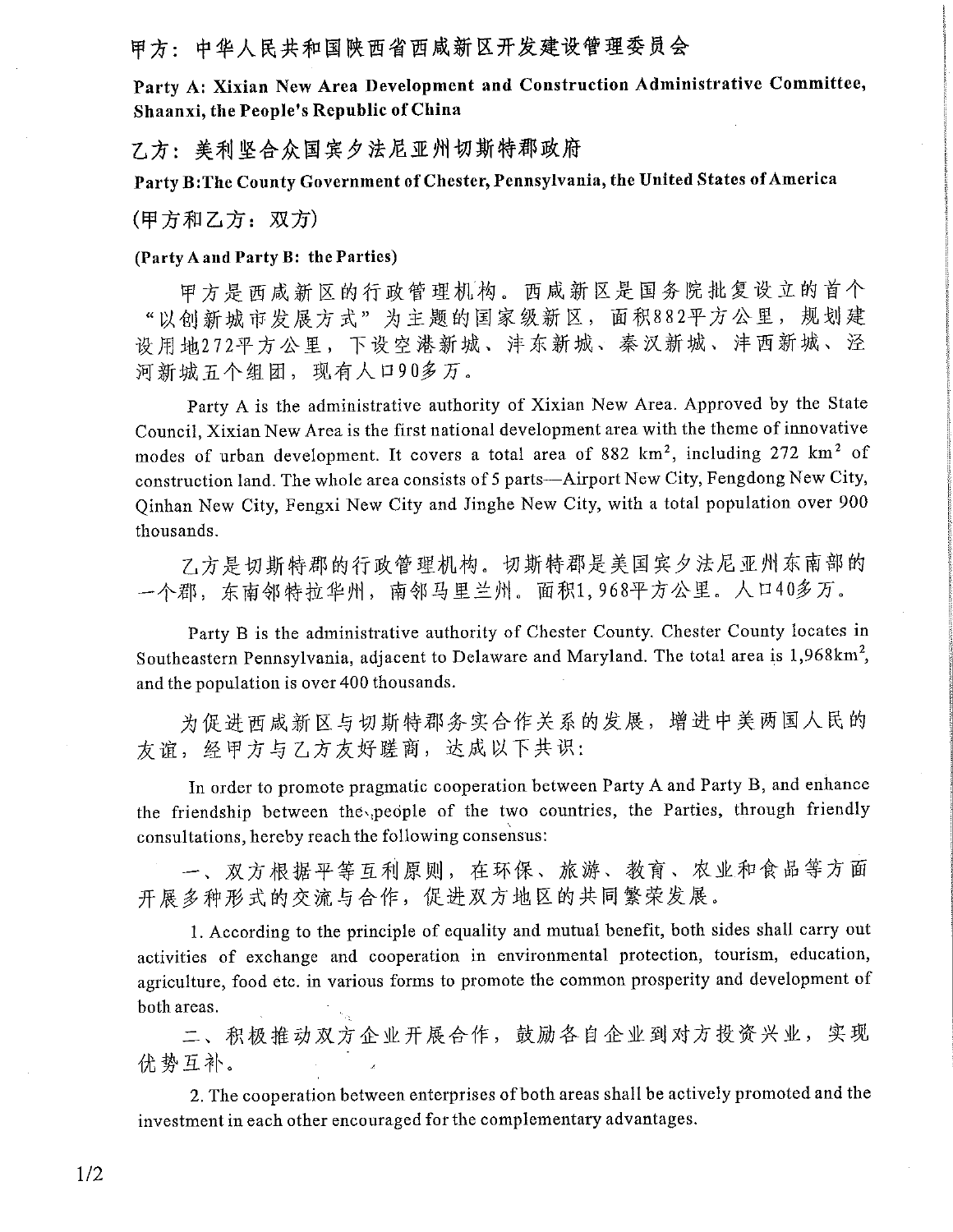三、支持双方的高等院校、职业教育和中学开展合作办学, 人员交流及人 才培训。

3. The institutions of higher learning, vocational education and high schools of both areas shall be supported in cooperation in running schools and personnel exchange and training.

四、双方在各自媒体推介对方, 宣传对方旅游资源。

4. Both sides shall introduce each other in their respective media to promote their tourism resources.

五、根据友好合作需要,双方保持长期的联系和磋商,加强双方人员的交 流互访。

5. Based on the need for friendly cooperation, both sides shall maintain long-term contact and consultation strengthening the exchange of personnel and their visits.

六、双方达成建立友好城市的共识,并同意在条件成熟时答订友好协议。

6. The Parties have reached a consensus of the establishment of sister cities and agreed to sign a friendship agreement when conditions are ripe.

本备忘录真实反映了甲方和乙方的意愿,由双方代表签订一式两份,每份 用中文和英文书写,两种文本同等作准。

The memorandum, a true reflection of the wishes of the Parties, is written in Chinese and in English, and signed in two duplicates by representatives from the Parties, and the versions of both languages are equally authentic & valid.

中华人民共和国陕西省西咸新区开发建设管理委员会

Xixian New Area Development and Construction Administrative Committee, Shaanxi, the People's Republic of China

代表签名 (Representative Signature): *王飞 Wmy hei* 

2017年5月20日/May 20th. 2017

美利坚合众国宾夕法尼亚州切斯特郡政府 The County Government of Chester, Pennsylvania, the United States of America

HL Grand Hande Fauell

2017年5月20日/May 20th. 2017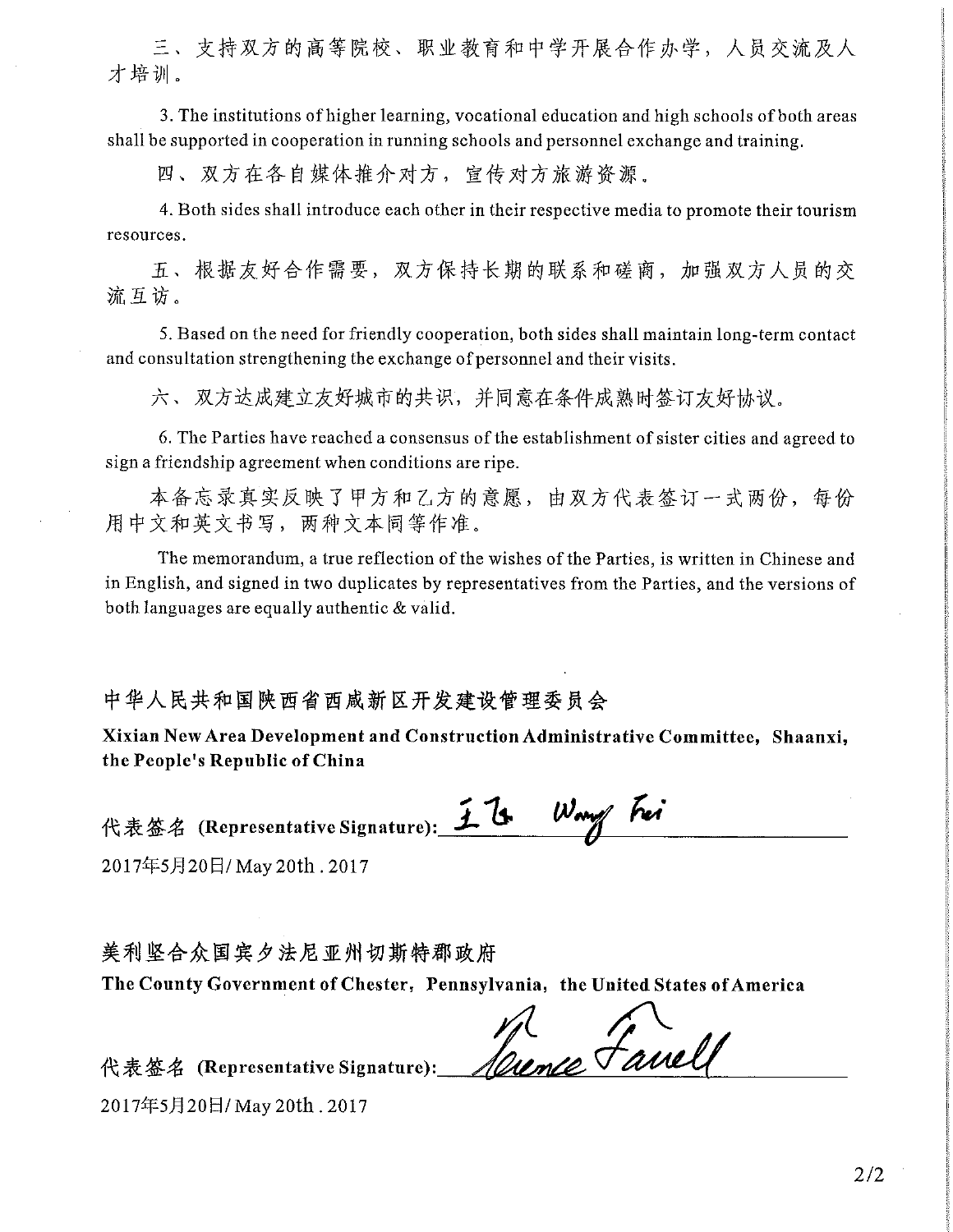# **THE COUNTY OF CHESTER COMMONWEALTH OF PENNSYLVNIA RESOLUTION NO. 16-17**

**\_\_\_\_\_\_\_\_\_\_\_\_\_\_\_\_\_\_\_\_\_\_\_\_\_\_\_\_\_\_\_\_\_\_\_\_\_\_\_\_\_\_\_\_\_\_\_\_\_\_\_\_\_\_\_\_\_\_\_\_\_\_\_\_\_\_\_\_\_\_\_\_\_\_\_\_\_\_** 

# **RESOLUTION OF THE COUNTY OF CHESTER, COMMONWEALTH OF PENNSYLVANIA, REGARDING PROPOSED FY 2017-2018 STATE FUNDING CUTS FOR KEY HUMAN SERVICES AND CRIMINAL JUSTICE PROGRAMS IN HOUSE BILL 218**

**WHEREAS**, counties provide crucial human services that protect the most vulnerable individuals, such as child welfare and protective services, mental health, intellectual disabilities, substance abuse treatment, homeless assistance, meal programs, lottery funded transportation, and others; and

**WHEREAS**, counties continually seek innovative approaches in the delivery of those services, such as the Human Services Block Grant model, which affords the opportunity to tailor available dollars to specific local needs with better outcomes for both client and taxpayer; and

**WHEREAS,** Pennsylvania leads the nation in the adoption and implementation of criminal justice system reforms and best practices, such as diversion, behavioral health services, and the Justice Reinvestment I and II initiatives; and

**WHEREAS**, the budget proposal amended into House Bill 218, Printer's Number 1236, contains sweeping cuts in funding for criminal justice, human services, and administrative programs that counties perform on the Commonwealth's behalf, amounting to millions of dollars; and

**WHEREAS**, under House Bill 218, these cuts would be significant and devastating to counties and would negatively impact Chester County as reflected as follows:

| Proposed Cut | Percentage |
|--------------|------------|
| \$352,935    | 100%       |
| \$558,289    | 100%       |
| \$574,328    | 100%       |
| \$581,994    | 100%       |
| \$70,000     | 100%       |
| \$80,500     | 100%       |
| 87,299<br>\$ | 15%        |
| 3,000        | 15%        |
| 43,750       | 15%        |
| 41,350       | 15%        |
|              |            |

**WHEREAS**, these cuts will affect Chester County's ability to provide human service, rehabilitative, intervention, and other related criminal justice programs; and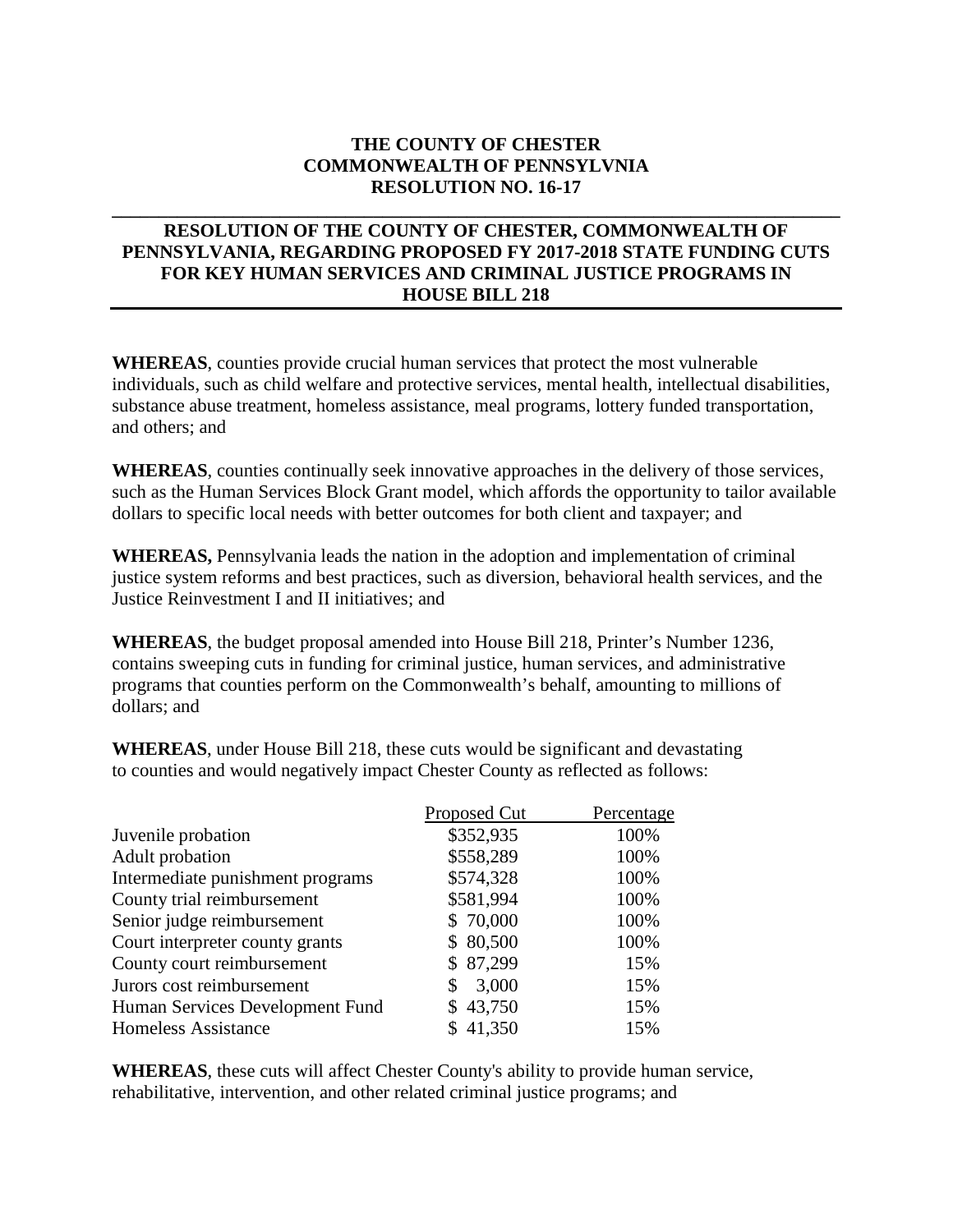**WHEREAS**, these cuts could cause inmate populations to swell, decrease public safety, and result in a lack of uniformity in the provision of justice across the state; and

**WHEREAS**, the proposal argues that savings are to be had in reinventing government, but the cuts in House Bill 218 run exactly opposite to that objective, wholly dismantling successful initiatives already in place, reversing the significant and documented gains made by the Commonwealth and counties, and thwarting investment in any new innovations as counties focus just on meeting minimum service delivery thresholds; and

**WHEREAS,** the eliminated funds and funding reductions do not come with relief for any mandates, nor do they reduce caseloads, which may ultimately require increases in county property taxes while programs remain regulated and controlled by state policy;

**NOW THEREFORE BE IT: RESOLVED,** that Chester County remains committed to the important role we play in delivery of services to and safety of our communities; and

**RESOLVED,** that Chester County stands ready to work in partnership with the County Commissioners Association of Pennsylvania in support of counties' top priority for 2017, human services funding and system reform; and

**RESOLVED**, that Chester County calls upon the General Assembly and the Administration to meet their full responsibility to counties as their service delivery partners, and ultimately to their citizens most in need, in the FY 2017-2018 state budget; and

**RESOLVED**, that Chester County calls upon the General Assembly to recognize that any vote for the lack of adequate funding as reflected in House Bill 218 as passed by the House potentially will result in a reduction of county services and may lead to a county property tax increase; and

**RESOLVED**, that a copy of this Resolution be sent to the Chester County legislative delegation, to Governor Wolf, and to the County Commissioners Association of Pennsylvania.

ADOPTED by the Board of Commissioners of the County of Chester, the Commonwealth of Pennsylvania, this \_\_\_ day of June, 2017.

ATTEST: \_\_\_\_\_\_\_\_\_\_\_\_\_\_\_\_\_\_\_\_\_\_\_\_\_\_\_ **BOARD OF COMMISSIONERS**

Janelle Swab

\_\_\_\_\_\_\_\_\_\_\_\_\_\_\_\_\_\_\_\_\_\_\_\_\_\_\_\_\_\_\_\_\_\_ Michelle Kichline, Chair

\_\_\_\_\_\_\_\_\_\_\_\_\_\_\_\_\_\_\_\_\_\_\_\_\_\_\_\_\_\_\_\_\_\_ Kathi Cozzone, Commssioner

\_\_\_\_\_\_\_\_\_\_\_\_\_\_\_\_\_\_\_\_\_\_\_\_\_\_\_\_\_\_\_\_\_\_ Terence Farrell, Commissioner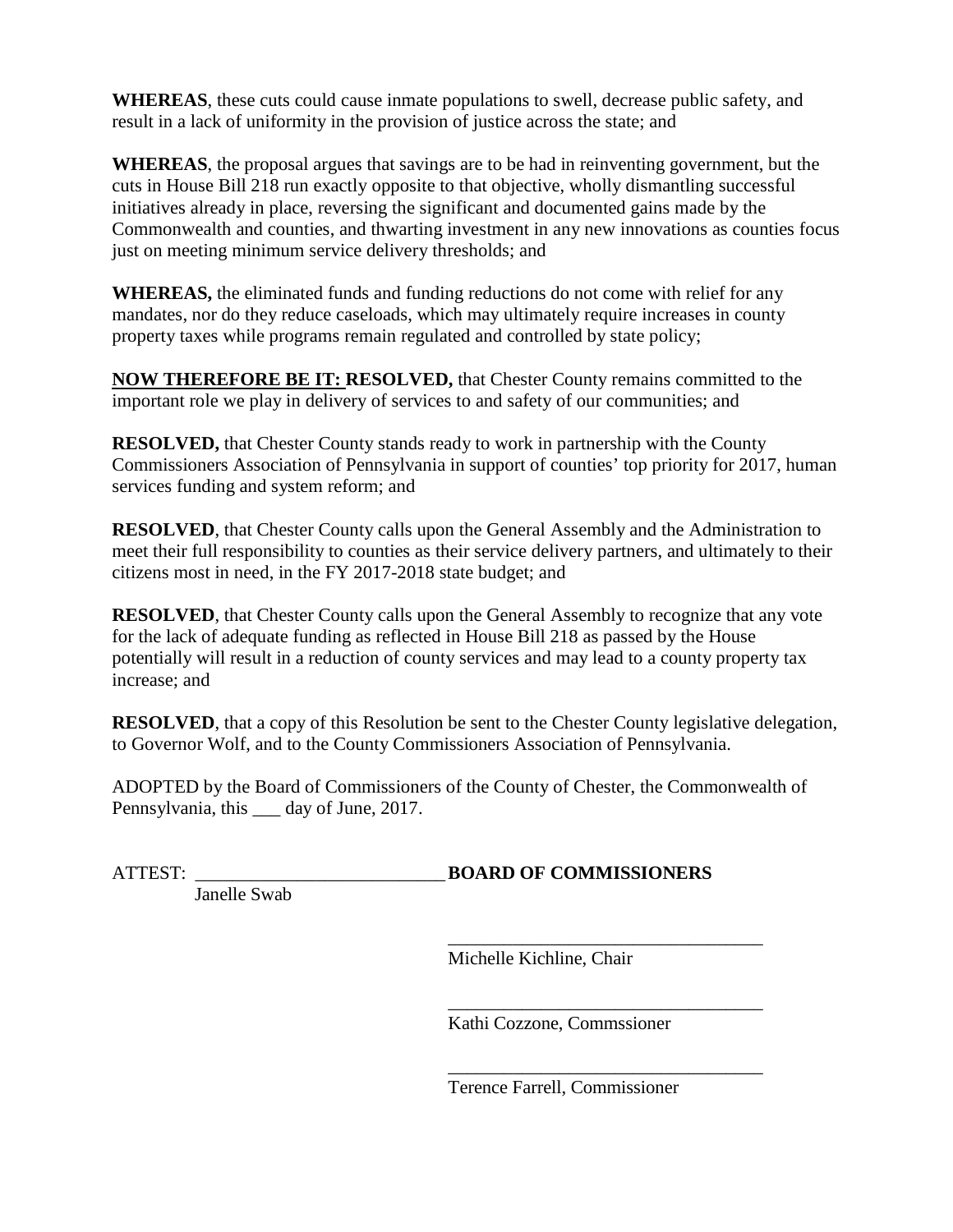# **COUNTY OF CHESTER COMMONWEALTH OF PENNSYLVANIA Resolution #17-17**

# **RESOLUTION OF THE CHESTER COUNTY COMMISSIONERS AUTHORIZING THE DIRECTOR OF FACILITIES AND SOLICITOR TO ELECTRONICALLY EXECUTE AND ADD SUPPLEMENT # 2 TO THE CONSULTANT CONTRACT FOR COUNTY BRIDGE #205**

**WHEREAS**, the Commissioners have previously approved (under Resolution #04-15 dated 1/8/2015) entering into an engineering agreement with McCormick Taylor, Inc. in the amount of \$323,098.61 and Supplement # 1 in the amount of \$15,083.34 to complete the design for Bridge #205, Spring City Road over Stony Run, East Pikeland Township; and

**WHEREAS**, PennDOT now wishes to add supplement # 2 to the original agreement establishing Part 2, Final Design, Part 3, Construction Services and part 4, Right-of-Way Acquisition Services; and

**WHEREAS**, PennDOT requires the County to electronically approve Supplement #II after McCormick Taylor, Inc. electronically approves Supplement #2; and

**WHEREAS**, PennDOT requires the Director of the Department of Facilities and Parks and the County Solicitor to electronically approve and add Supplement # 2 to the Agreement between the County and McCormick Taylor, Inc.; and

**NOW BE IT RESOLVED** that the Commissioners of the County of Chester HEREBY authorize the Director of the Department of Facilities and Parks and the County Solicitor to take any and all necessary steps required by PennDOT to electronically accept, sign and add Supplement # 2 to the consultant contract with McCormick Taylor, Inc., in the amount of \$498,955.94 for the Reconstruction of County Bridge #205, Spring City Road over Stony Run Creek in East Pikeland Township, Chester County, Pennsylvania.

**THIS RESOLUTION, adopted this day of the Solution Algebra 2017, by the Board of County Commissioners.**

**COUNTY OF CHESTER**

 **\_\_\_\_\_\_\_\_\_\_\_\_\_\_\_\_\_\_\_\_\_\_\_\_\_\_\_\_\_\_** Michelle Kichline, Chairman

 **\_\_\_\_\_\_\_\_\_\_\_\_\_\_\_\_\_\_\_\_\_\_\_\_\_\_\_\_\_\_** Kathi Cozzone, Commissioner

 **\_\_\_\_\_\_\_\_\_\_\_\_\_\_\_\_\_\_\_\_\_\_\_\_\_\_\_\_\_\_** Terence Farrell, Commissioner

**ATTEST:** 

Chief Clerk

**\_\_\_\_\_\_\_\_\_\_\_\_\_\_\_\_\_\_\_\_\_\_\_\_\_\_\_\_\_\_**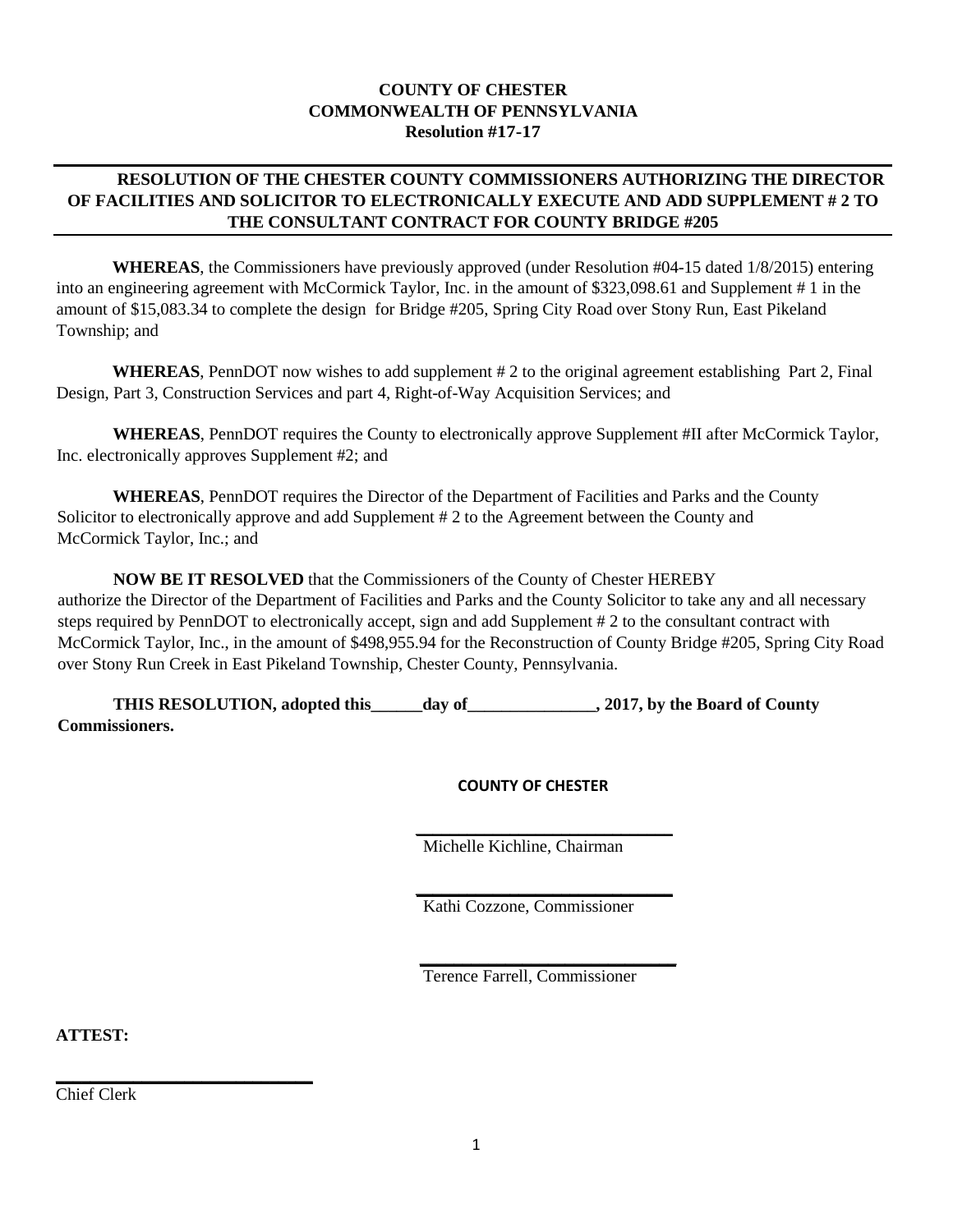# **COUNTY OF CHESTER COMMONWEALTH OF PENNSYLVANIA Resolution # 18-17**

# **RESOLUTION OF THE BOARD OF COMMISSIONERS AUTHORIZING SIGNATURE AUTHORITY AND APPROVING SUPPLEMENTAL AGREEMENT**

**WHEREAS**, the County of Chester (County) and the Pennsylvania Department of Transportation (PennDot) have previously entered into an Agreement known as Agreement 069210, and Supplemental Agreements known as Agreement 069210-A, Agreement 069210-B, Agreement 069210-C and Agreement 069210-D whereby County, PennDot and Engineer Michael Baker, Jr., agreed to participate in a Federal-Aid Highway Program/Project for preliminary engineering work for County Bridge No. 244, (Hadfield Road) located in East Brandywine Township, Chester County, PA; and

**WHEREAS**, the County and the Engineer desire to supplement the underlying Agreements as designated above by the execution of a Supplemental Engineering Agreement (designated herein as 069210-E) which memorializes the increased costs of Preliminary Engineering from \$431,498.57 to a maximum reimbursement cost of \$730,832.69 which represents an increase of \$299,334.12 and

**WHEREAS**, the Commissioners must execute the aforementioned Supplemental Agreement and by this Resolution authorize the Chairman of the Commissioners, Michelle Kichline, to solely execute said Supplemental Agreement on behalf of the entire Board of Commissioners after said document is subject to the requisite Sunshine and Commissioners meeting review and consideration.

**NOW, THEREFORE, BE IT RESOLVED**, that the Board of Chester County Commissioners, by this Resolution, authorizes its chairman, Michelle Kichline, to execute the necessary Supplemental Agreement concerning the Hadfield Road Bridge Program\Project.

**THIS RESOLUTION,** adopted this day of . 2017, by the Board of County Commissioners.

# **COMMISSIONERS**

**\_\_\_\_\_\_\_\_ Michelle Kichline**, Chairman

**Kathi Cozzone**, Commissioner

**\_\_\_\_\_\_\_\_**

**Terence Farrell,** Commissioner

 **\_\_\_\_\_\_\_\_\_\_\_\_\_\_\_\_\_\_\_\_\_\_\_\_\_\_\_\_\_\_\_\_**

**ATTEST:** 

Chief Clerk

**\_\_\_\_\_\_\_\_\_\_\_\_\_\_\_\_\_\_\_\_\_\_\_\_\_\_\_\_\_\_**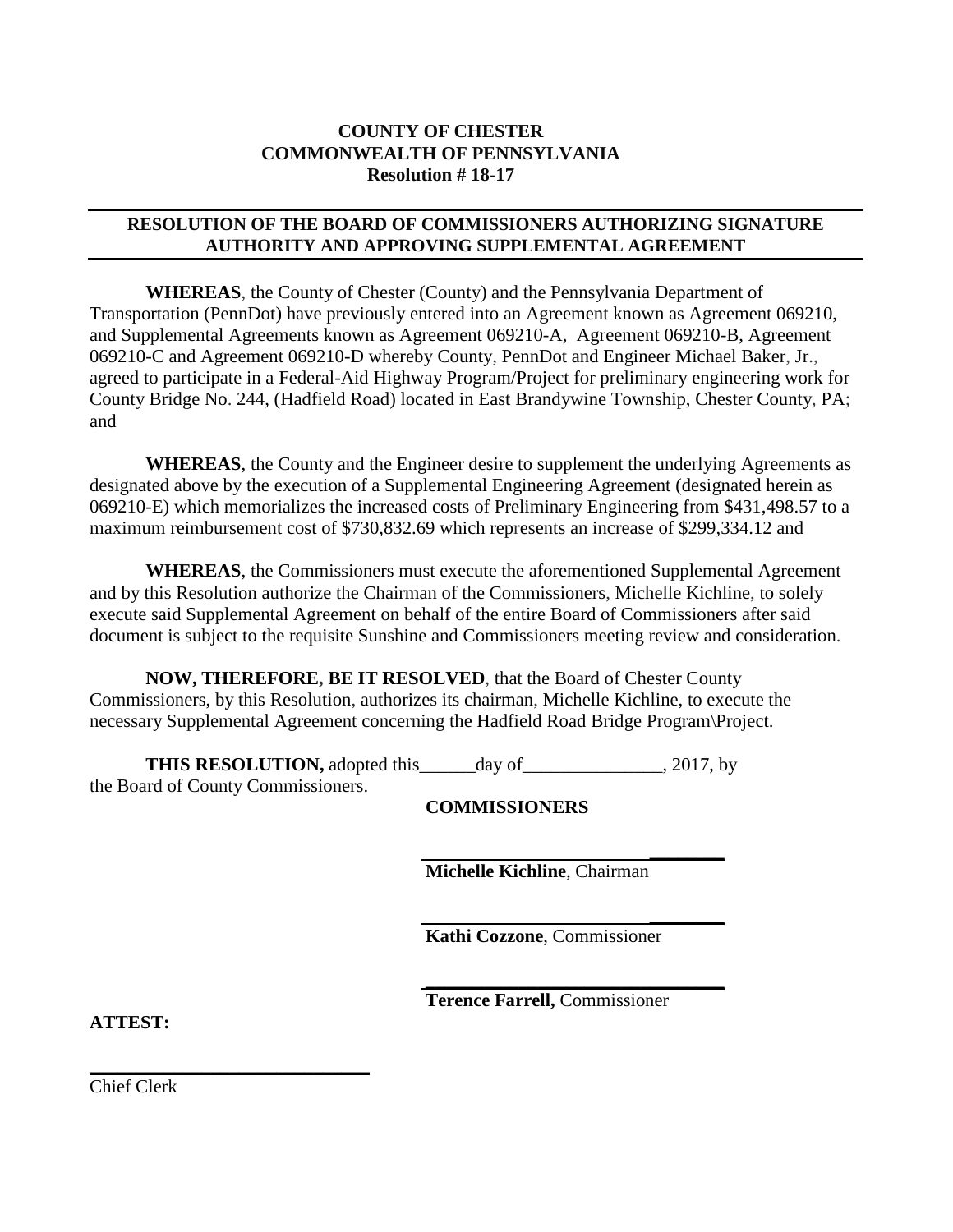### **THE COUNTY OF CHESTER COMMONWEALTH OF PENNSYLVANIA RESOLUTION NO. 19 – 17**

**\_\_\_\_\_\_\_\_\_\_\_\_\_\_\_\_\_\_\_\_\_\_\_\_\_\_\_\_\_\_\_\_\_\_\_\_\_\_\_\_\_\_\_\_\_\_\_\_\_\_\_\_\_\_\_\_\_\_\_\_\_\_\_\_\_\_\_\_\_\_\_\_\_\_\_**

**A RESOLUTION DECLARING THAT IT IS DESIRABLE FOR THE HEALTH, SAFETY AND WELFARE OF THE RESIDENTS OF THE COUNTY OF CHESTER FOR THE CHESTER COUNTY HEALTH AND EDUCATION FACILITIES AUTHORITY TO UNDERTAKE A PROJECT INVOLVING THE ISSUANCE OF CHESTER COUNTY HEALTH AND EDUCATION FACILITIES AUTHORITY HEALTH SYSTEM REVENUE BONDS (MAIN LINE HEALTH SYSTEM), SERIES 2017 AND TO UNDERTAKE OTHER PROJECTS INVOLVING MAIN LINE HEALTH SYSTEM; APPROVING THE PROJECT UNDER SECTION 147(f) OF THE INTERNAL REVENUE CODE OF 1986, AS AMENDED; AND REPEALING ALL PRIOR INCONSISTENT ORDINANCES AND RESOLUTIONS.**

The following recitals are a part of this Resolution.

A. Main Line Health System (the "Corporation") has requested the Chester County Health and Education Facilities Authority (the "Authority") to approve a financing which will include, pursuant to the provisions of the Municipality Authorities Act, Act 22 of 2001, 53 Pa.C.S. §5601 et seq., as amended (the "Authorities Act"), the issuance of the Authority's Health System Revenue Bonds (Main Line Health System), Series 2017, in one or more series, in an aggregate principal amount not to exceed \$200,000,000 (collectively, the "2017 Bonds").

B. The Corporation has asked the Authority to finance, together with other available funds of the Corporation, the costs of a project (the "Project") consisting generally of: (i) the financing or refinancing of the costs of constructing, acquiring, renovating and equipping health care and related facilities of Bryn Mawr Hospital including the construction of two additional floors to the new 203,000 square foot patient pavilion with new private rooms, intensive care unit and acuity inpatient care units; (ii) the financing or refinancing of the costs of constructing, acquiring, renovating and equipping health care and related facilities of Lankenau Medical Center including the expansion and renovation of the Emergency Department to increase patient treatment capacity, improve service efficiency, reduce patient wait times, expand imaging and other ancillary service capabilities and accommodate the recently established Level II trauma program; (iii) the advance refunding of a portion of the Authority's Health System Revenue Bonds (Jefferson Health System), Series 2010A; and (iv) the payment of the costs of issuance of the 2017 Bonds.

C. The Authorities Act authorizes the financing of the Project for the Corporation and with respect to the Project, and certain other projects, requires that "each municipality organizing an Authority . . . shall declare by resolution or ordinance that it is desirable for the health, safety and welfare of the people in the area served by such facilities to have such facilities ... financed through (the) Authority." 53 P.S. §5607(B)(2)(IV).

D. Pursuant to the Authorities Act, the Corporation and the Authority have requested the Board of County Commissioners of the County of Chester, Pennsylvania (the "Board of County Commissioners") to declare, by this resolution, that the Project is desirable for the health, safety and welfare of the people in the area served by the Corporation.

E. Section 147(f) of the Internal Revenue Code of 1986, as amended, 26 U.S.C. §147(f) (the "Code"), requires that the applicable elected representatives of the governmental unit on behalf of which bonds are issued and of each governmental unit having jurisdiction over the area in which any facility is located, approve bonds after a public hearing in order for a private activity bond to be a qualified bond under the Code.

F. The Board of County Commissioners constitutes the appropriate elected representatives for the purposes of giving Section 147(f) approvals.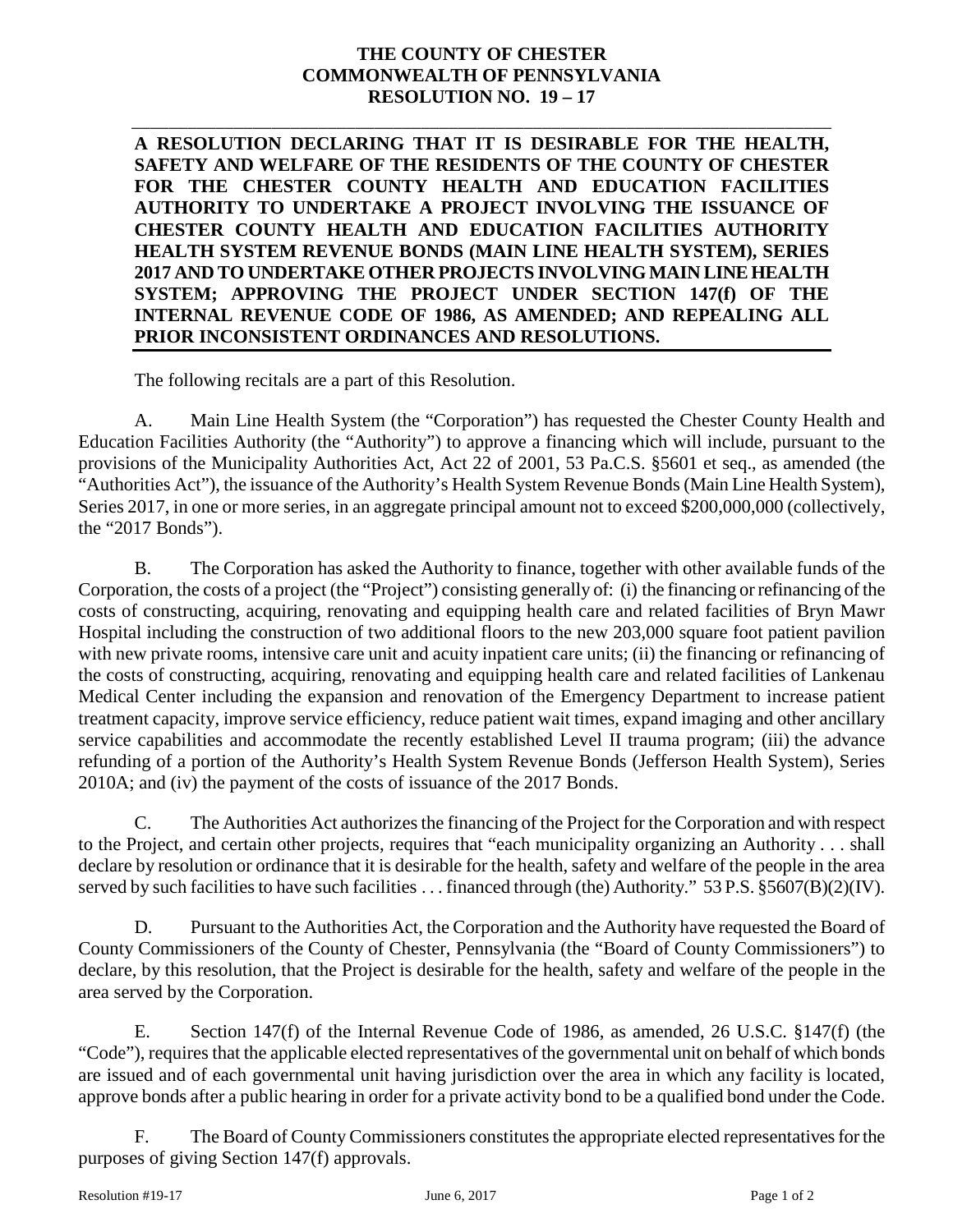G. On May 15, 2017, the Authority held a hearing in compliance with Section 147(f) pursuant to public notice.

H. Pursuant to Section 147(f) of the Code, the Corporation and the Authority have requested the Board of County Commissioners to approve the issuance of the 2017 Bonds for the purposes of Section 147(f) of the Code.

NOW, THEREFORE, BE IT RESOLVED by the Board of County Commissioners of the County of Chester, Pennsylvania as follows:

SECTION 1. It is hereby determined and declared pursuant to the Authorities Act that it is desirable for the health, safety and welfare of the people in the area served by the Corporation for the Authority to undertake the financing of the Project through the issuance of the 2017 Bonds in an aggregate principal amount not to exceed \$200,000,000.

SECTION 2. The issuance of the 2017 Bonds and the financing of the Project are hereby approved for purposes of Section 147(f) of the Code, and all other applicable laws and regulations.

SECTION 3. The foregoing determination, declaration and approval are for the purposes of the applicable provisions of the Authorities Act and the Code and do not constitute approval for any permit, license or zoning required for the construction or occupancy of any facilities to be financed or refinanced as part of the Project.

SECTION 4. The adoption of this Resolution is not a pledge of any revenues or security by the County of Chester. Neither the credit nor the taxing power of the County of Chester, the Commonwealth of Pennsylvania, or any political subdivision, agency or instrumentality thereof is pledged for payment of the 2017 Bonds.

SECTION 5. All actions of this Board of County Commissioners taken in conformity with the intents and purposes of this Resolution are ratified, confirmed and approved in all respects.

SECTION 6. This Resolution shall take effect immediately. All prior ordinances or resolutions or portions thereof inconsistent herewith are hereby repealed.

RESOLVED AND ADOPTED this 6th day of June, 2017 at a regular meeting of the Board of County Commissioners of the County of Chester, Pennsylvania.

By:

Attest: Michelle H. Kichline Janelle, Swab, Chief Clerk Chair, Board of County Commissioners

> Kathi Cozzone Vice-Chair, County Commissioner

Terence Farrell Member, County Commissioner

This is to certify that the foregoing Resolution is a true and correct copy of the Resolution adopted by the Board of Commissioners of the County of Chester, Pennsylvania at its meeting held the 6th day of June, 2017.

Janelle Swab, Chief Clerk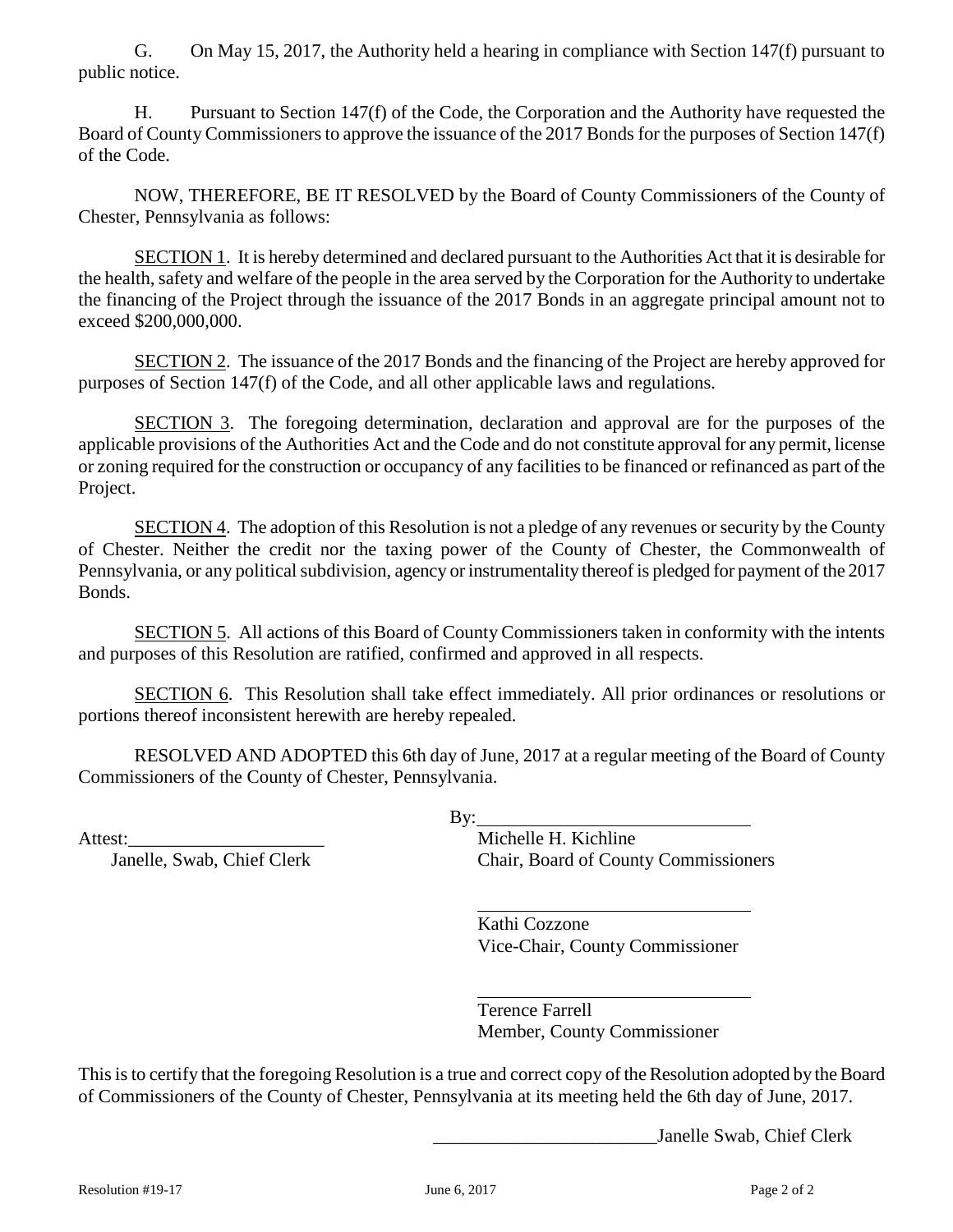# **Authorities, Boards and Commissions Reappointments**

# **June 6, 2017**

# **Chester County Agricultural Land Preservation Board**

Reappoint Richard Abbott for a term ending 6/30/2020 Reappoint John Diament for a term ending 6/30/2020 Reappoint Duane Hershey for a term ending 6/30/2020 Reappoint Amy McKenna for a term ending 6/30/2020

# **Chester County Area Airport Authority**

Reappoint Fred Thompson for a term ending 6/30/2022

#### **Chester County Children, Youth and Families Citizens' Advisory Board**

Reappoint Linda Glaum for a term ending 6/30/2020 Reappoint Mary Latoff for a term ending 6/30/2020

#### **Chester County Board of Health**

Reappoint Dr. Robert Zei for a term ending 6/30/2021

#### **Chester County Housing Authority Board**

Reappoint Pat Bokovitz for a term ending 6/30/2022

#### **Chester County Mental Health/Intellectual and Developmental Disabilities Board**

Reappoint Denise Bryer for a term ending 6/30/2020

#### **SEPTA Citizens' Advisory Board**

Reappoint Paul Drucker for a term ending 6/30/2019

#### **Chester County Workforce Development Board**

Reappoint Jonathan Beschan for a term ending 6/30/2020 Reappoint Claudia Hellebushfor a term ending 6/30/2020 Reappoint Meghan Klotzbach for a term ending 6/30/2020 Reappoint Clark McHenry for a term ending 6/30/2020 Reappoint James Nichols for a term ending 6/30/2020 Reappoint Michael Pietrafitta for a term ending 6/30/2020 Reappoint William Shaw for a term ending 6/30/2020 Reappoint Stephanie Sherwood for a term ending 6/30/2020

#### **Chester County Women's Commission**

Reappoint Denise Bailey for a term ending 6/30/2020 Reappoint Fredda Lewis Maddox for a term ending 6/30/2020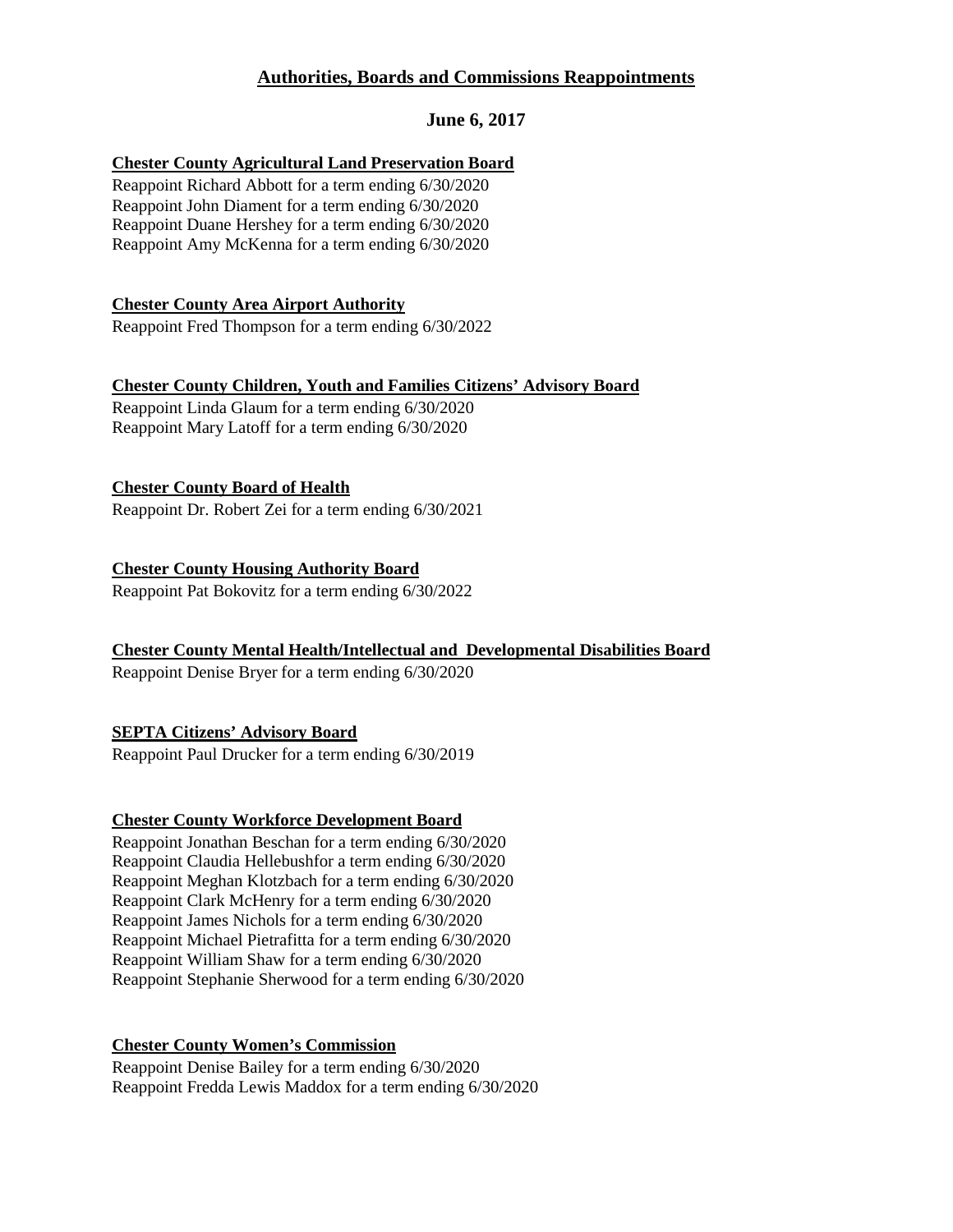| Managed by Dept of Procurement & General Services<br>Report ID: CC CMMSN<br>Set-ID: CCGOV |             | <b>County of Chester</b><br><b>COMMISSIONERS' CONTRACT AGENDA</b><br>DATE: 06-Jun-2017 | Page 1 of 15<br>Run Date: 06/05/2017<br>Run Time: 3:50:55PM |                                                                                                                                                                                                                                       |
|-------------------------------------------------------------------------------------------|-------------|----------------------------------------------------------------------------------------|-------------------------------------------------------------|---------------------------------------------------------------------------------------------------------------------------------------------------------------------------------------------------------------------------------------|
| <b>Location</b>                                                                           | <b>Type</b> | <b>Amount S</b>                                                                        | <b>Term</b>                                                 | <b>Description/Funding Percentage</b>                                                                                                                                                                                                 |
| <b>Children Youth and Families</b>                                                        |             |                                                                                        |                                                             |                                                                                                                                                                                                                                       |
| Vendor: Pressley Ridge<br>Contract ID: 0017510                                            | Amendment   | 0.00                                                                                   | 07-01-2016<br>06-30-2017                                    | Amendment #1: This amendment provides<br>additional community Residential<br>Rehabilitation Room and Board Services.<br>CO: 20%<br>ST: 75%<br>FED: 5%                                                                                 |
| Vendor: Trajtenberg, Adriana<br>Contract ID: 0017771                                      | Contract    | 0.00                                                                                   | 07-01-2017<br>06-30-2019                                    | This contract provides Interpreting Services to<br>assist staff from Children, Youth and Families<br>and the Youth Center in their interactions with<br>Spanish speaking clients.<br>CO: 20%<br>ST: 75%<br>FED: 5%                    |
| Vendor: Diakon Child Family Community Ministries<br>Contract ID: 0017792                  | Contract    | 0.00                                                                                   | 07-01-2017<br>06-30-2019                                    | This contract provides Bridge and Weekend<br>Alternative Program Services for youth ages<br>11-18 years currently involved with Children,<br>Youth and Families or the Juvenile Probation<br>Office.<br>CO: 20%<br>ST: 75%<br>FED: 5% |
| Vendor: Bair Foundation of Pennsylvania, The<br>Contract ID: 0017793                      | Contract    | 0.00                                                                                   | 03-01-2017<br>06-30-2018                                    | This contract provides for Residential Foster<br>Care Services.<br>CO: 20%<br>ST: 75%<br>FED: 5%                                                                                                                                      |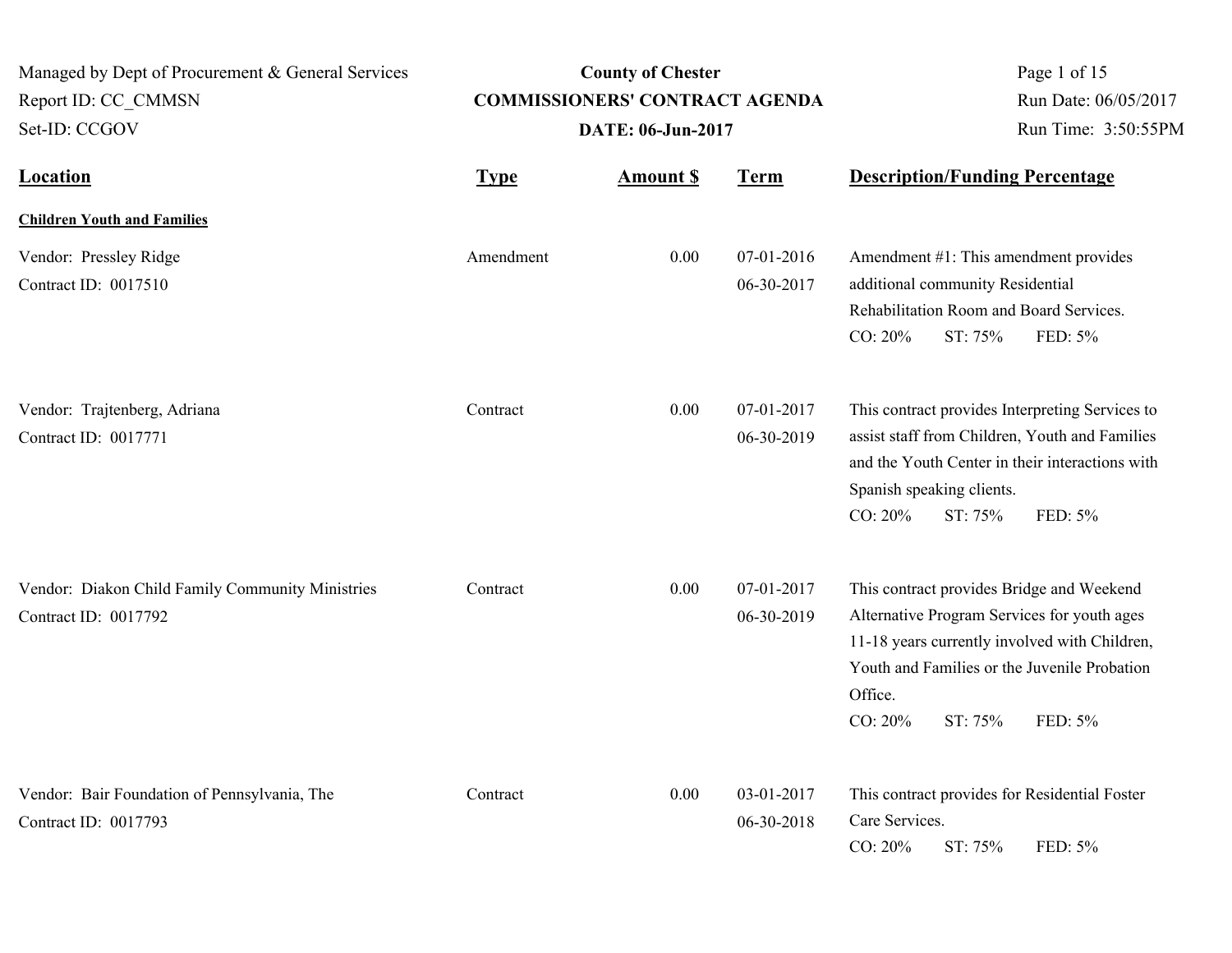| Managed by Dept of Procurement & General Services<br><b>County of Chester</b><br><b>COMMISSIONERS' CONTRACT AGENDA</b><br>Report ID: CC CMMSN<br>Set-ID: CCGOV<br>DATE: 06-Jun-2017 |             |                  |                                               | Page 2 of 15<br>Run Date: 06/05/2017<br>Run Time: 3:50:55PM                                                                                                                                                                                                                                                                                                                                                                                                                                                                              |
|-------------------------------------------------------------------------------------------------------------------------------------------------------------------------------------|-------------|------------------|-----------------------------------------------|------------------------------------------------------------------------------------------------------------------------------------------------------------------------------------------------------------------------------------------------------------------------------------------------------------------------------------------------------------------------------------------------------------------------------------------------------------------------------------------------------------------------------------------|
| <b>Location</b>                                                                                                                                                                     | <b>Type</b> | <b>Amount \$</b> | <b>Term</b>                                   | <b>Description/Funding Percentage</b>                                                                                                                                                                                                                                                                                                                                                                                                                                                                                                    |
| <b>Commissioners</b>                                                                                                                                                                |             |                  |                                               |                                                                                                                                                                                                                                                                                                                                                                                                                                                                                                                                          |
| Vendor: Chester County Community Foundation<br>Contract ID: 0017797                                                                                                                 | Contract    | 0.00             | 06-08-2017<br><b>UNTIL</b><br><b>COMPLETE</b> | This contract provides for creation of a donor<br>advised charitable fund. The Foundation will<br>operate as the fiscal agent of the County's<br>charitable fund. The purpose of the fund is to<br>make distributions to nonprofit organizations<br>and other charitable causes as recommended by<br>the County's fund advisors. Monies raised will<br>fund the charitable mission of raising<br>awareness, educating, treating and preventing<br>the opioid and heroin epidemic in Chester<br>County.<br>ST: 0%<br>FED: 0%<br>$CO: 0\%$ |
| <b>Community Development</b>                                                                                                                                                        |             |                  |                                               |                                                                                                                                                                                                                                                                                                                                                                                                                                                                                                                                          |
| Vendor: Friends Association for the Care and<br>Contract ID: 0017364                                                                                                                | Amendment   | 30,000.00        | 07-01-2016<br>06-30-2017                      | Amendment #2: This amendment provides<br>additional funding for outreach to homeless<br>families and the Homeless Prevention<br>Program. The cost associated with this<br>amendment is funded by the Pennsylvania<br>State Mental Health, Intellectual Development<br>Disabilities Program and the Human Services<br>Block Grant. This supports Strategic Business<br>Plan Homeless Shelter activity.<br>ST: 100%<br>$CO: 0\%$<br>FED: 0%                                                                                                |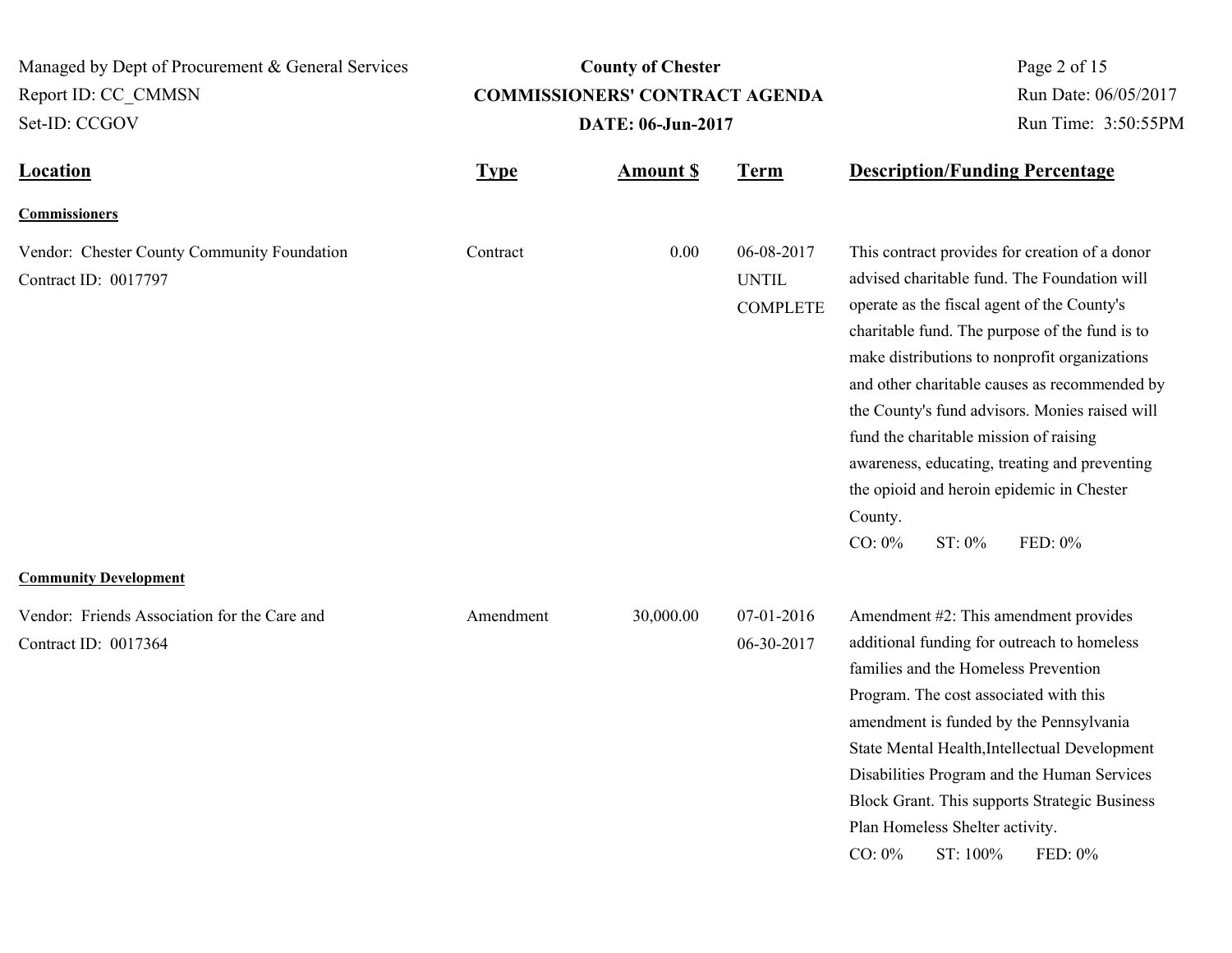| Managed by Dept of Procurement & General Services                     | <b>County of Chester</b> |                                       |                          | Page 3 of 15                                                                                                                                                                                                                                                                                                                                                                                                                                                                         |  |  |
|-----------------------------------------------------------------------|--------------------------|---------------------------------------|--------------------------|--------------------------------------------------------------------------------------------------------------------------------------------------------------------------------------------------------------------------------------------------------------------------------------------------------------------------------------------------------------------------------------------------------------------------------------------------------------------------------------|--|--|
| Report ID: CC CMMSN                                                   |                          | <b>COMMISSIONERS' CONTRACT AGENDA</b> |                          | Run Date: 06/05/2017                                                                                                                                                                                                                                                                                                                                                                                                                                                                 |  |  |
| Set-ID: CCGOV                                                         |                          | DATE: 06-Jun-2017                     | Run Time: 3:50:55PM      |                                                                                                                                                                                                                                                                                                                                                                                                                                                                                      |  |  |
| <b>Location</b>                                                       | <b>Type</b>              | <b>Amount S</b>                       | <b>Term</b>              | <b>Description/Funding Percentage</b>                                                                                                                                                                                                                                                                                                                                                                                                                                                |  |  |
| <b>Community Development</b>                                          |                          |                                       |                          |                                                                                                                                                                                                                                                                                                                                                                                                                                                                                      |  |  |
| Vendor: Housing Partnership of Chester County<br>Contract ID: 0017606 | Amendment                | 150,000.00                            | 01-01-2017<br>12-31-2018 | Amendment #1: This amendment provides<br>additional funding for the 2017 Home<br>Rehabilitation Program for eligible Chester<br>County residents. The cost associated with this<br>amendment is funded by the Housing Trust<br>Program and Community Development Block<br>Grant. This supports Strategic Business Plan<br>Construction and Community Revitalization<br>activity.<br>CO: 21%<br>FED: 79%<br>ST: 0%                                                                    |  |  |
| Vendor: Housing Partnership of Chester County<br>Contract ID: 0017607 | Amendment                | 145,000.00                            | 01-01-2017<br>12-31-2018 | Amendment #1: This amendment provides<br>additional funding for the 2017 First Time<br>Homebuyers Program for eligible Chester<br>County residents. The cost associated with this<br>amendment is funded by the U.S. Department<br>of Housing and Urban Development Home<br>Investment Partnership Program (HOME) and<br>the Housing Trust Program. This supports<br>Strategic Business Plan Construction and<br>Community Revitalization activity.<br>CO: 22%<br>ST: 0%<br>FED: 78% |  |  |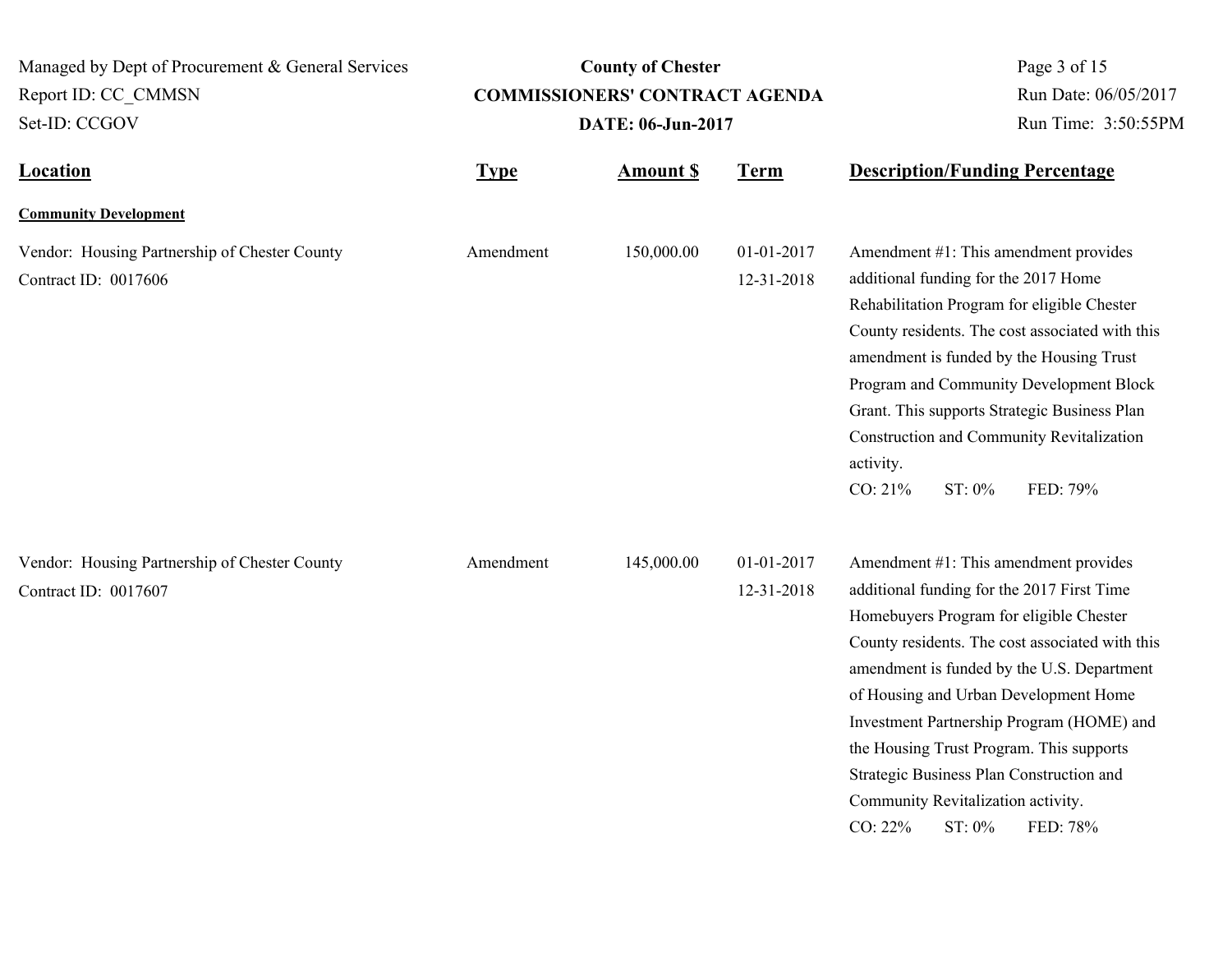| Managed by Dept of Procurement & General Services<br>Report ID: CC CMMSN<br>Set-ID: CCGOV |             | <b>County of Chester</b><br><b>COMMISSIONERS' CONTRACT AGENDA</b><br>DATE: 06-Jun-2017 | Page 4 of 15<br>Run Date: 06/05/2017<br>Run Time: 3:50:55PM |                                                                                                                                                                                                                                                                                                                                                                                             |
|-------------------------------------------------------------------------------------------|-------------|----------------------------------------------------------------------------------------|-------------------------------------------------------------|---------------------------------------------------------------------------------------------------------------------------------------------------------------------------------------------------------------------------------------------------------------------------------------------------------------------------------------------------------------------------------------------|
| <b>Location</b>                                                                           | <b>Type</b> | <b>Amount S</b>                                                                        | <b>Term</b>                                                 | <b>Description/Funding Percentage</b>                                                                                                                                                                                                                                                                                                                                                       |
| <b>Community Development</b>                                                              |             |                                                                                        |                                                             |                                                                                                                                                                                                                                                                                                                                                                                             |
| Vendor: Full Circle Computing, Inc.<br>Contract ID: 0017750                               | Contract    | 25,000.00                                                                              | 05-01-2017<br>06-30-2017                                    | This contract provides workshops for<br>Workforce Innovation Opportunity Act eligible<br>dislocated workers involved in CareerLink.<br>The cost associated with this contract is funded<br>by the Department of Labor Workforce<br>Investment Act. This supports Strategic<br>Business Plan Workforce Development and<br>Youth Development activity.<br>$CO: 0\%$<br>$ST: 0\%$<br>FED: 100% |
| Vendor: Housing Partnership of Chester County<br>Contract ID: 0017759                     | Contract    | 10,000.00                                                                              | 01-01-2017<br>12-31-2017                                    | This contract provides funding for the 2017<br>Housing Counseling Program. The cost<br>associated with this contract is funded by the<br>Community Development Block Grant. This<br>supports Strategic Business Plan Community<br>Service activity.<br>$CO: 0\%$<br>ST: 0%<br>FED: 100%                                                                                                     |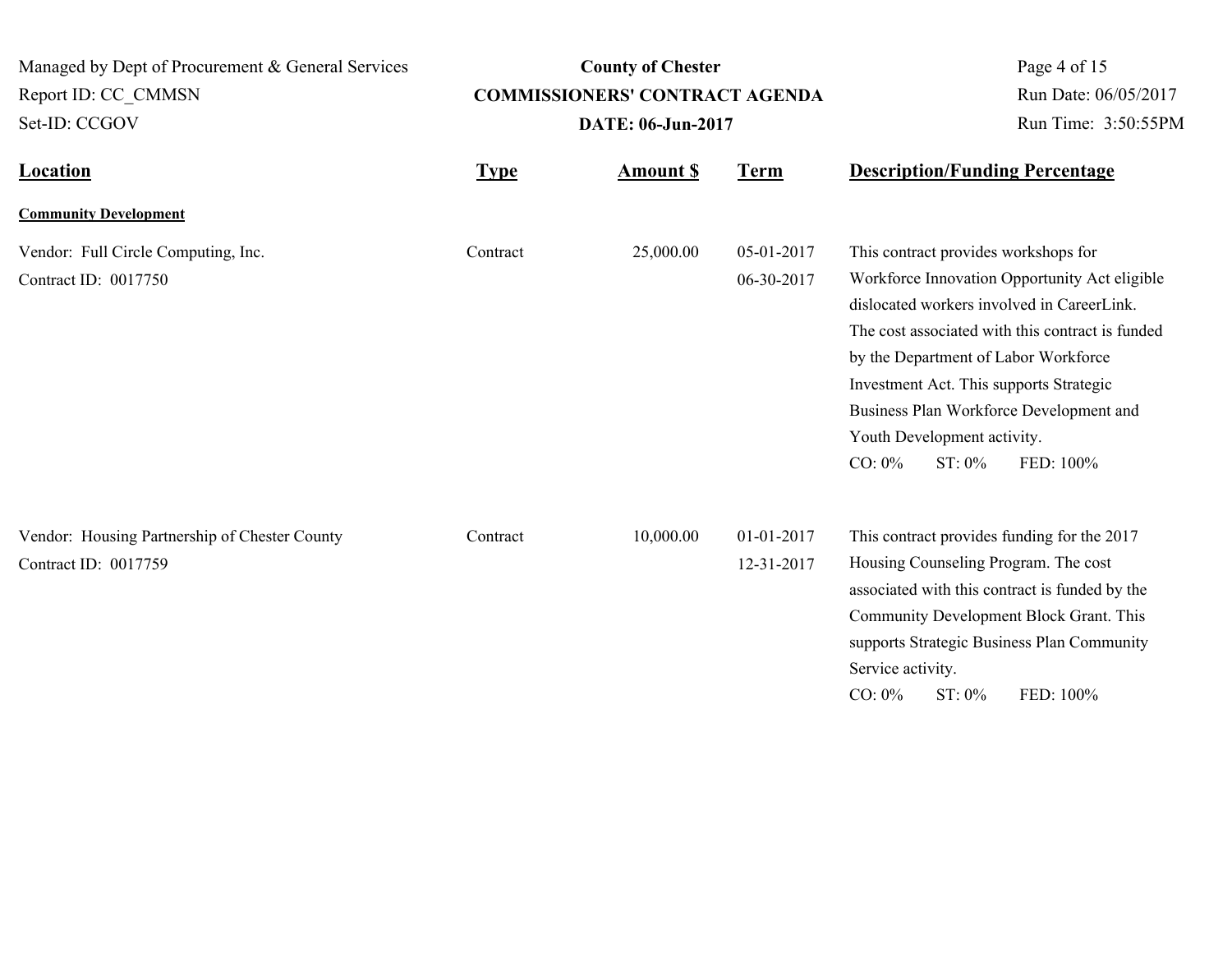| Managed by Dept of Procurement & General Services      |             | <b>County of Chester</b>              |                          | Page 5 of 15                                                                                                                                                                                                                                                                                                                                                                                                                                  |
|--------------------------------------------------------|-------------|---------------------------------------|--------------------------|-----------------------------------------------------------------------------------------------------------------------------------------------------------------------------------------------------------------------------------------------------------------------------------------------------------------------------------------------------------------------------------------------------------------------------------------------|
| Report ID: CC_CMMSN                                    |             | <b>COMMISSIONERS' CONTRACT AGENDA</b> |                          | Run Date: 06/05/2017                                                                                                                                                                                                                                                                                                                                                                                                                          |
| Set-ID: CCGOV                                          |             | DATE: 06-Jun-2017                     |                          | Run Time: 3:50:55PM                                                                                                                                                                                                                                                                                                                                                                                                                           |
| <b>Location</b>                                        | <b>Type</b> | <b>Amount S</b>                       | <b>Term</b>              | <b>Description/Funding Percentage</b>                                                                                                                                                                                                                                                                                                                                                                                                         |
| <b>Community Development</b>                           |             |                                       |                          |                                                                                                                                                                                                                                                                                                                                                                                                                                               |
| Vendor: Human Services, Inc.<br>Contract ID: 0017760   | Contract    | 64,820.00                             | 01-01-2017<br>12-31-2018 | This contract provides funding to complete<br>renovations for two Safe Haven properties, one<br>located within the Borough of West Chester<br>and the other located within West Goshen<br>Township. The cost associated with this<br>contract is funded by the Community<br>Development Block Grant. This supports<br>Strategic Business Plan Home Construction<br>and Community Revitalization activity.<br>$CO: 0\%$<br>ST: 0%<br>FED: 100% |
| Vendor: PA Home of the Sparrow<br>Contract ID: 0017765 | Contract    | 25,000.00                             | 01-01-2017<br>12-31-2017 | This contract provides funding for Shared<br>Housing Services for single women. The cost<br>associated with this contract is funded by the<br>Community Services Block Grant. This<br>supports Strategic Business Plan Housing and<br>Community Support Services activity.<br>$CO: 0\%$<br>ST: 0%<br>FED: 100%                                                                                                                                |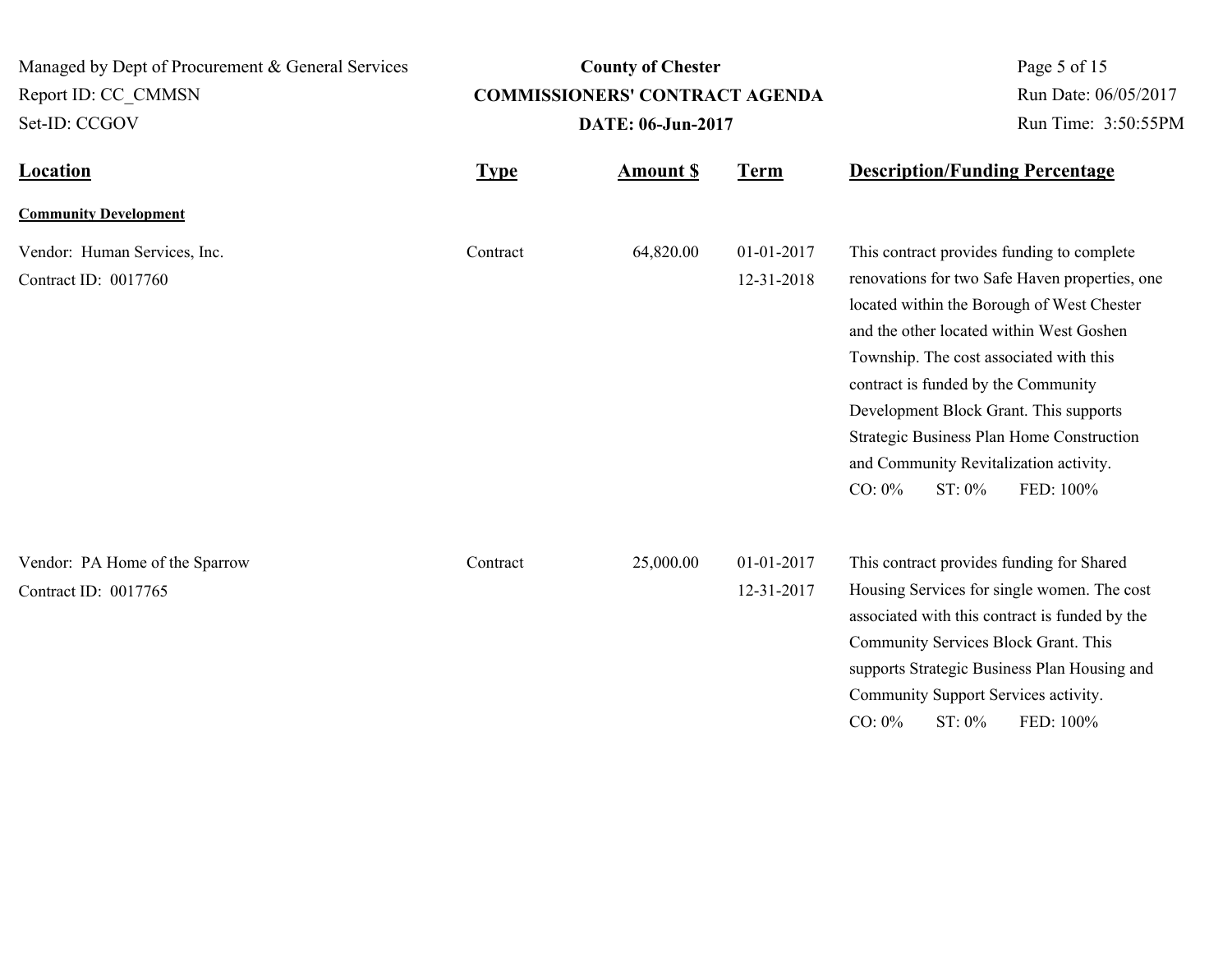| Managed by Dept of Procurement & General Services                       |             | <b>County of Chester</b>                                   | Page 6 of 15<br>Run Date: 06/05/2017<br>Run Time: 3:50:55PM |                                                                                                                                                                                                                                                                                                                                                                                        |
|-------------------------------------------------------------------------|-------------|------------------------------------------------------------|-------------------------------------------------------------|----------------------------------------------------------------------------------------------------------------------------------------------------------------------------------------------------------------------------------------------------------------------------------------------------------------------------------------------------------------------------------------|
| Report ID: CC CMMSN<br>Set-ID: CCGOV                                    |             | <b>COMMISSIONERS' CONTRACT AGENDA</b><br>DATE: 06-Jun-2017 |                                                             |                                                                                                                                                                                                                                                                                                                                                                                        |
| <b>Location</b>                                                         | <b>Type</b> | <b>Amount \$</b>                                           | <b>Term</b>                                                 | <b>Description/Funding Percentage</b>                                                                                                                                                                                                                                                                                                                                                  |
| <b>Community Development</b>                                            |             |                                                            |                                                             |                                                                                                                                                                                                                                                                                                                                                                                        |
| Vendor: Domestic Violence Center of Chester Co.<br>Contract ID: 0017769 | Contract    | 49,000.00                                                  | 01-01-2017<br>12-31-2018                                    | This contract provides funding for building<br>renovations at the Domestic Violence Center<br>facility located within the Borough of West<br>Chester. The cost associated with this contract<br>is funded by the Community Development<br>Block Grant. This supports Strategic Plan<br>Home Construction and Community<br>Revitalization activity.<br>ST: 0%<br>$CO: 0\%$<br>FED: 100% |
| Vendor: Chester County Economic Dev. Foundation<br>Contract ID: 0017772 | Contract    | 135,000.00                                                 | 03-01-2017<br>06-30-2018                                    | This contract provides funding for workforce<br>development and career enrichment activities.<br>The cost associated with this contract is funded<br>by the U.S. Department of Labor and Industry.<br>This supports the Strategic Business Plan for<br>Workforce and Career Development activity.<br>$CO: 0\%$<br>ST: 0%<br>FED: 100%                                                  |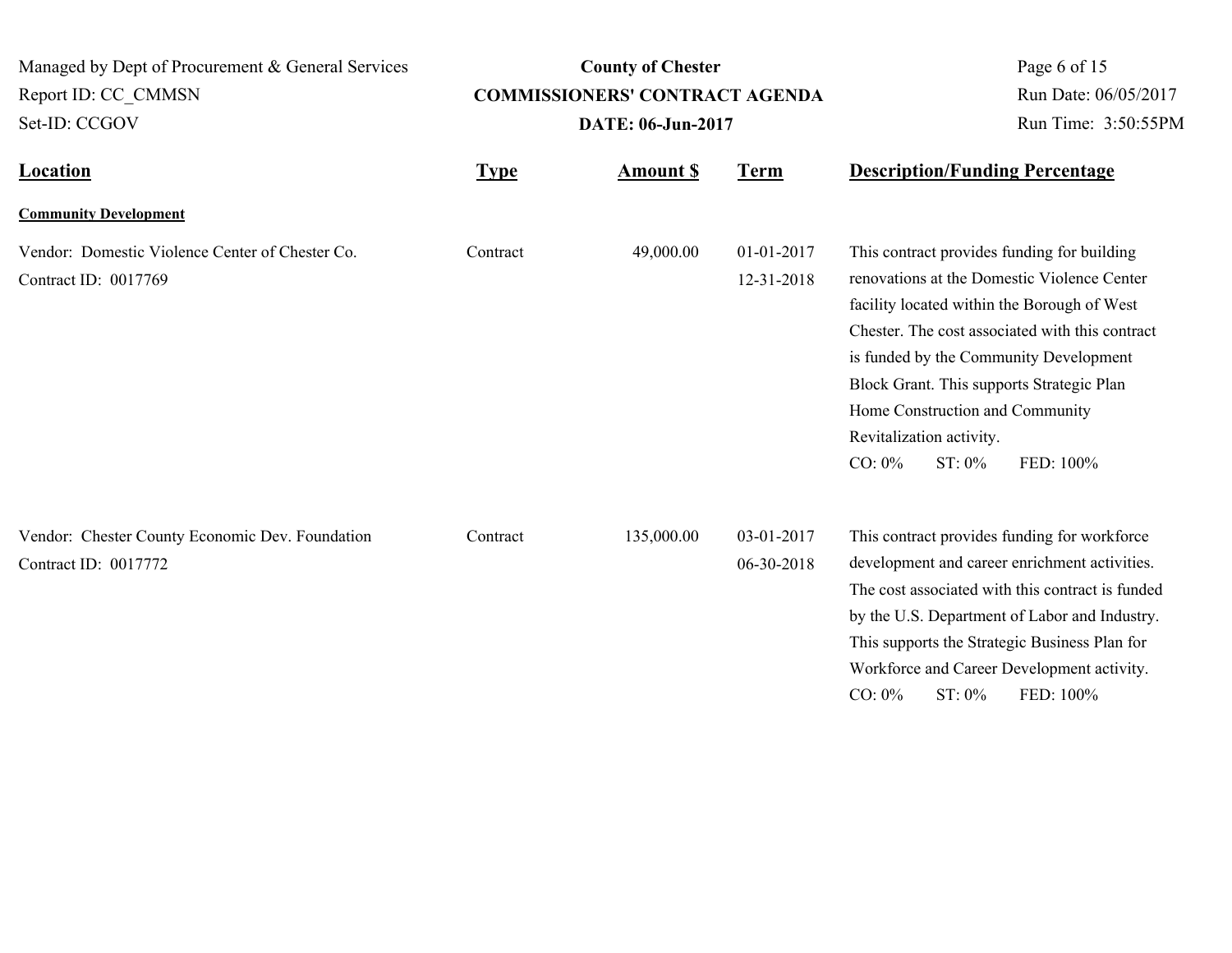| Managed by Dept of Procurement & General Services |             | <b>County of Chester</b>              | Page 7 of 15                                                                                                                                                      |                                                                                                                                                                                                                                                                                                                                                                                                                                                              |
|---------------------------------------------------|-------------|---------------------------------------|-------------------------------------------------------------------------------------------------------------------------------------------------------------------|--------------------------------------------------------------------------------------------------------------------------------------------------------------------------------------------------------------------------------------------------------------------------------------------------------------------------------------------------------------------------------------------------------------------------------------------------------------|
| Report ID: CC CMMSN                               |             | <b>COMMISSIONERS' CONTRACT AGENDA</b> | Run Date: 06/05/2017                                                                                                                                              |                                                                                                                                                                                                                                                                                                                                                                                                                                                              |
| Set-ID: CCGOV                                     |             | DATE: 06-Jun-2017                     | Run Time: 3:50:55PM                                                                                                                                               |                                                                                                                                                                                                                                                                                                                                                                                                                                                              |
| <b>Location</b>                                   | <b>Type</b> | <b>Amount S</b>                       | <b>Term</b>                                                                                                                                                       | <b>Description/Funding Percentage</b>                                                                                                                                                                                                                                                                                                                                                                                                                        |
| <b>Community Development</b>                      |             |                                       |                                                                                                                                                                   |                                                                                                                                                                                                                                                                                                                                                                                                                                                              |
| Vendor: Valley Township<br>Contract ID: 0017776   | Contract    | 247,000.00                            | 01-01-2017<br>12-31-2018                                                                                                                                          | This contract provides infrastructure<br>improvements on Manor Road in Valley<br>Township. The cost associated with this<br>contract is funded by the Department of<br>Housing and Urban Development Community                                                                                                                                                                                                                                               |
|                                                   |             |                                       | Development Block Grant. This supports<br>Strategic Business Plan Home Construction<br>and Community Revitalization activity.<br>ST: 0%<br>$CO: 0\%$<br>FED: 100% |                                                                                                                                                                                                                                                                                                                                                                                                                                                              |
| Vendor: Valley Township<br>Contract ID: 0017777   | Contract    | 120,000.00                            | 01-01-2017<br>12-31-2018                                                                                                                                          | This contract provides funding for stream bank<br>stabilization near the intersection of Valley<br>Road and Grove Avenue in Valley Township.<br>The cost associated with this contract is funded<br>by the Department of Housing and Urban<br>Development and the Community<br>Development Block Grant. This activity<br>supports Strategic Business Plan Home<br>Construction and Community Revitalization<br>activity.<br>$CO: 0\%$<br>ST: 0%<br>FED: 100% |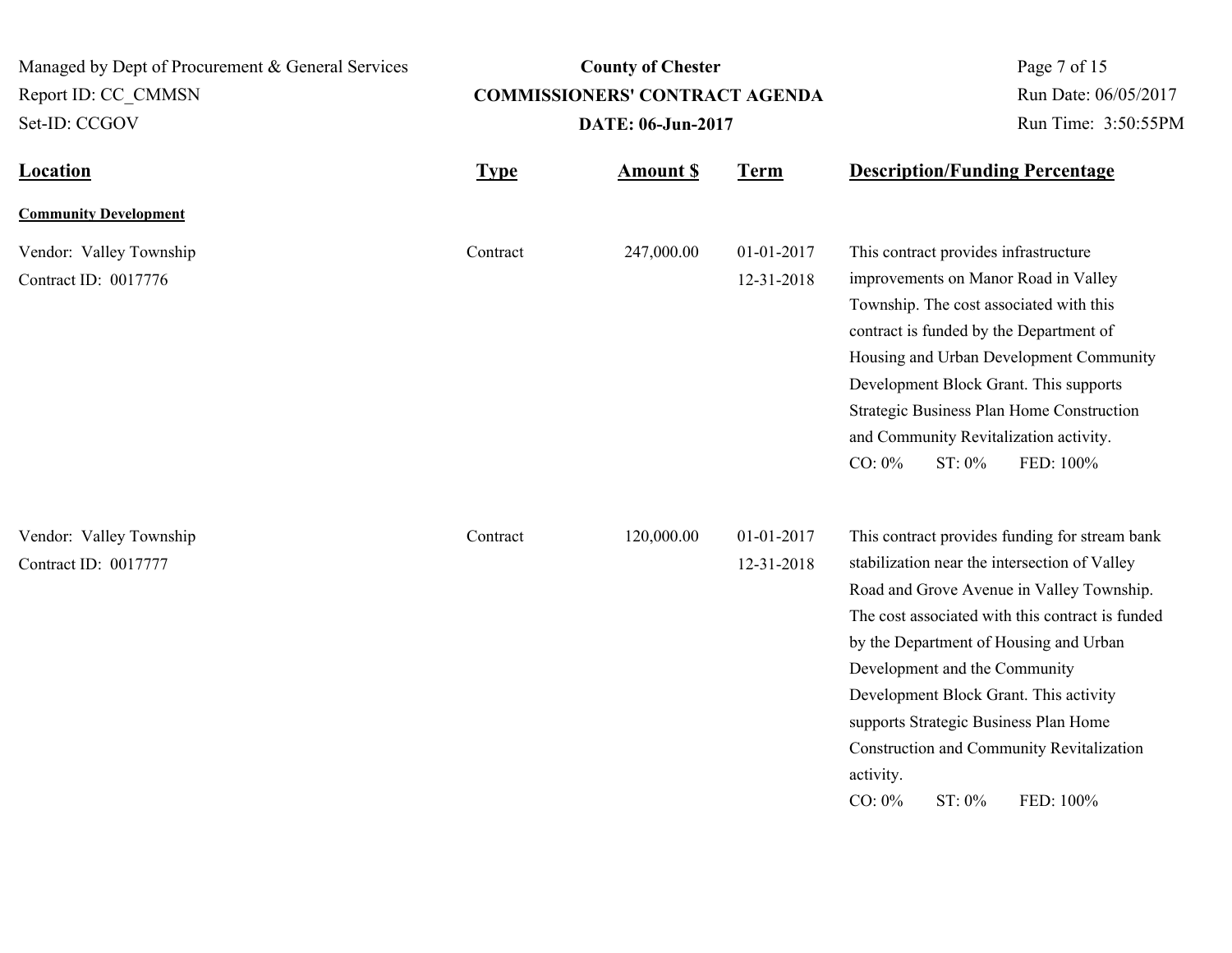| Managed by Dept of Procurement & General Services<br>Report ID: CC CMMSN<br>Set-ID: CCGOV |             | <b>County of Chester</b><br><b>COMMISSIONERS' CONTRACT AGENDA</b><br>DATE: 06-Jun-2017 | Page 8 of 15<br>Run Date: 06/05/2017<br>Run Time: 3:50:55PM |                                                                                                                                                                                |
|-------------------------------------------------------------------------------------------|-------------|----------------------------------------------------------------------------------------|-------------------------------------------------------------|--------------------------------------------------------------------------------------------------------------------------------------------------------------------------------|
| <b>Location</b>                                                                           | <b>Type</b> | <b>Amount S</b>                                                                        | <b>Term</b>                                                 | <b>Description/Funding Percentage</b>                                                                                                                                          |
| <b>Court Administration</b>                                                               |             |                                                                                        |                                                             |                                                                                                                                                                                |
| Vendor: Diakon Child Family Community Ministries<br>Contract ID: 0017752                  | Contract    | 0.00                                                                                   | 05-01-2017<br>12-31-2017                                    | This contract provides Orphans Court<br>Investigator Services.<br>CO: 100%<br>ST: 0%<br>FED: 0%                                                                                |
| Vendor: Family Design Resources, Inc.<br>Contract ID: 0017753                             | Contract    | 0.00                                                                                   | 05-01-2017<br>12-31-2017                                    | This contract provides Orphans Court<br>Investigator Services.<br>CO: 100%<br>ST: 0%<br>FED: 0%                                                                                |
| <b>DCIS</b>                                                                               |             |                                                                                        |                                                             |                                                                                                                                                                                |
| Vendor: Visual Sound Inc.<br>Contract ID: 0016759                                         | Amendment   | $-911,947.85$                                                                          | 09-15-2015<br>07-05-2017                                    | Amendment #1: This amendment terminates<br>the original Agreement effective July 5, 2017<br>and modifies the payment schedule<br>accordingly.<br>CO: 100%<br>ST: 0%<br>FED: 0% |
| <b>District Justice Admin</b>                                                             |             |                                                                                        |                                                             |                                                                                                                                                                                |
| Vendor: Raudenbush, Donald G.<br>Contract ID: 0017764                                     | Contract    | 0.00                                                                                   | 06-06-2017<br>12-31-2021                                    | This contract provides for Constable Services.<br>Compensation will be in accordance with the<br>Constable Handbook.<br>CO: 100%<br>ST: 0%<br>FED: 0%                          |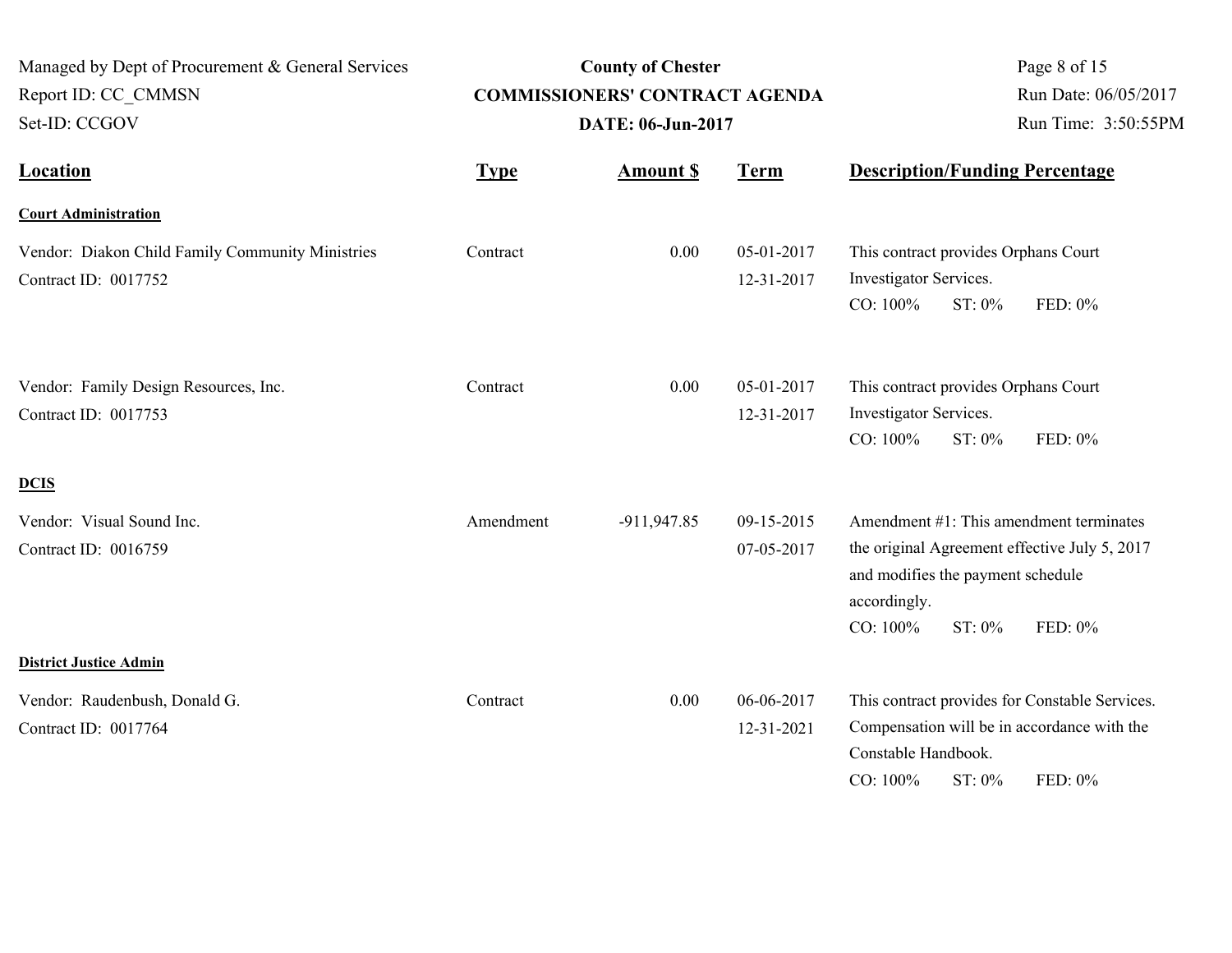| Managed by Dept of Procurement & General Services        |             | <b>County of Chester</b>              | Page 9 of 15<br>Run Date: 06/05/2017<br>Run Time: 3:50:55PM |                                                                                                                                                                                                                                                                                            |
|----------------------------------------------------------|-------------|---------------------------------------|-------------------------------------------------------------|--------------------------------------------------------------------------------------------------------------------------------------------------------------------------------------------------------------------------------------------------------------------------------------------|
| Report ID: CC CMMSN                                      |             | <b>COMMISSIONERS' CONTRACT AGENDA</b> |                                                             |                                                                                                                                                                                                                                                                                            |
| Set-ID: CCGOV                                            |             | DATE: 06-Jun-2017                     |                                                             |                                                                                                                                                                                                                                                                                            |
| <b>Location</b>                                          | <b>Type</b> | <b>Amount S</b>                       | <b>Term</b>                                                 | <b>Description/Funding Percentage</b>                                                                                                                                                                                                                                                      |
| <b>Facilities Management</b>                             |             |                                       |                                                             |                                                                                                                                                                                                                                                                                            |
| Vendor: Roofing Resources, Inc.<br>Contract ID: 0005636  | Amendment   | 27,435.00                             | 06-15-2017<br><b>UNTIL</b><br><b>COMPLETE</b>               | Amendment #5: This amendment provides<br>additional funding for Roof Design, Bid<br>Specifications and Roof Assessment Services<br>at the Hankin Library and Government<br>Services Center.<br>CO: 100%<br>ST: 0%<br>FED: 0%                                                               |
| Vendor: Michael Baker, Jr., Inc.<br>Contract ID: 0012121 | Amendment   | 299,334.12                            | 06-06-2017<br><b>UNTIL</b><br><b>COMPLETE</b>               | Amendment #1: Supplemental Engineering<br>Agreement - Bridge #244, Hadfield Road over<br>Beaver Creek in East Brandywine Township.<br>This amendment provides additional funding<br>for Final Design and Construction<br><b>Consultation Services.</b><br>$CO: 5\%$<br>ST: 10%<br>FED: 85% |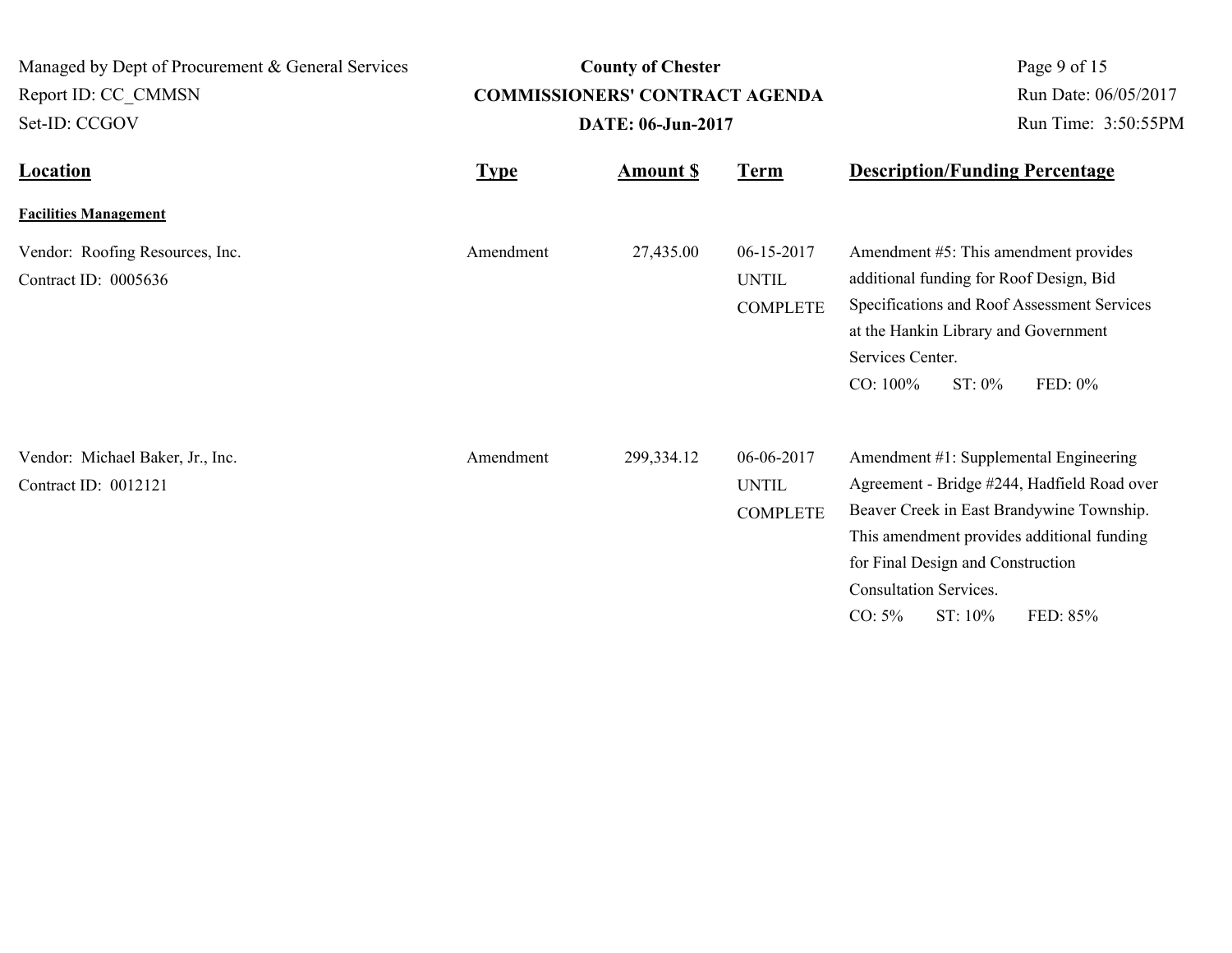| Managed by Dept of Procurement & General Services<br>Report ID: CC CMMSN<br>Set-ID: CCGOV | <b>County of Chester</b><br><b>COMMISSIONERS' CONTRACT AGENDA</b><br>DATE: 06-Jun-2017 |                  |                                               | Page 10 of 15<br>Run Date: 06/05/2017<br>Run Time: 3:50:55PM                                                                                                                                                                                                                                                                                                                                                                                                                               |  |
|-------------------------------------------------------------------------------------------|----------------------------------------------------------------------------------------|------------------|-----------------------------------------------|--------------------------------------------------------------------------------------------------------------------------------------------------------------------------------------------------------------------------------------------------------------------------------------------------------------------------------------------------------------------------------------------------------------------------------------------------------------------------------------------|--|
| <b>Location</b>                                                                           | <b>Type</b>                                                                            | <b>Amount \$</b> | <b>Term</b>                                   | <b>Description/Funding Percentage</b>                                                                                                                                                                                                                                                                                                                                                                                                                                                      |  |
| <b>Facilities Management</b>                                                              |                                                                                        |                  |                                               |                                                                                                                                                                                                                                                                                                                                                                                                                                                                                            |  |
| Vendor: Traffic Planning and Design, Inc.<br>Contract ID: 0017802                         | Contract                                                                               | 295,750.28       | 06-06-2017<br><b>UNTIL</b><br><b>COMPLETE</b> | This contract provides Environmental,<br>Engineering Design and Construction<br>Consultation Services for the Rehabilitation of<br>Bridge #167, Mill Road over Valley Creek in<br>Tredyffrin Township. This is a<br>retro-reimbursement contract. The County will<br>pay all costs up front and be reimbursed eighty<br>percent (80%) by the State upon project<br>completion and acceptance by PennDot. The<br>actual cost to the County is \$59,150.05.<br>CO: 20%<br>ST: 80%<br>FED: 0% |  |
| <b>Human Resources</b>                                                                    |                                                                                        |                  |                                               |                                                                                                                                                                                                                                                                                                                                                                                                                                                                                            |  |
| Vendor: Cozen O'Connor<br>Contract ID: 0017785                                            | Contract                                                                               | 0.00             | $05 - 11 - 2017$<br>12-31-2018                | This contract provides legal Services for labor<br>relations matters.<br>CO: 100%<br>ST: 0%<br>FED: 0%                                                                                                                                                                                                                                                                                                                                                                                     |  |
| <b>MH/IDD</b>                                                                             |                                                                                        |                  |                                               |                                                                                                                                                                                                                                                                                                                                                                                                                                                                                            |  |
| Vendor: Resources for Human Development, Inc.<br>Contract ID: 0017407                     | Amendment                                                                              | 0.00             | 01-01-2017<br>06-30-2017                      | Amendment $#1$ : This amendment adjusts the<br>rate based on service units provided.<br>$CO: 0\%$<br>ST: 100%<br>FED: 0%                                                                                                                                                                                                                                                                                                                                                                   |  |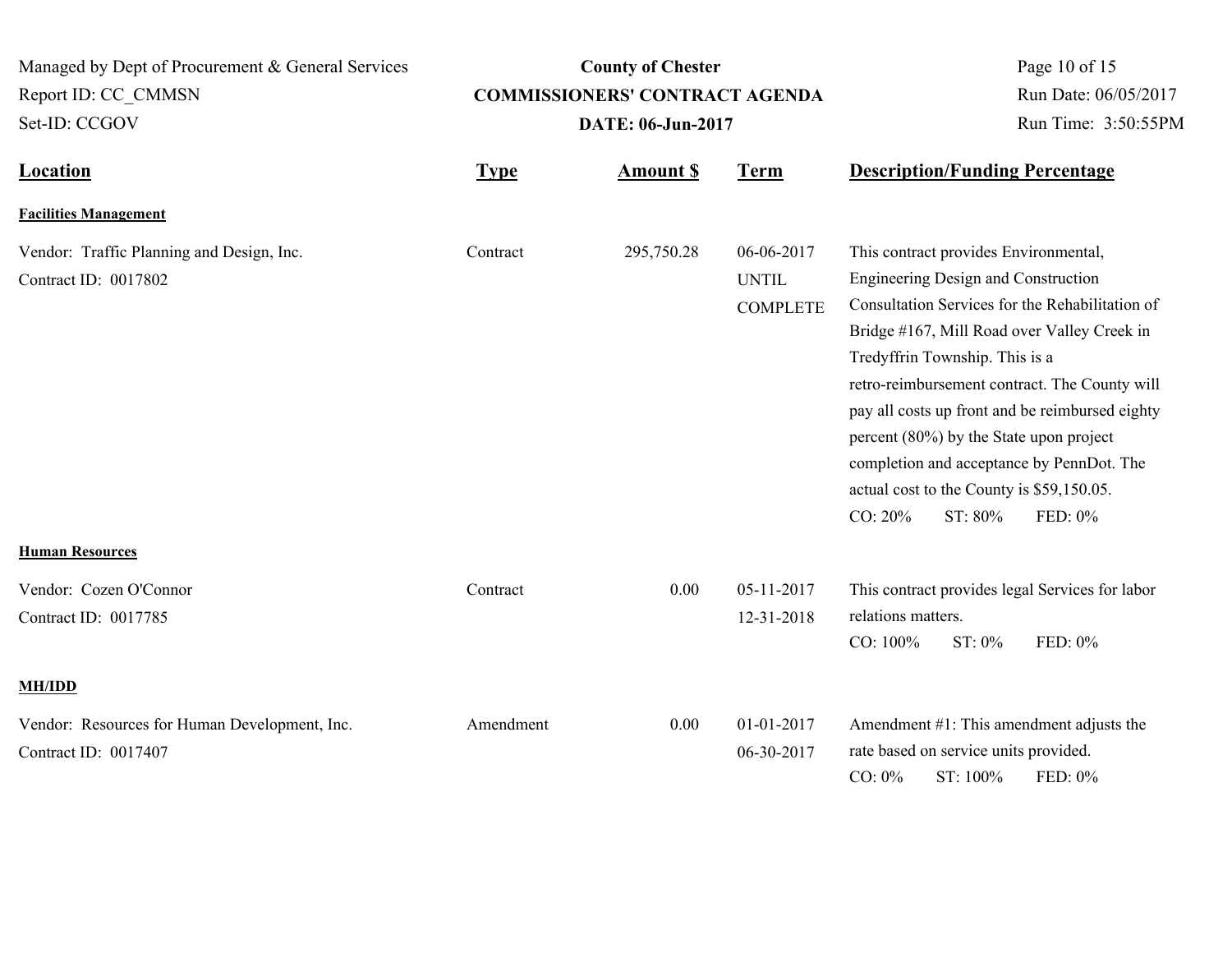| Managed by Dept of Procurement & General Services<br>Report ID: CC CMMSN<br>Set-ID: CCGOV |             | <b>County of Chester</b><br><b>COMMISSIONERS' CONTRACT AGENDA</b><br>DATE: 06-Jun-2017 | Page 11 of 15<br>Run Date: 06/05/2017<br>Run Time: 3:50:55PM |                                                                                                                                                                                                                                             |  |
|-------------------------------------------------------------------------------------------|-------------|----------------------------------------------------------------------------------------|--------------------------------------------------------------|---------------------------------------------------------------------------------------------------------------------------------------------------------------------------------------------------------------------------------------------|--|
| <b>Location</b>                                                                           | <b>Type</b> | <b>Amount \$</b>                                                                       | <b>Term</b>                                                  | <b>Description/Funding Percentage</b>                                                                                                                                                                                                       |  |
| <b>MH/IDD</b>                                                                             |             |                                                                                        |                                                              |                                                                                                                                                                                                                                             |  |
| Vendor: Voice and Vision, Inc.<br>Contract ID: 0017754                                    | Contract    | 0.00                                                                                   | 10-01-2016<br>06-30-2017                                     | This contract provides consumer satisfaction<br>surveys to relay feedback regarding satisfaction<br>with current services to assist in service<br>development planning for the Mental Health<br>System.<br>$CO: 0\%$<br>ST: 100%<br>FED: 0% |  |
| Vendor: Miller, Esq., Barbara W.<br>Contract ID: 0017761                                  | Contract    | 67,980.00                                                                              | 07-01-2017<br>06-30-2018                                     | This contract renews Legal Services for the<br>Mental Health Hearing Officer. This position is<br>appointed by the Court.<br>$CO: 0\%$<br>ST: 100%<br>FED: 0%                                                                               |  |
| Vendor: Fellowship Health Resources, Inc.<br>Contract ID: 0017767                         | Contract    | 0.00                                                                                   | 07-01-2016<br>06-30-2017                                     | This contract provides one time only funding<br>for additional Psychiatric access to meet<br>program needs.<br>$CO: 0\%$<br>ST: 100%<br>FED: 0%                                                                                             |  |
| Vendor: Human Services, Inc.<br>Contract ID: 0017768                                      | Contract    | 0.00                                                                                   | 07-01-2016<br>06-30-2017                                     | This contract provides one time only funding<br>for additional Psychiatric access to meet<br>program needs.<br>$CO: 0\%$<br>ST: 100%<br>FED: 0%                                                                                             |  |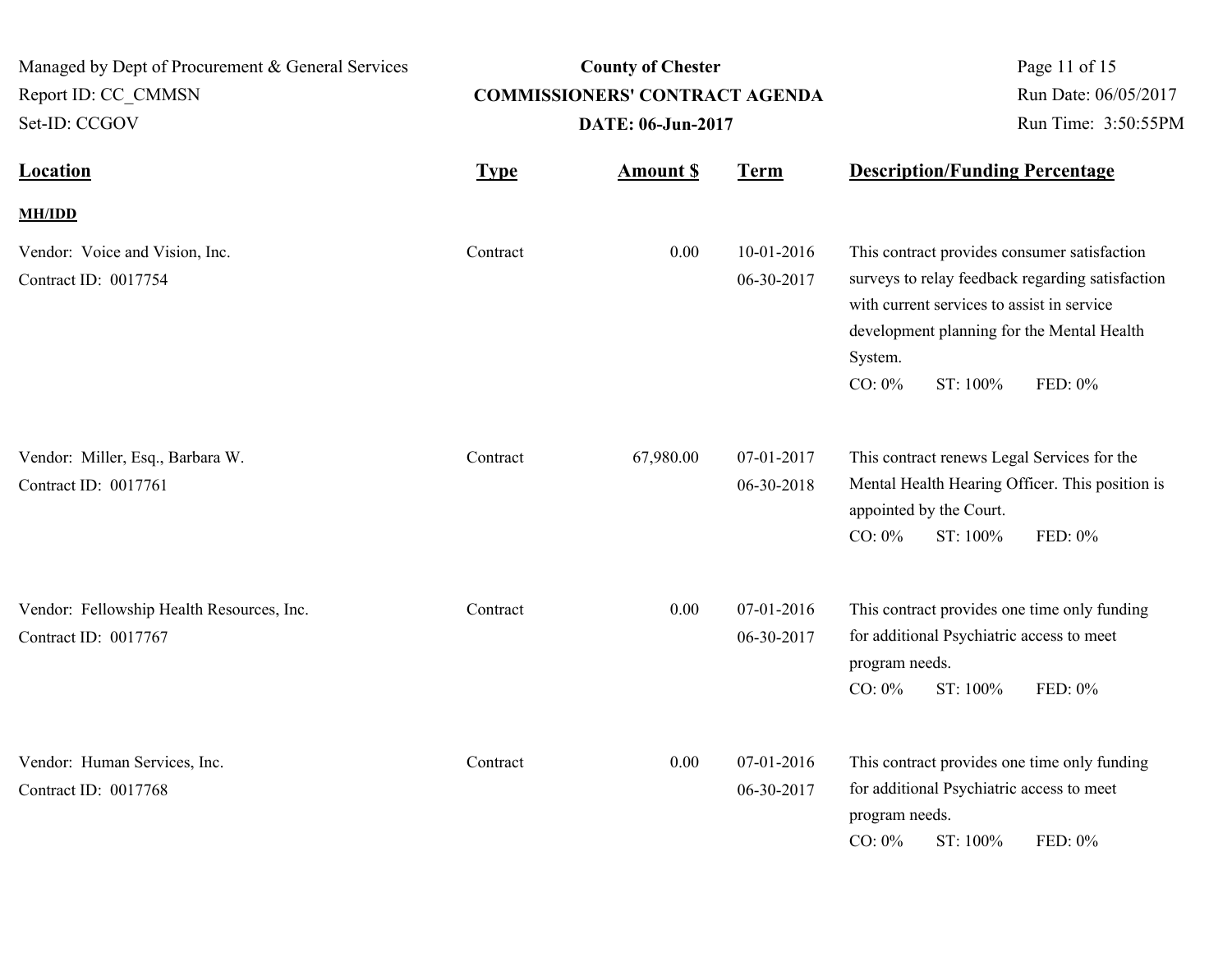| Managed by Dept of Procurement & General Services<br>Report ID: CC CMMSN<br>Set-ID: CCGOV | <b>COMMISSIONERS' CONTRACT AGENDA</b> | Page 12 of 15    |                          | Run Date: 06/05/2017<br>Run Time: 3:50:55PM |                                                   |                                                                                                                                                                                                           |
|-------------------------------------------------------------------------------------------|---------------------------------------|------------------|--------------------------|---------------------------------------------|---------------------------------------------------|-----------------------------------------------------------------------------------------------------------------------------------------------------------------------------------------------------------|
| Location                                                                                  | <b>Type</b>                           | <b>Amount \$</b> | <b>Term</b>              |                                             |                                                   | <b>Description/Funding Percentage</b>                                                                                                                                                                     |
| <b>MH/IDD</b>                                                                             |                                       |                  |                          |                                             |                                                   |                                                                                                                                                                                                           |
| Vendor: Holcomb Associates, Inc.<br>Contract ID: 0017775                                  | Contract                              | 0.00             | 07-01-2016<br>06-30-2017 | program needs.<br>$CO: 0\%$                 | ST: 100%                                          | This contract provides one time only funding<br>for additional Psychiatric access to meet<br>FED: 0%                                                                                                      |
| Vendor: ABA2Day Behavior Services<br>Contract ID: 0017778                                 | Contract                              | 0.00             | 07-01-2017<br>06-30-2018 | $CO: 0\%$                                   | speaking children and their families.<br>ST: 100% | This contract renews Early Intervention<br>Services to eligible children ages birth to three<br>(3) years old in their natural environment and<br>provides Interpreter Services to non-english<br>FED: 0% |
| Vendor: Theraplay, Inc.<br>Contract ID: 0017783                                           | Contract                              | 0.00             | 07-01-2017<br>06-30-2018 | $CO: 0\%$                                   | speaking children and their families.<br>ST: 100% | This contract renews Early Intervention<br>Services to eligible children ages birth to three<br>(3) years old in their natural environment and<br>provides Interpreter Services to non-english<br>FED: 0% |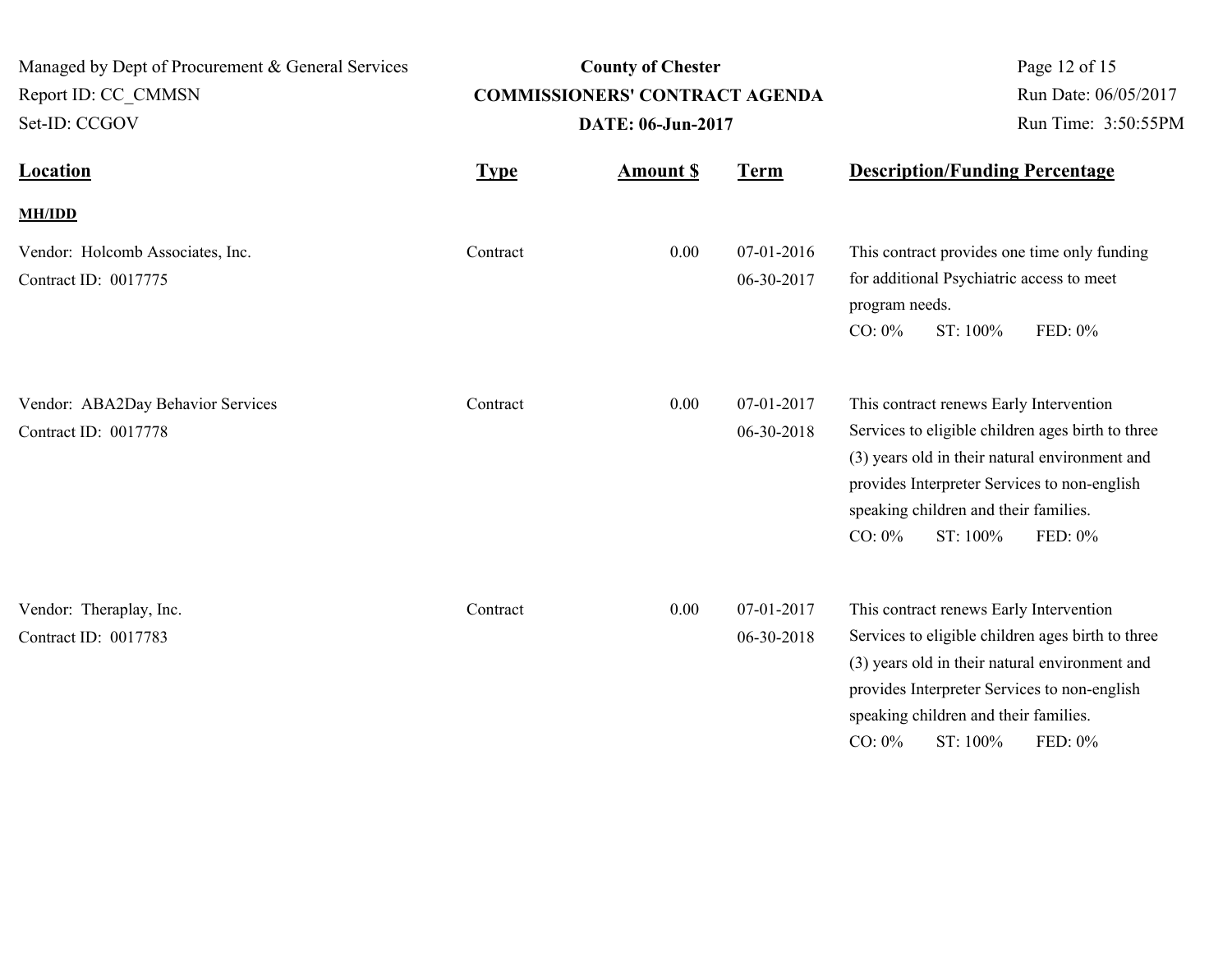| Managed by Dept of Procurement & General Services<br>Report ID: CC CMMSN<br>Set-ID: CCGOV |             | <b>County of Chester</b><br><b>COMMISSIONERS' CONTRACT AGENDA</b><br>DATE: 06-Jun-2017 | Page 13 of 15<br>Run Date: 06/05/2017<br>Run Time: 3:50:55PM |                                                                                                                                                                                                                                                                                                                                                                                                                                                                                                   |
|-------------------------------------------------------------------------------------------|-------------|----------------------------------------------------------------------------------------|--------------------------------------------------------------|---------------------------------------------------------------------------------------------------------------------------------------------------------------------------------------------------------------------------------------------------------------------------------------------------------------------------------------------------------------------------------------------------------------------------------------------------------------------------------------------------|
| <b>Location</b>                                                                           | <b>Type</b> | <b>Amount \$</b>                                                                       | <b>Term</b>                                                  | <b>Description/Funding Percentage</b>                                                                                                                                                                                                                                                                                                                                                                                                                                                             |
| <b>Open Space Preservation</b>                                                            |             |                                                                                        |                                                              |                                                                                                                                                                                                                                                                                                                                                                                                                                                                                                   |
| Vendor: Trammell, George B.<br>Contract ID: 0017807                                       | Contract    | 198,247.50                                                                             | 06-06-2017<br><b>UNTIL</b><br><b>COMPLETE</b>                | 40.05 acres of farmland owned by George<br>Trammel, Elizabeth Sullivan and Oakdale<br>Enterprises, LLC in Pennsbury Township are<br>recommended for preservation by the County<br>Agricultural Land Preservation Board through<br>the Commonwealth/County Program. The total<br>project cost is \$440,550.00. The County will<br>pay \$198,247.50 (45%). Pennsbury Township<br>will pay \$198,247.50 (45%) and the<br>Landowner donation is $$44,055.00 (10\%)$ .<br>FED: 0%<br>CO: 45%<br>ST: 0% |
| <b>Planning Commission</b>                                                                |             |                                                                                        |                                                              |                                                                                                                                                                                                                                                                                                                                                                                                                                                                                                   |
| Vendor: City of Coatesville<br>Contract ID: 0017784                                       | Contract    | 20,000.00                                                                              | 06-01-2017<br>11-30-2018                                     | This contract provides funding for the Vision<br>Partnership Program - Palmer Park<br>Revitalization Study. The total project cost is<br>\$40,000.00. County funding is \$20,000.00<br>(50%). Other funding: City of Coatesville<br>\$4,000.00 (10%) and Brandywine Health<br>Foundation \$16,000.00 (40%).<br>FED: 0%<br>CO: 50%<br>ST: 0%                                                                                                                                                       |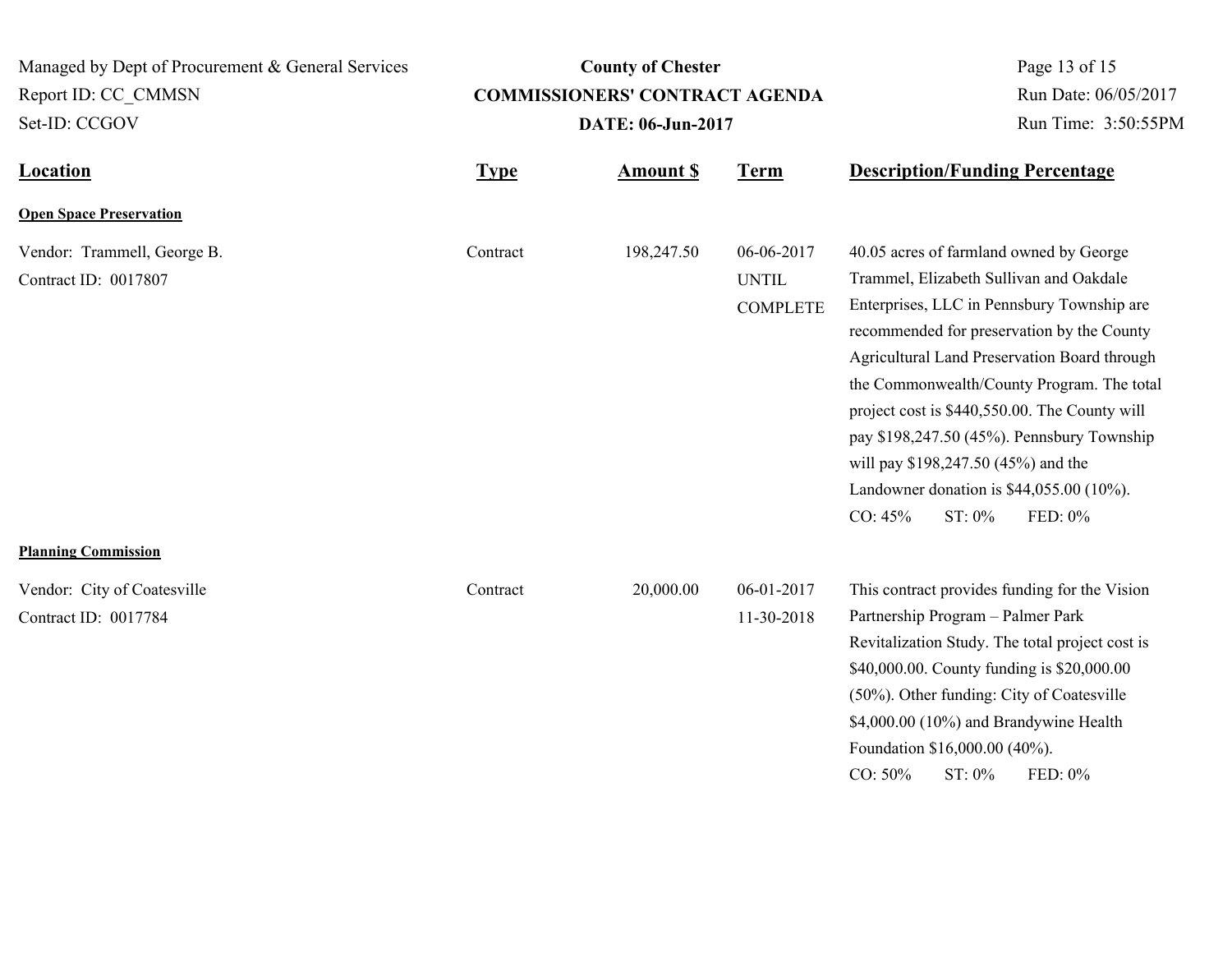| Managed by Dept of Procurement & General Services<br>Report ID: CC CMMSN<br>Set-ID: CCGOV |             | <b>County of Chester</b><br><b>COMMISSIONERS' CONTRACT AGENDA</b><br>DATE: 06-Jun-2017 | Page 14 of 15<br>Run Date: 06/05/2017<br>Run Time: 3:50:55PM |                                                                                                                                                                                                                                                                                                                                  |
|-------------------------------------------------------------------------------------------|-------------|----------------------------------------------------------------------------------------|--------------------------------------------------------------|----------------------------------------------------------------------------------------------------------------------------------------------------------------------------------------------------------------------------------------------------------------------------------------------------------------------------------|
| <b>Location</b>                                                                           | <b>Type</b> | <b>Amount S</b>                                                                        | <b>Term</b>                                                  | <b>Description/Funding Percentage</b>                                                                                                                                                                                                                                                                                            |
| Prison                                                                                    |             |                                                                                        |                                                              |                                                                                                                                                                                                                                                                                                                                  |
| Vendor: Delaware County Community College<br>Contract ID: 0013090                         | Amendment   | 48,560.00                                                                              | $01 - 01 - 2018$<br>12-31-2018                               | Amendment #7: This amendment extends the<br>contract term for an additional one (1) year<br>period with no price increase for Adult Basic<br>Education (ABE), General Education<br>Development (GED) and Life Skills Education<br>classes for inmates at the Prison and Work<br>Release Center.<br>CO: 100%<br>ST: 0%<br>FED: 0% |
| Vendor: PrimeCare Medical, Inc<br>Contract ID: 0015961                                    | Amendment   | 5, 283, 745.88                                                                         | 10-01-2017<br>09-30-2018                                     | Amendment #2: This amendment extends the<br>contract term for an additional one (1) year<br>period for Health Care Services at the Prison<br>and Youth Center.<br>CO: 100%<br>ST: 0%<br>FED: 0%                                                                                                                                  |
| <b>Public Health Admin</b>                                                                |             |                                                                                        |                                                              |                                                                                                                                                                                                                                                                                                                                  |
| Vendor: BSJ Services<br>Contract ID: 0017789                                              | Contract    | 15,200.00                                                                              | 05-15-2017<br>08-30-2017                                     | This contract provides renovations at two (2)<br>Women, Infants and Children (WIC) Clinics,<br>located at 1001 East Lincoln Highway,<br>Coatesville and 1120 Newark Road,<br>Toughkenamon.<br>ST: 0%<br>$CO: 0\%$<br>FED: 100%                                                                                                   |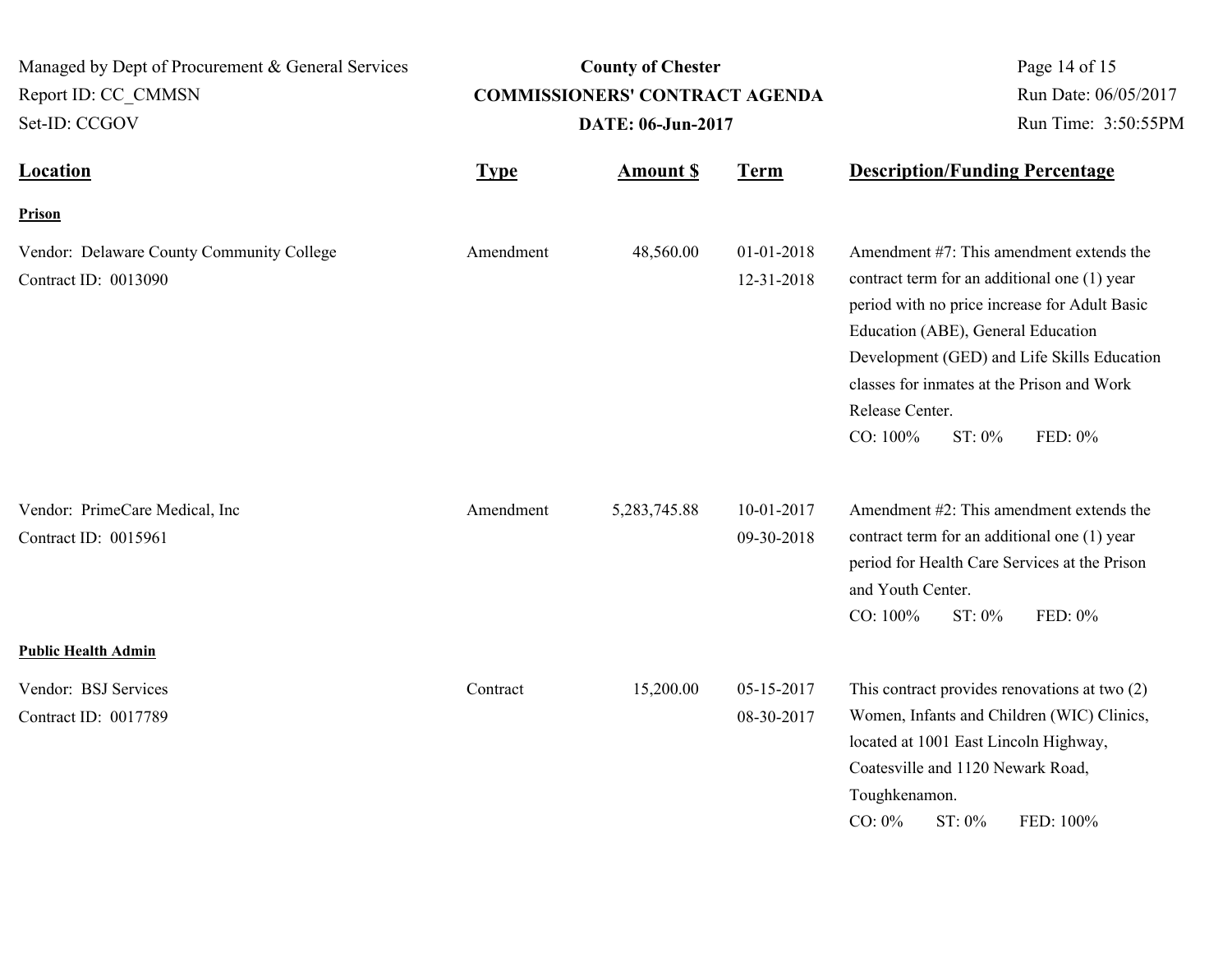**Location Type Type** *Amount \$* Term **Description/Funding Percentage County of Chester COMMISSIONERS' CONTRACT AGENDA** Managed by Dept of Procurement & General Services Set-ID: CCGOV Report ID: CC\_CMMSN Page 15 of 15 **Amount \$ DATE: 06-Jun-2017** Run Date: 06/05/2017 Run Time: 3:50:55PM

Number of Contracts: 37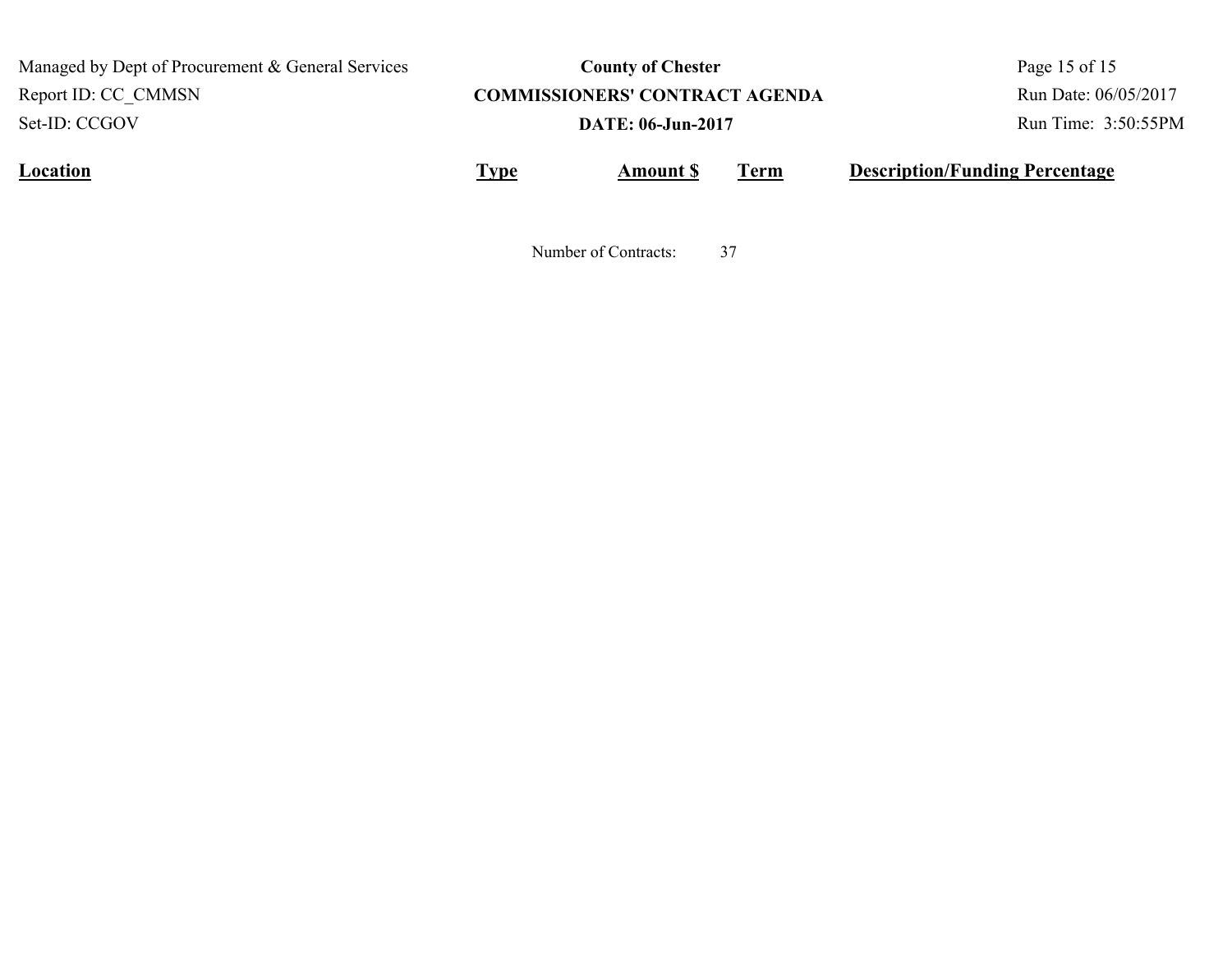#### **AGENDA ITEMS - GRANTS June 6, 2017**

| <b>DEPARTMENT / FUND</b>                                                                                                    | <b>AWARD</b>         | TERM                     | <b>DESCRIPTION</b>                                                                                                                                                                        |
|-----------------------------------------------------------------------------------------------------------------------------|----------------------|--------------------------|-------------------------------------------------------------------------------------------------------------------------------------------------------------------------------------------|
| <b>Adult Probation, Parole and Pretrial Services</b>                                                                        |                      |                          |                                                                                                                                                                                           |
| PA Commission on Crime and Delinquency<br>Contract / Award - New<br>001-221000-332281-13300660-2210002-FY2016               | \$45,000             | 4/19/2017<br>6/30/2017   | Chester County Adult Probation System Improvement Grant<br>No New Positions - No County Match<br>State Funding = $$45,000$                                                                |
| <b>Community Development</b>                                                                                                |                      |                          |                                                                                                                                                                                           |
| PA Dept. of Community and Economic Development<br>Contract / Award - Amendment<br>116-490000-332224-42600000-4900003-FY2014 | \$300,000            | 07/01/2014<br>06/30/2017 | Keystone Communities Accessible Housing Program<br>No New Positions<br>State Funding = $$300,000$<br>County Match \$300,000<br>Total Funding \$600,000                                    |
| PA Dept. of Community and Economic Development<br>Contract / Award - New<br>116-490000-332224-4260000-4900003-FY2016        | \$100,000            | 05/09/2017<br>06/30/2019 | Keystone Communities Accessible Housing Program<br>No New Positions<br>State Funding = $$100,000$<br>County Match = $$100,000$<br>Total Funding - \$100,000                               |
| PA Dept. of Labor & Industry<br>Contract / Award - New<br>116-490000-331212-47500003-4900005-FY2016                         | \$135,000            | 03/01/2017<br>03/31/2018 | Department of Labor & Industry - PY 2017 Business Education Partnership<br>No New Positions - No County Match<br>Federal Funding = $$135,000$                                             |
| PA Housing Finance Agency (PHFA)<br>Contract / Award - New<br>116-490000-332294-41400000-4900001-FY2017                     | \$300,000            | 07/01/2017<br>12/31/2018 | 2017 PA Housing Affordability and Rehabilitation Enhancement Fund/ Realty<br>Transfer Tax Grant Agreement (PHARE/RTT)<br>No New Positions - No County Match<br>State Funding = $$300,000$ |
| U.S. Dept. Of Housing & Urban Development<br>Contract / Award - Renewal<br>116-490000-331200-4xx000xx-4900001-FY2016        | \$1,332,416          | Dates Vary               | 2016 Continuum of Care Program Grant - Master Scope of Work Exhibit<br>No New Positions - No County Match<br>Federal Funding = $$1,332,416$                                               |
| PA Dept. of Labor & Industry<br>Application - New                                                                           | \$300,000            | 07/01/2017<br>06/30/2018 | PA Dept. of Labor & Industry Strategic Innovation Grant<br>No New Positions - No County Match<br>Federal Funding = $$300,000$                                                             |
| District Attorney                                                                                                           |                      |                          |                                                                                                                                                                                           |
| PA Commission on Crime and Delinguency<br>Contract / Award - New<br>001-129000-332281-12100600-1290002-FY2017               | \$123,560            | 04/01/2017<br>06/30/2017 | ChesCo Justice Reinvestment Initiative<br>No New Positions - No County Match<br>State Funding = $$123,560$                                                                                |
| <b>Department of Human Services</b>                                                                                         |                      |                          |                                                                                                                                                                                           |
| PA Department of Human Services<br>Contract / Award - Amendment<br>140-450040-33X221-50300000-4510002-FY2017                | \$588,834            | 07/01/2017<br>06/30/2019 | <b>Family Center</b><br>No New Positions - No County Match<br>Federal Funding = $$343,614$<br>State Funding = $$245,220$<br>Total Funding = $$588,834$                                    |
| PA Department of Human Services<br>Contract / Award - Amendment<br>140-450040-331221-50300000-4510002-FY2017                | \$61,200             | 07/01/2017<br>06/30/2019 | Promoting Responsible Fatherhood Program<br>No New Positions - No County Match<br>Federal Funding = $$61,200$                                                                             |
| <b>Public Health</b>                                                                                                        |                      |                          |                                                                                                                                                                                           |
| PA Dept. of Health<br>Contract / Award - Renewal - Amendment<br>001-478000-331207-14800001-4780006-FY2014                   | \$33,000<br>increase | 07/01/2016<br>06/30/2017 | Safe & Healthy Communities - WalkWorks - SAF4<br>No New Positions - No County Match<br>Federal Funding = $$33,000$                                                                        |
| PA Dept. of Health<br>Contract / Award - Renewal<br>001-478000-331207-15200000-4780003-FY2014                               | \$243,754            | 07/01/2017<br>06/30/2018 | Title V 2017-2018<br>No New Positions - No County Match<br>Federal Funding = $$243,754$                                                                                                   |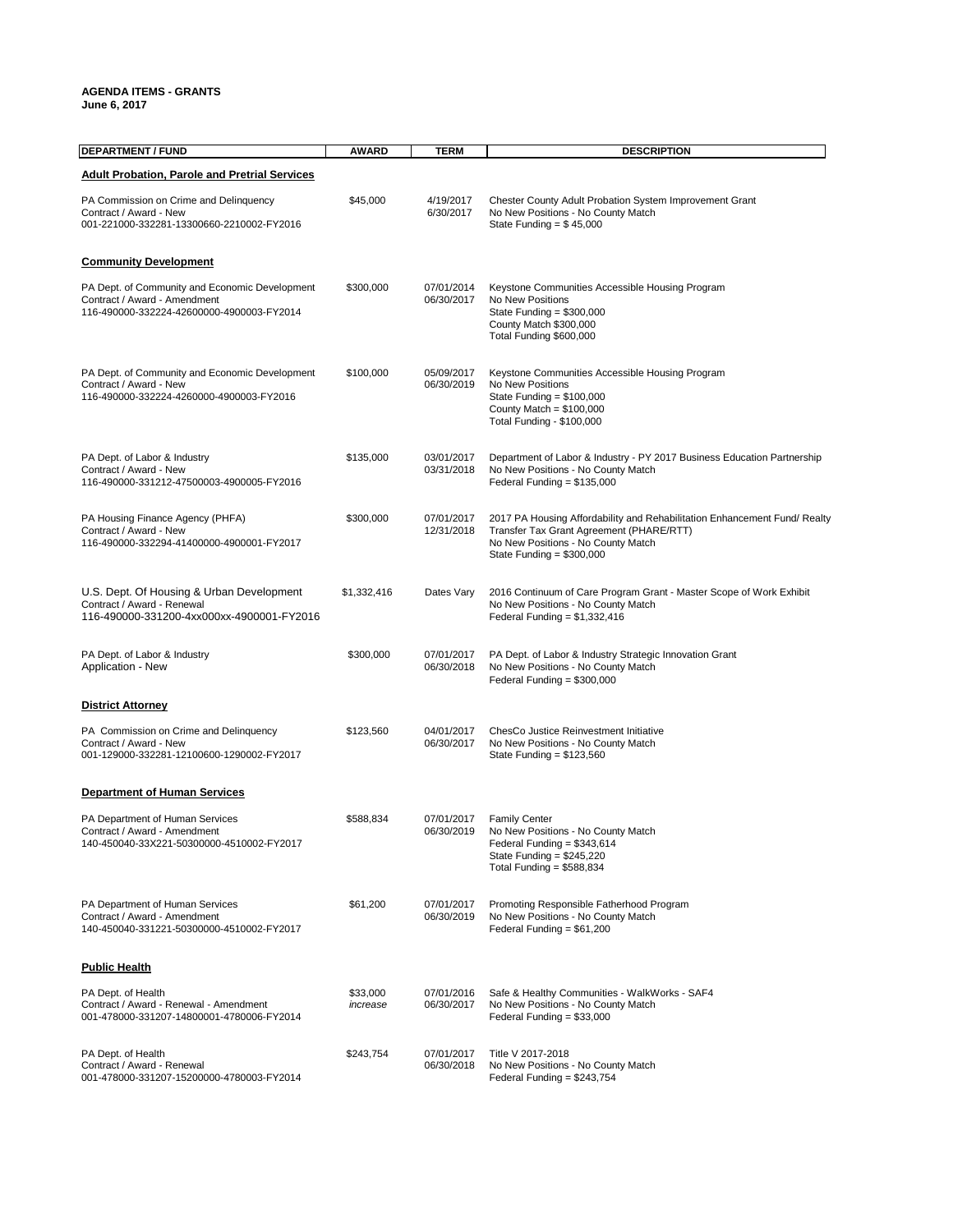Jun 06, 2017 Page 1

 COUNTY OF CHESTER Board of Commissioners Human Resources Agenda Meeting Date - 06/06/2017

\_\_\_\_\_\_\_\_\_\_\_\_\_\_\_\_\_\_\_\_\_\_\_\_\_\_\_\_\_\_\_\_\_\_\_\_\_\_\_\_\_\_\_\_\_\_\_\_\_\_\_\_\_\_\_\_\_\_\_\_\_\_\_\_\_\_\_\_\_\_\_\_\_\_\_\_\_\_\_\_

# Hires and Rehires

1. Employee : Abernethy,Austin M Department : 478310 - EnvironmentalHealth Protection Job : 040060 - Env Health Specialist Salary Grade : N08 Compensation :  $$41,368.60(A)$ Effective Date : 06/19/2017 2. Employee : Anteparra, Jose Department : 221000 - Adult Probation Job : 048784 - Probation Officer I-AP Salary Grade : U04 Compensation :  $$41,804.00(A)$ Effective Date : 07/10/2017 3. Employee : Baker,Brianna E Department : 461210 - Pocopson Nursing Care Job : 041420 - Nurse Aide Salary Grade : N01 Compensation :  $\frac{26}{9}$  26,005.90(A) Effective Date : 06/26/2017 4. Employee : Barnes,Jessica L Department : 210000 - Chester County Prison Job : 040920 - Correctional Officer I Salary Grade : CO1  $Comparing 22222$  :  $$ 39,366.08(A)$ Effective Date : 06/12/2017 5. Employee : Barratt,Garratt C Department : 210000 - Chester County Prison Job : 040920 - Correctional Officer I Salary Grade : CO1 Compensation :  $$39,366.08(A)$ Effective Date : 06/12/2017 6. Employee : Brunel,Meredith Department : 589100 - Chester County Library Job : 240830 - Library Assistant III PT Salary Grade :  $COMP$   $:$   $\$$   $16.21(H)$ Effective Date : 07/10/2017 7. Employee : Burch, Laquiesha M<br>Department : 461212 - Poc Department : 461212 - Pocopson Casual P/T Pool Job : 351650 - Resident Services Technician Salary Grade : 91 Compensation :  $\zeta$  9.32(H) Effective Date : 06/26/2017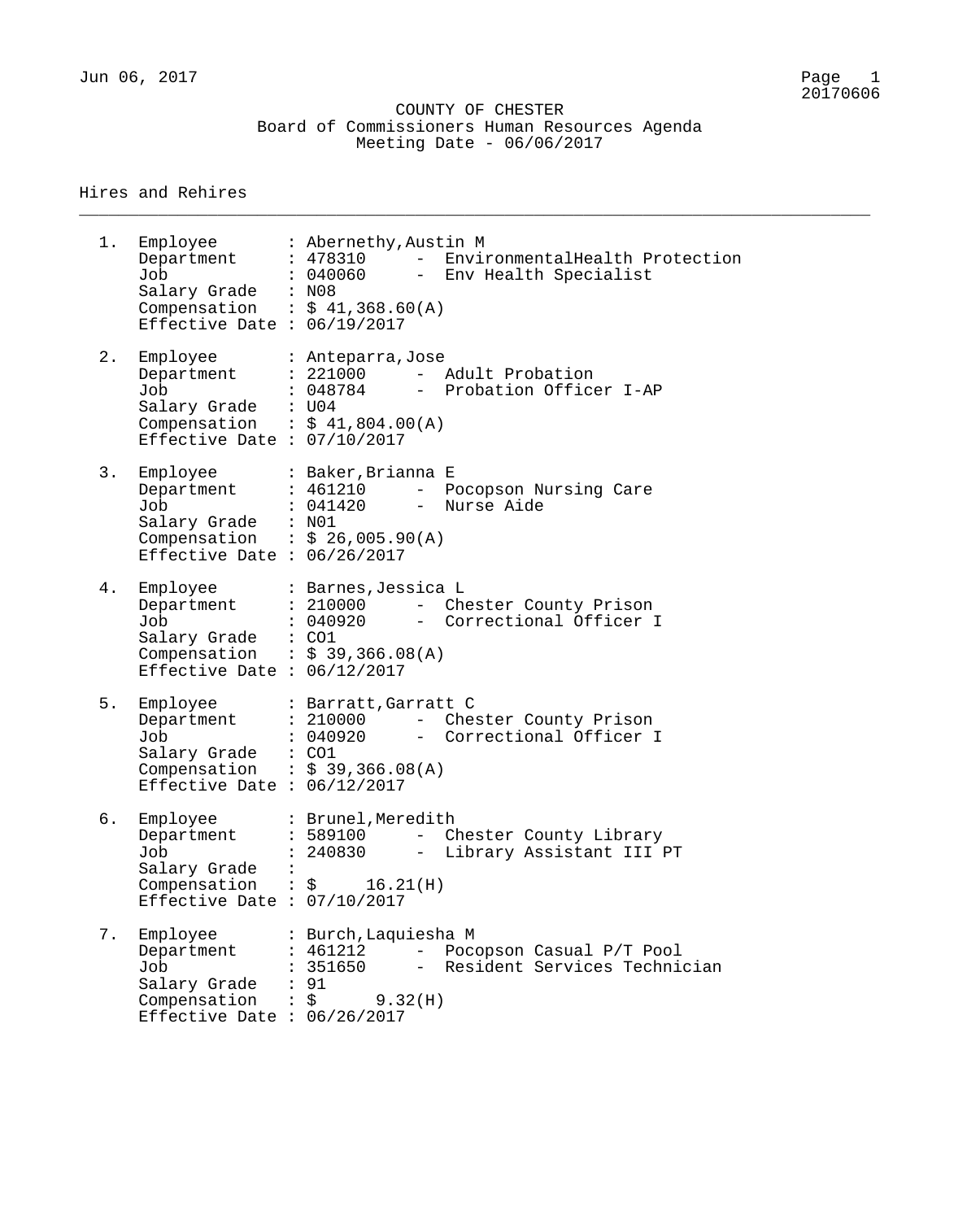### COUNTY OF CHESTER Board of Commissioners Human Resources Agenda Meeting Date - 06/06/2017

\_\_\_\_\_\_\_\_\_\_\_\_\_\_\_\_\_\_\_\_\_\_\_\_\_\_\_\_\_\_\_\_\_\_\_\_\_\_\_\_\_\_\_\_\_\_\_\_\_\_\_\_\_\_\_\_\_\_\_\_\_\_\_\_\_\_\_\_\_\_\_\_\_\_\_\_\_\_\_\_

| 8.  | Employee<br>Department<br>Job<br>Salary Grade :<br>Effective Date : $06/12/2017$               | : Cotton, Myniqua Glenneze<br>: 453205 - Chester County Youth Center<br>: 806210<br>- Youth Center Officer<br>Compensation : $\frac{1}{5}$ 16.00(H)                          |
|-----|------------------------------------------------------------------------------------------------|------------------------------------------------------------------------------------------------------------------------------------------------------------------------------|
| 9.  | Employee<br>Department<br>Job<br>Salary Grade :<br>Effective Date : $05/22/2017$               | : Evans,Aisha R<br>: 453205<br>- Chester County Youth Center<br>: 806210<br>- Youth Center Officer<br>Compensation : $\frac{1}{5}$ 16.00(H)                                  |
| 10. | Employee<br>Department : 085300<br>Job<br>Salary Grade : N08<br>Effective Date : $06/12/2017$  | : Gilbert, Mason<br>- Open Space Preservation<br>: 021047 - Land Preservation Coordinator<br>Compensation : $$41,368.60(A)$                                                  |
| 11. | Employee<br>Job<br>Salary Grade : 91<br>Effective Date : $06/26/2017$                          | : Hardy, Tempest M<br>Department : 461212 - Pocopson Casual P/T Pool<br>- Resident Services Technician<br>: 351650<br>Compensation : $\frac{1}{2}$ 9.32(H)                   |
| 12. | Employee<br>Department<br>Job<br>Salary Grade :<br>Effective Date : $06/12/2017$               | : Herman,Ashley<br>: 126000<br>- Clerk of Courts<br>: 803760 - Court Clerk<br>Compensation : $\frac{1}{2}$ 11.41(H)                                                          |
| 13. | Employee<br>Department<br>Job<br>Salary Grade<br>Effective Date : $06/26/2017$                 | : Hollander, Daniel A<br>: 129000<br>- District Attorney<br>030423<br>Attorney I<br>L01<br>Compensation : $$46,860.32(A)$                                                    |
| 14. | Employee<br>Department<br>Job<br>Salary Grade<br>Compensation<br>Effective Date : $06/12/2017$ | : Holmes III, Warren W<br>: 210000<br>Chester County Prison<br>$\overline{\phantom{a}}$<br>040920<br>Correctional Officer I<br>$ -$<br>: CO1<br>$\therefore$ \$ 39,366.08(A) |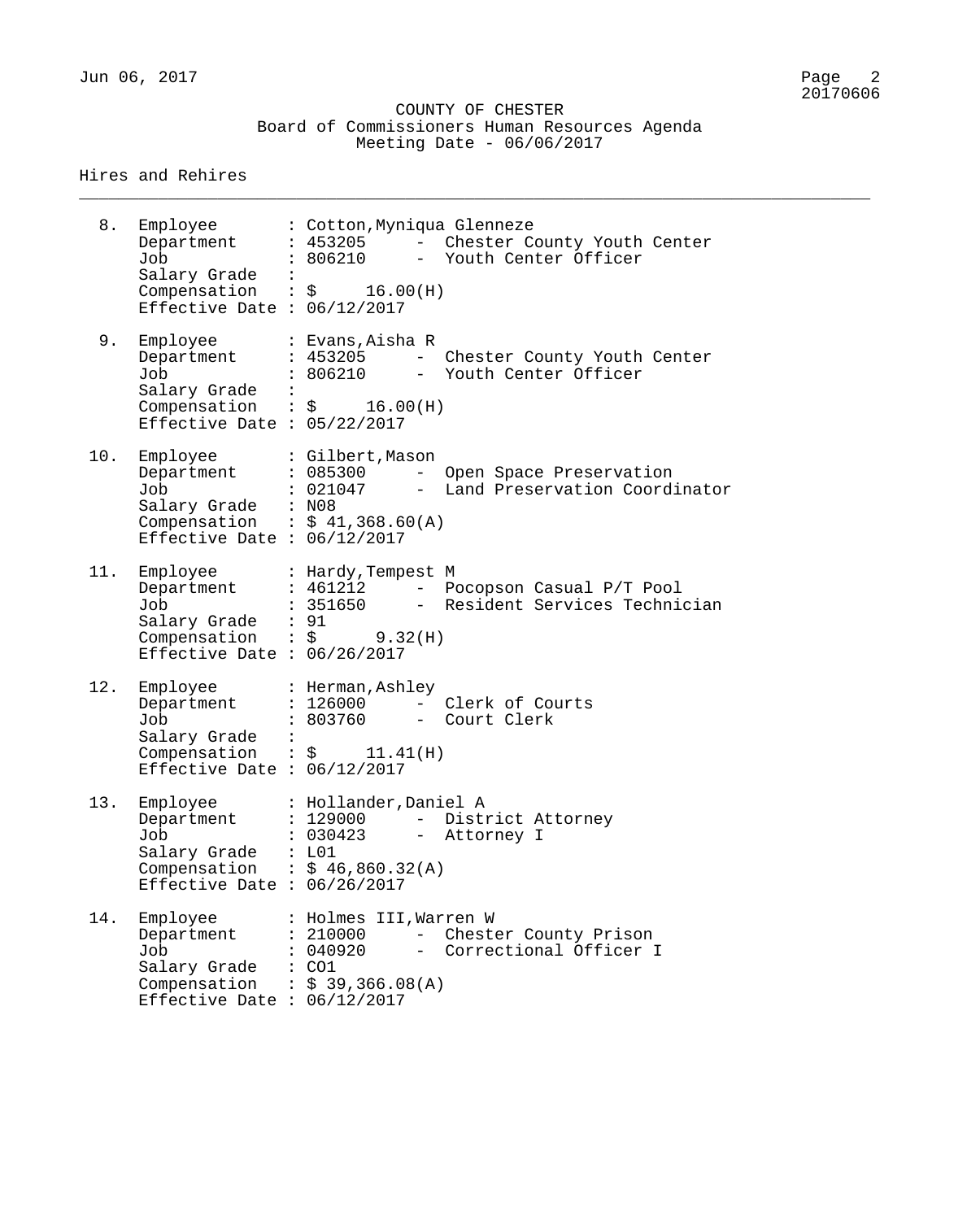|  |                             | COUNTY OF CHESTER |                                               |  |
|--|-----------------------------|-------------------|-----------------------------------------------|--|
|  |                             |                   | Board of Commissioners Human Resources Agenda |  |
|  | Meeting Date - $06/06/2017$ |                   |                                               |  |

\_\_\_\_\_\_\_\_\_\_\_\_\_\_\_\_\_\_\_\_\_\_\_\_\_\_\_\_\_\_\_\_\_\_\_\_\_\_\_\_\_\_\_\_\_\_\_\_\_\_\_\_\_\_\_\_\_\_\_\_\_\_\_\_\_\_\_\_\_\_\_\_\_\_\_\_\_\_\_\_

| 15. | Employee<br>Department<br>Job<br>Salary Grade<br>Compensation<br>Effective Date : $06/12/2017$                   | : Ishola, Olateju T<br>: 453205<br>- Chester County Youth Center<br>- Youth Center Officer<br>: 806210<br>$\therefore$ \$<br>16.00(H) |
|-----|------------------------------------------------------------------------------------------------------------------|---------------------------------------------------------------------------------------------------------------------------------------|
| 16. | Employee<br>Department<br>Job<br>Salary Grade<br>Compensation : $$46,860.32(A)$<br>Effective Date : $06/12/2017$ | : Johnsen, Peter J<br>: 129000<br>- District Attorney<br>- Attorney I<br>: 030423<br>: L01                                            |
| 17. | Employee<br>Department<br>Job<br>Salary Grade<br>Compensation : $$39,366.08(A)$<br>Effective Date : $06/12/2017$ | : Kopistecki, Jonathan M<br>: 210000<br>- Chester County Prison<br>: 040920<br>- Correctional Officer I<br>: CO1                      |
| 18. | Employee<br>Department<br>Job<br>Salary Grade<br>Compensation : $$31,341.44(A)$<br>Effective Date : $06/26/2017$ | : Kutsubos, Samantha<br>: 221000<br>$ \,$<br>Adult Probation<br>: 041291<br>$\frac{1}{2}$<br>Account Clerk I<br>: N02                 |
| 19. | Employee<br>Department<br>Job<br>Salary Grade<br>Compensation : $$34,054.80(A)$<br>Effective Date : $06/26/2017$ | : Larson, Madelyn M<br>- Children, Youth and Families<br>: 451145<br>: 048560 - County Caseworker II<br>: T04                         |
| 20. | Employee<br>Department<br>Job<br>Salary Grade<br>Compensation : $$39,366.08(A)$<br>Effective Date : $06/12/2017$ | : McEvoy, Colin<br>: 210000<br>Chester County Prison<br>$-$<br>040920<br>- Correctional Officer I<br>: CO1                            |
| 21. | Employee<br>Department<br>Job<br>Salary Grade<br>Compensation<br>Effective Date : $06/26/2017$                   | : McGinn, Andrew P<br>: 251320<br>$-$<br>ES Fire Services<br>240202<br>- E S Instructor<br>$\therefore$ \$<br>14.00(H)                |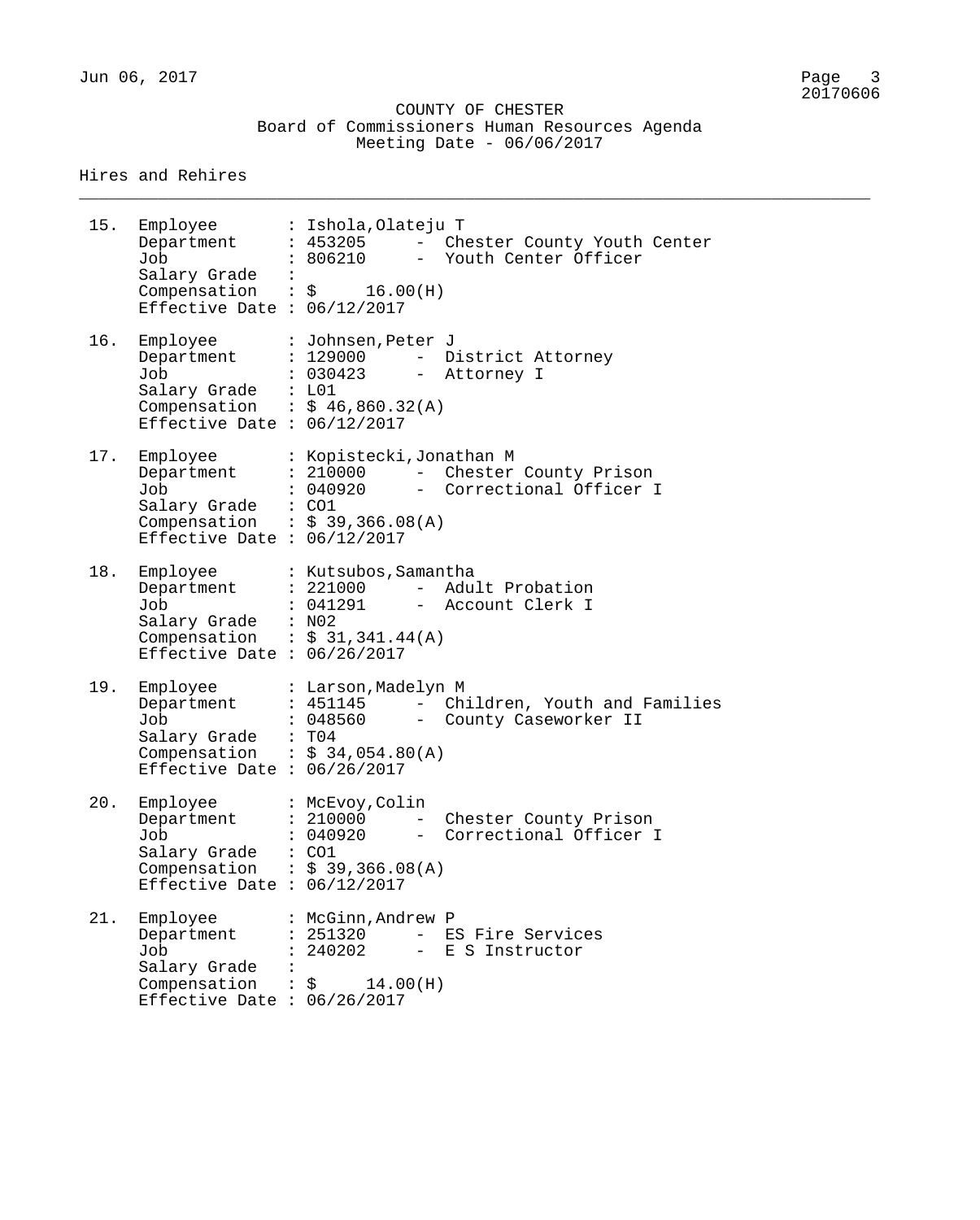### COUNTY OF CHESTER Board of Commissioners Human Resources Agenda Meeting Date - 06/06/2017

\_\_\_\_\_\_\_\_\_\_\_\_\_\_\_\_\_\_\_\_\_\_\_\_\_\_\_\_\_\_\_\_\_\_\_\_\_\_\_\_\_\_\_\_\_\_\_\_\_\_\_\_\_\_\_\_\_\_\_\_\_\_\_\_\_\_\_\_\_\_\_\_\_\_\_\_\_\_\_\_

| 22. | Employee<br>Job<br>Salary Grade : N08<br>Effective Date : $06/12/2017$                         | : Meneely, Doug T<br>Department : 085100 - Planning<br>: 030731<br>- Technical Services Specialist<br>Compensation : $$41,368.60(A)$             |
|-----|------------------------------------------------------------------------------------------------|--------------------------------------------------------------------------------------------------------------------------------------------------|
| 23. | Job<br>Salary Grade : N04<br>Effective Date : $06/26/2017$                                     | Employee : Micozzi, Natalie J<br>Department : 222000 - Juvenile Probation<br>: 040585<br>- SSS V<br>Compensation : $$34,735.35(A)$               |
| 24. | Job<br>Salary Grade : CO1<br>Effective Date : $06/12/2017$                                     | Employee : Muscari, Mark B<br>Department : 210000 - Chester County Prison<br>: 040920 - Correctional Officer I<br>Compensation : $$39,366.08(A)$ |
| 25. | Employee<br>Department<br>Job<br>Salary Grade :<br>Effective Date : $06/12/2017$               | : Naser,Lori A<br>: 589000 - Libraries P/T<br>: 805100 - Library Assistant<br>Compensation : $\sin$ 10.00(H)                                     |
| 26. | Employee<br>Department<br>Job<br>Salary Grade :<br>Effective Date : $06/12/2017$               | : Olseski, Kimberly A<br>: 251320 - ES Fire Services<br>: 240202 - E S Instructor<br>Compensation : $\frac{1}{2}$ 14.00(H)                       |
| 27. | Employee<br>Department<br>Job<br>Salary Grade<br>Compensation<br>Effective Date : $06/26/2017$ | : Patriarca Jr, Christopher R<br>: 085100<br>- Planning<br>: 020121<br>Planner IV<br>E06<br>$\div$ \$ 57,738.00(A)                               |
| 28. | Employee<br>Department<br>Job<br>Salary Grade<br>Compensation<br>Effective Date : $06/12/2017$ | : Rivera, Guillermo<br>Chester County Prison<br>: 210000<br>040920<br>Correctional Officer I<br>CO1<br>$\therefore$ \$ 39,366.08(A)              |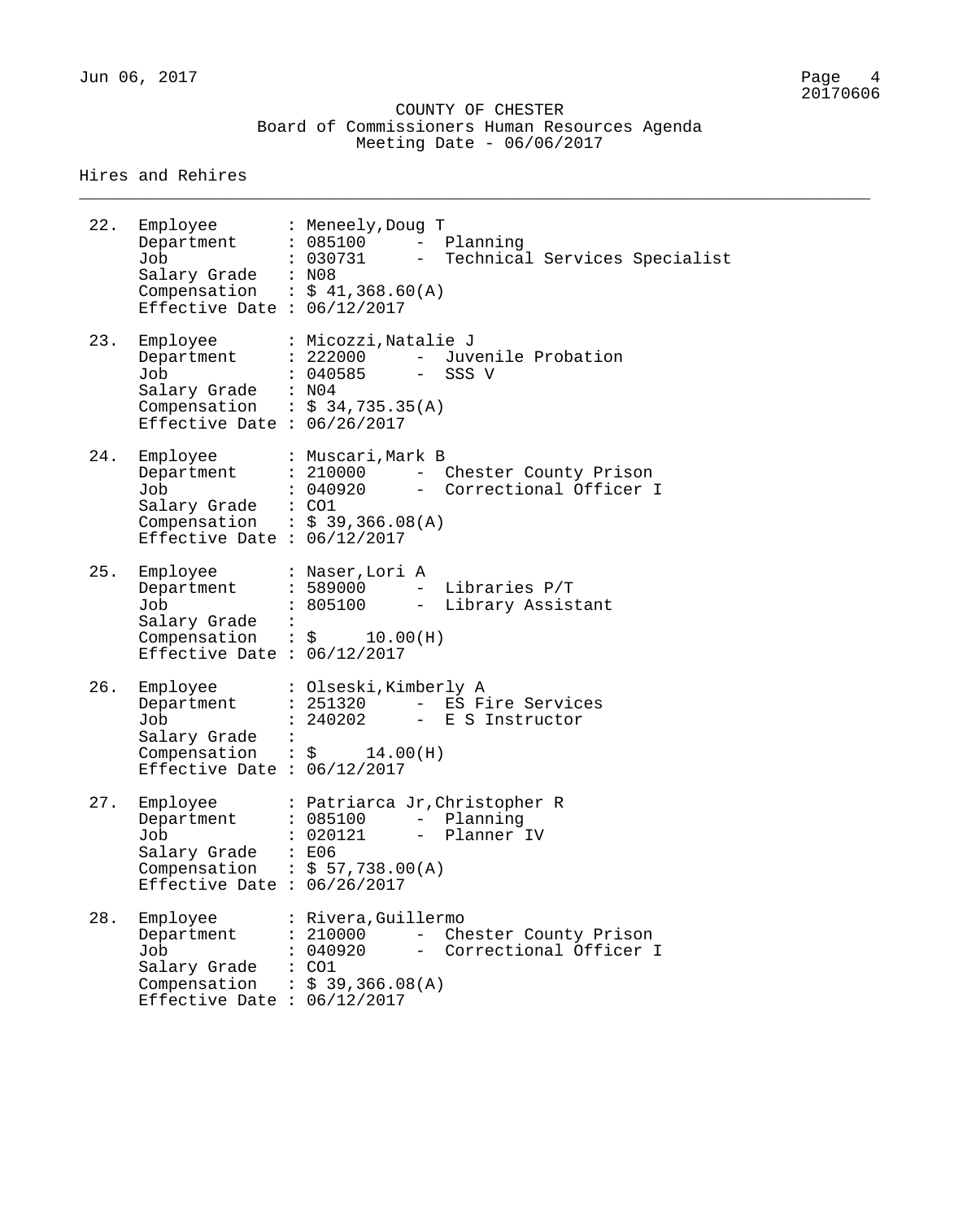#### COUNTY OF CHESTER Board of Commissioners Human Resources Agenda Meeting Date - 06/06/2017

\_\_\_\_\_\_\_\_\_\_\_\_\_\_\_\_\_\_\_\_\_\_\_\_\_\_\_\_\_\_\_\_\_\_\_\_\_\_\_\_\_\_\_\_\_\_\_\_\_\_\_\_\_\_\_\_\_\_\_\_\_\_\_\_\_\_\_\_\_\_\_\_\_\_\_\_\_\_\_\_

| 29. | Employee<br>Department<br>Job<br>Salary Grade<br>Compensation : $\sin$ 16.00(H)<br>Effective Date : $06/26/2017$                   |                      | : Ronayne,William J<br>: 251320 - ES Fire Services<br>: 240202<br>- E S Instructor                     |
|-----|------------------------------------------------------------------------------------------------------------------------------------|----------------------|--------------------------------------------------------------------------------------------------------|
| 30. | Employee<br>Department<br>Job<br>Salary Grade<br>Compensation : $\sin 14.00(H)$<br>Effective Date : $06/26/2017$                   | $\ddot{\cdot}$       | : Rychlak, Andrew J<br>: 251320 - ES Fire Services<br>240202 - E S Instructor                          |
| 31. | Employee<br>Department<br>Job<br>Salary Grade : CO1<br>Compensation : $$39,366.08(A)$<br>Effective Date : $06/12/2017$             |                      | : Smith-Griffin, Lovee D<br>: 210000 - Chester County Prison<br>: 040920 - Correctional Officer I      |
| 32. | Employee<br>Department<br>Job<br>Salary Grade : N02<br>Compensation : $$31,341.44(A)$<br>Effective Date : $06/26/2017$             |                      | : Snyder, Cassandra<br>: 221000 - Adult Probation<br>: 041123<br>- SSS III                             |
| 33. | Employee<br>Department<br>Job<br>Salary Grade<br>Compensation : $\zeta$ 13.36(H)<br>Effective Date : $06/26/2017$                  | $\ddot{\phantom{a}}$ | : Stone-Majeed, Nikkita T<br>: 461210 - Pocopson Nursing Care<br>$\frac{1}{2}$<br>351420<br>Nurse Aide |
| 34. | Employee<br>Department<br>Job<br>Salary Grade<br>Compensation : $\frac{1}{2}$ 17.81(H)<br>Effective Date : $06/12/2017$<br>Comment |                      | : Strait, Erin A<br>: 478110 - Public Health Admin<br>: 801060 - General Clerk<br>: Temp end 12/29/17  |
| 35. | Employee<br>Department<br>Job<br>Salary Grade : CO1<br>Compensation : $$39,366.08(A)$<br>Effective Date : $06/12/2017$             |                      | : Tucker,Jaunta J<br>: 210000<br>- Chester County Prison<br>: 040920 - Correctional Officer I          |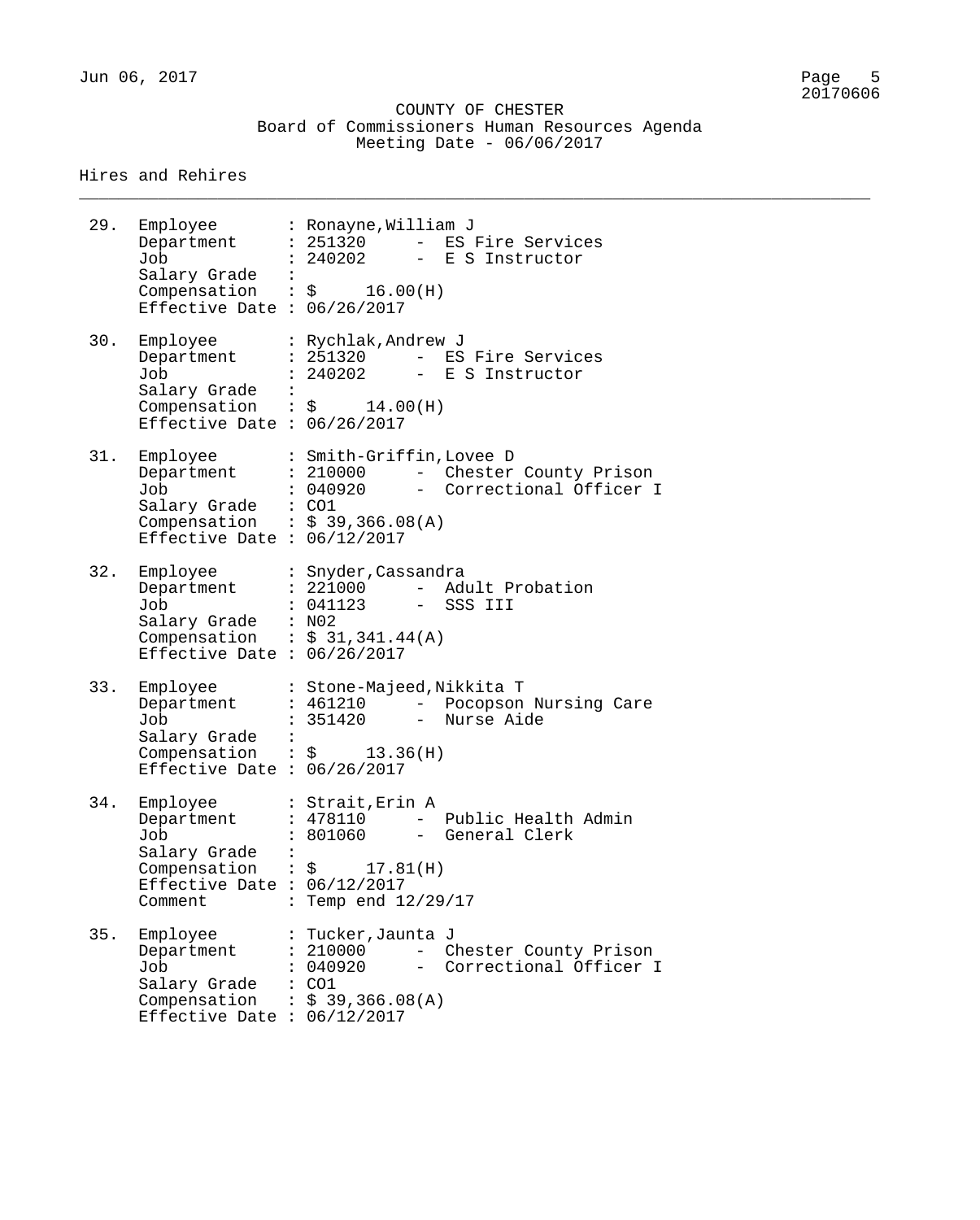|  |                             | COUNTY OF CHESTER |                                               |  |
|--|-----------------------------|-------------------|-----------------------------------------------|--|
|  |                             |                   | Board of Commissioners Human Resources Agenda |  |
|  | Meeting Date - $06/06/2017$ |                   |                                               |  |

\_\_\_\_\_\_\_\_\_\_\_\_\_\_\_\_\_\_\_\_\_\_\_\_\_\_\_\_\_\_\_\_\_\_\_\_\_\_\_\_\_\_\_\_\_\_\_\_\_\_\_\_\_\_\_\_\_\_\_\_\_\_\_\_\_\_\_\_\_\_\_\_\_\_\_\_\_\_\_\_

| 36. | Employee<br>Department : 085300<br>Job<br>Salary Grade<br>Compensation : $$38,540.32(A)$<br>Effective Date : $06/12/2017$            | : Williams,Linda A<br>- Open Space Preservation<br>. 030155<br>- Preservation Information Coord<br>: N07 |
|-----|--------------------------------------------------------------------------------------------------------------------------------------|----------------------------------------------------------------------------------------------------------|
|     | 37. Employee<br>Department : 461210<br>Job<br>Salary Grade : N01<br>Compensation : $$ 26,005.90(A)$<br>Effective Date : $06/26/2017$ | : Wood,Brittany N<br>- Pocopson Nursing Care<br>: 041420 - Nurse Aide                                    |
| 38. | Employee<br>Department : 210000<br>Job<br>Salary Grade<br>Compensation : $$39,366.08(A)$<br>Effective Date : $06/12/2017$            | : Young, Jamaal D<br>- Chester County Prison<br>: 040920 - Correctional Officer I<br>$\colon$ CO1        |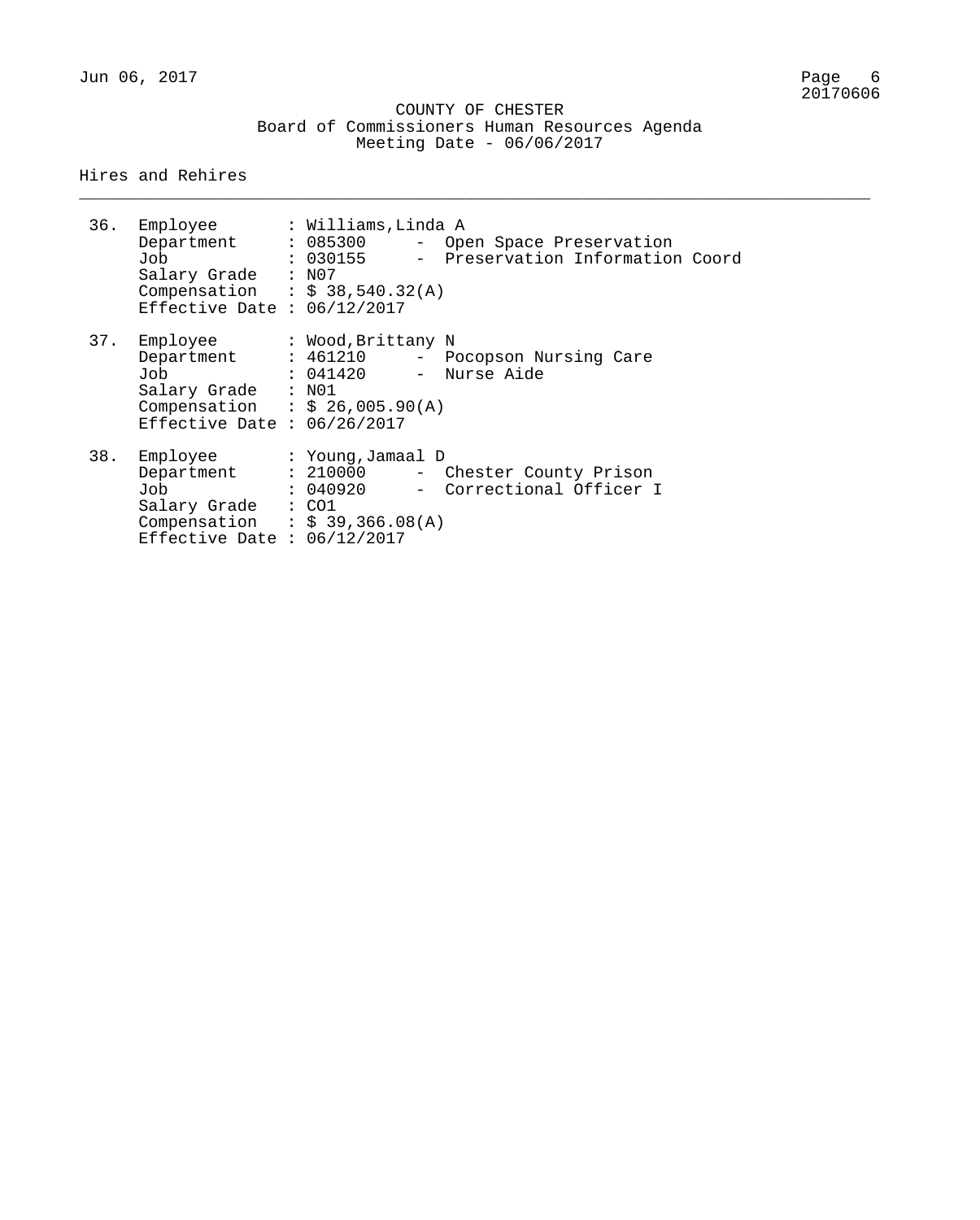\_\_\_\_\_\_\_\_\_\_\_\_\_\_\_\_\_\_\_\_\_\_\_\_\_\_\_\_\_\_\_\_\_\_\_\_\_\_\_\_\_\_\_\_\_\_\_\_\_\_\_\_\_\_\_\_\_\_\_\_\_\_\_\_\_\_\_\_\_\_\_\_\_\_\_\_\_\_\_\_

# Transfers

| 39. | Employee                                                      |  | : Mills, Barbara                      |  |                           |  |                        |  |
|-----|---------------------------------------------------------------|--|---------------------------------------|--|---------------------------|--|------------------------|--|
|     |                                                               |  | Proposed                              |  |                           |  | Current                |  |
|     | Department<br>Job                                             |  | : 014000<br>: 040780<br>$ \,$         |  | Human Resources<br>SSS IV |  | 128000<br>240783       |  |
|     | Salary Grade<br>Compensation<br>Effective Date : $06/10/2017$ |  | : N03<br>$\therefore$ \$ 29,493.10(A) |  |                           |  | 14.42(H)<br>04/01/2017 |  |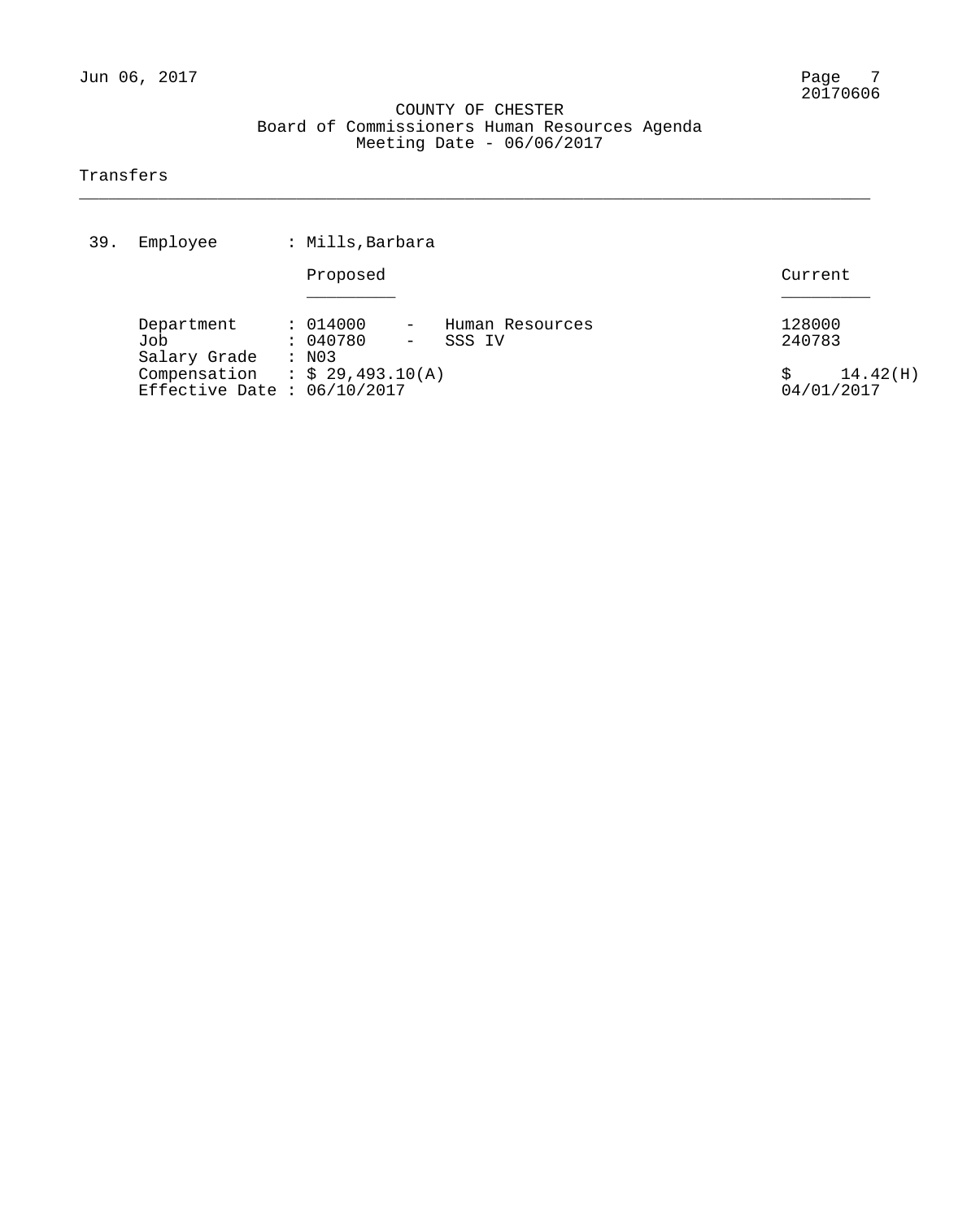\_\_\_\_\_\_\_\_\_\_\_\_\_\_\_\_\_\_\_\_\_\_\_\_\_\_\_\_\_\_\_\_\_\_\_\_\_\_\_\_\_\_\_\_\_\_\_\_\_\_\_\_\_\_\_\_\_\_\_\_\_\_\_\_\_\_\_\_\_\_\_\_\_\_\_\_\_\_\_\_

#### Promotions

| 40. | Employee                                                                                                   | : Brogan, Anne                                       |                                                                    |                                                         |
|-----|------------------------------------------------------------------------------------------------------------|------------------------------------------------------|--------------------------------------------------------------------|---------------------------------------------------------|
|     |                                                                                                            | Proposed                                             |                                                                    | Current                                                 |
|     | Department<br>Job<br>Salary Grade : N06<br>Compensation : $$36,339.94(A)$<br>Effective Date : $06/10/2017$ | : 014000<br>: 040140                                 | Human Resources<br>Benefits Administrator I                        | 014000<br>040780<br>N03<br>\$30,377.89(A)<br>04/01/2017 |
| 41. | Employee                                                                                                   | : D'Angelo, Mary L                                   |                                                                    |                                                         |
|     |                                                                                                            | Proposed                                             |                                                                    | Current                                                 |
|     | Department<br>Job<br>Salary Grade : N02<br>Compensation : $$29,382.60(A)$<br>Effective Date : $06/10/2017$ | : 461210<br>$ -$<br>: 041421                         | Pocopson Nursing Care<br>Lead Nurse Aide (CNA)                     | 461210<br>041420<br>N01<br>\$27,039.04(A)<br>04/01/2017 |
| 42. | Employee                                                                                                   | : Kinney, Ashley M                                   |                                                                    |                                                         |
|     |                                                                                                            | Proposed                                             |                                                                    | Current                                                 |
|     | Department<br>Job<br>Salary Grade : N08<br>Compensation : $$44,323.50(A)$<br>Effective Date : $06/10/2017$ | : 451141<br>: 048572                                 | Mental Hlth/Intel & Dev Disabl<br>- EI Training & Transition Coord | 451141<br>048460<br>T04<br>\$36,761.87(A)<br>04/01/2017 |
| 43. | Employee                                                                                                   | : Orr, Ashley Nichole                                |                                                                    |                                                         |
|     |                                                                                                            | Proposed                                             |                                                                    | Current                                                 |
|     | Department<br>Job<br>Salary Grade<br>Compensation<br>Effective Date : $06/10/2017$                         | : 478210<br>: 020443<br>: E05<br>$:$ \$ 52,615.74(A) | Nursing<br>Population Health Supervisor                            | 478110<br>020496<br>N09<br>\$51,083.24(A)<br>04/01/2017 |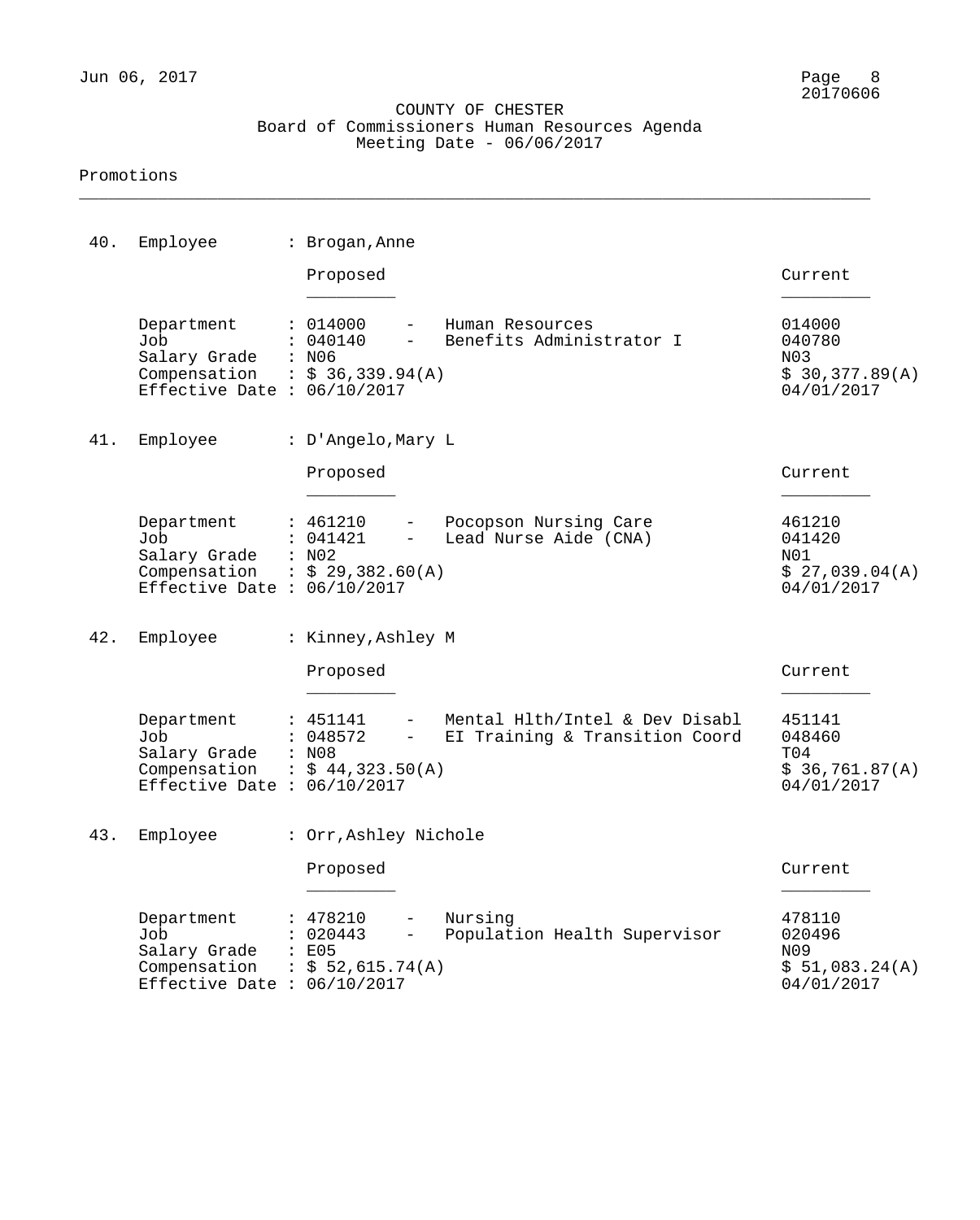\_\_\_\_\_\_\_\_\_\_\_\_\_\_\_\_\_\_\_\_\_\_\_\_\_\_\_\_\_\_\_\_\_\_\_\_\_\_\_\_\_\_\_\_\_\_\_\_\_\_\_\_\_\_\_\_\_\_\_\_\_\_\_\_\_\_\_\_\_\_\_\_\_\_\_\_\_\_\_\_

#### Promotions

| 44. | Employee                                                                                              | : Smith, Marie A                              |                                              |                                                         |  |  |  |  |
|-----|-------------------------------------------------------------------------------------------------------|-----------------------------------------------|----------------------------------------------|---------------------------------------------------------|--|--|--|--|
|     |                                                                                                       | Proposed                                      |                                              | Current                                                 |  |  |  |  |
|     | Department<br>Job<br>Salary Grade<br>Compensation : $$41,368.60(A)$<br>Effective Date : $06/10/2017$  | : 014000<br>$-$<br>: 040141<br>: N08          | Human Resources<br>Benefits Administrator II | 014000<br>040140<br>N06<br>\$37,430.14(A)<br>04/01/2017 |  |  |  |  |
| 45. | Employee                                                                                              | : Suydam, Jason                               |                                              |                                                         |  |  |  |  |
|     |                                                                                                       | Proposed                                      |                                              | Current                                                 |  |  |  |  |
|     | Department<br>Job<br>Salary Grade<br>Compensation : $$ 72,000.00(A)$<br>Effective Date : $06/10/2017$ | : 133000<br>$ \,$<br>: 010440<br>$-$<br>: E05 | Sheriff<br>Chief Deputy Sheriff              | 133000<br>020961<br>E04<br>\$69,687.66(A)<br>04/01/2017 |  |  |  |  |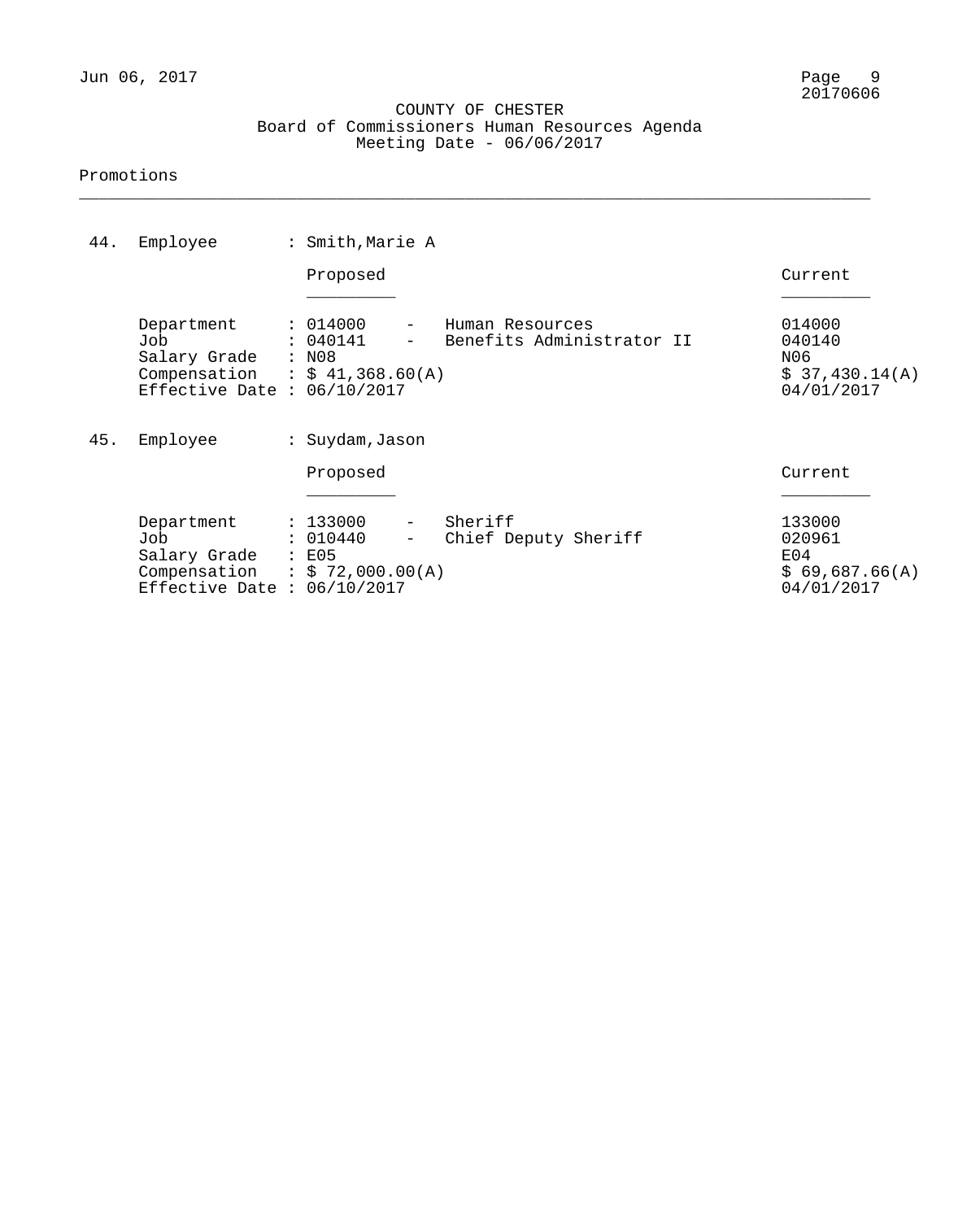### COUNTY OF CHESTER Board of Commissioners Human Resources Agenda Meeting Date - 06/06/2017

\_\_\_\_\_\_\_\_\_\_\_\_\_\_\_\_\_\_\_\_\_\_\_\_\_\_\_\_\_\_\_\_\_\_\_\_\_\_\_\_\_\_\_\_\_\_\_\_\_\_\_\_\_\_\_\_\_\_\_\_\_\_\_\_\_\_\_\_\_\_\_\_\_\_\_\_\_\_\_\_

End of Employment

| 46.   | Employee<br>Department<br>Job<br>Effective Date : $06/03/2017$ | : Achenbach, Jan<br>: 478210<br>$\overline{\phantom{0}}$<br>: 030583<br>$\overline{\phantom{0}}$ | Nursing<br>Population Health Coordinator                             |
|-------|----------------------------------------------------------------|--------------------------------------------------------------------------------------------------|----------------------------------------------------------------------|
| 47.   | Employee<br>Department<br>Job<br>Effective Date : $05/26/2017$ | : Brison, Nijah L<br>: 461210<br>$\frac{1}{2}$<br>: 041420                                       | - Pocopson Nursing Care<br>Nurse Aide                                |
| 48.   | Employee<br>Department<br>Job<br>Effective Date : $05/20/2017$ | : Brown, Kyra R<br>: 461212<br>$ \,$<br>: 351650<br>$\equiv$                                     | Pocopson Casual P/T Pool<br>Resident Services Technician             |
| 49.   | Employee<br>Department<br>Job<br>Effective Date : $06/02/2017$ | : Caprio, Daniel<br>: 478310                                                                     | - EnvironmentalHealth Protection<br>: 040061 - Env Health Specialist |
| 50.   | Employee<br>Department<br>Job<br>Effective Date : $05/27/2017$ | : Christman III, William R<br>: 030000<br>$: 020619 -$                                           | - Voter Services<br>Asst Director Voter Services                     |
| 51.   | Employee<br>Department<br>Job<br>Effective Date : $05/18/2017$ | : Forsyth, Tamara A<br>: 251200<br>$: 221065 -$                                                  | - Public Safety Communications<br>Asst Law Enforcemnt DataCrd-PT     |
| 52.   | Employee<br>Department<br>Job<br>Effective Date : $09/16/2017$ | : Greene, Nancy<br>: 589100<br>$\equiv$ $\equiv$<br>: 041319<br>$\rightarrow$                    | Chester County Library<br>Library Assist II                          |
| 53.   | Employee<br>Department<br>Job<br>Effective Date : $04/24/2017$ | : Guyea, Ruslor V<br>: 210000<br>: 040920                                                        | - Chester County Prison<br>Correctional Officer I                    |
| $54.$ | Employee<br>Department<br>Job<br>Effective Date : $05/15/2017$ | : Hayes, Keith A<br>: 451145<br>: 801068<br>$\overline{\phantom{a}}$                             | Children, Youth and Families<br>Temporary Administrator              |
| 55.   | Employee<br>Department<br>Job<br>Effective Date : $05/20/2017$ | : Haynes, Brittany R<br>: 210000<br>$-$<br>: 040920<br>$-$                                       | Chester County Prison<br>Correctional Officer I                      |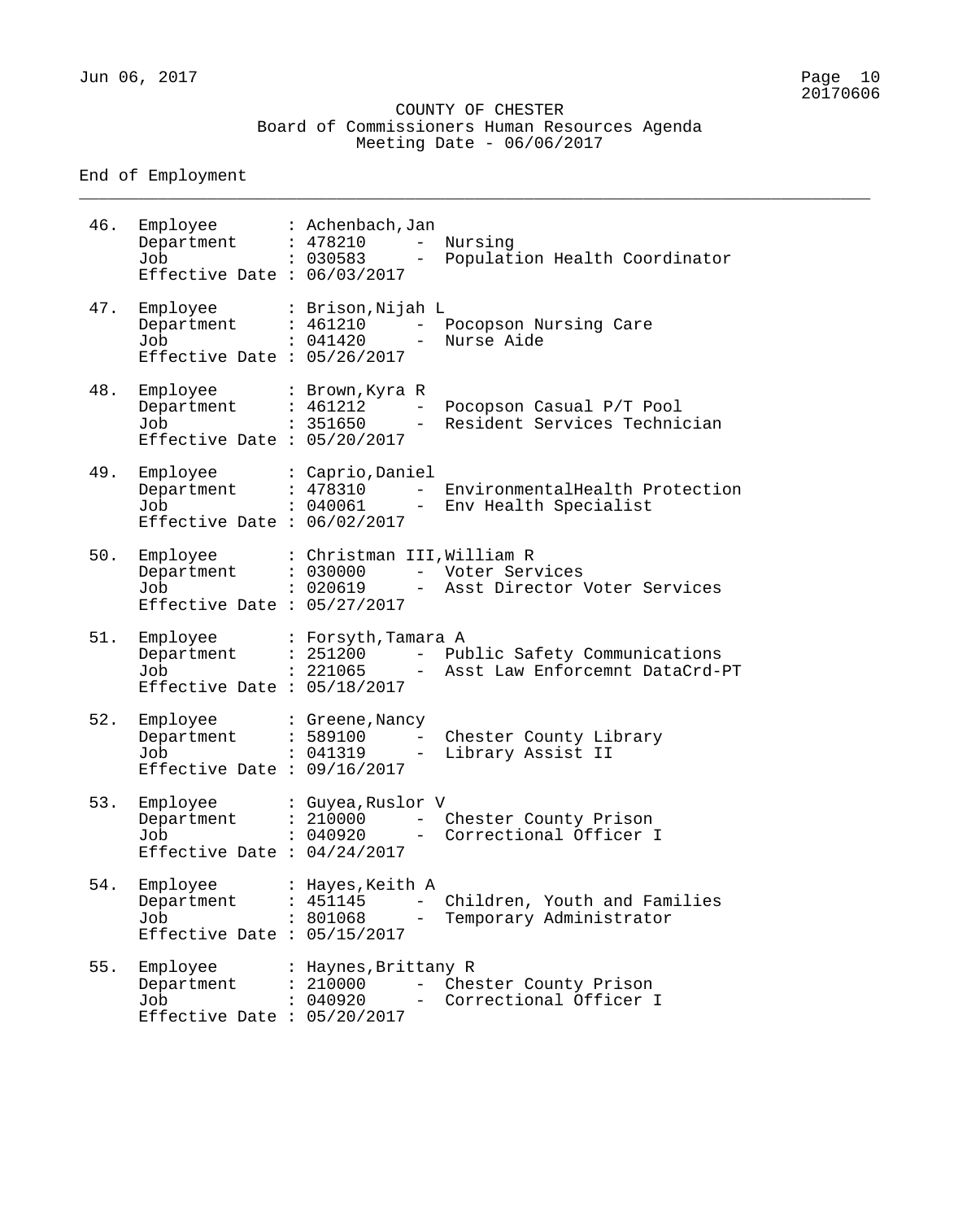\_\_\_\_\_\_\_\_\_\_\_\_\_\_\_\_\_\_\_\_\_\_\_\_\_\_\_\_\_\_\_\_\_\_\_\_\_\_\_\_\_\_\_\_\_\_\_\_\_\_\_\_\_\_\_\_\_\_\_\_\_\_\_\_\_\_\_\_\_\_\_\_\_\_\_\_\_\_\_\_

#### End of Employment

56. Employee : Johnson,Denyce A Department : 461212 - Pocopson Casual P/T Pool Job : 351650 - Resident Services Technician Effective Date : 05/23/2017 57. Employee : Lewis,Charlene M Department : 461212 - Pocopson Casual P/T Pool Job : 396970 - PRN Effective Date : 05/22/2017 58. Employee : Lopez-Nunez,Rocio Department : 467100 - Pocopson Housekeeping Job : 041711 - Housekeeper Effective Date : 05/17/2017 59. Employee : McCoy,Jerome A Department : 210000 - Chester County Prison Job : 040920 - Correctional Officer I Effective Date : 05/11/2017 60. Employee : Olaoluniyi,Boluwaji Department : 461210 - Pocopson Nursing Care Job : 041420 - Nurse Aide Effective Date : 05/13/2017 61. Employee : Reger,Robin M Department : 461212 - Pocopson Casual P/T Pool Job : 396970 - PRN Effective Date : 06/07/2017 62. Employee : Roten,Shadasia A Department : 465100 - Pocopson Food & Dietary Job : 351670 - Dietary Aide Effective Date : 05/25/2017 63. Employee : Rothenberger,Jennifer Marie Department : 124102 - Dist Court 15-1-02 West Chestr Job : 040097 - Clerical Supervisor I Effective Date : 06/10/2017 64. Employee : Scura,Meghan Faith Department : 478210 - Nursing Job : 030651 - Nutritionist Effective Date : 09/02/2017 65. Employee : Sharpe,Tina M Department : 465100 - Pocopson Food & Dietary Job : 041671 - Dietary Aide Effective Date : 05/23/2017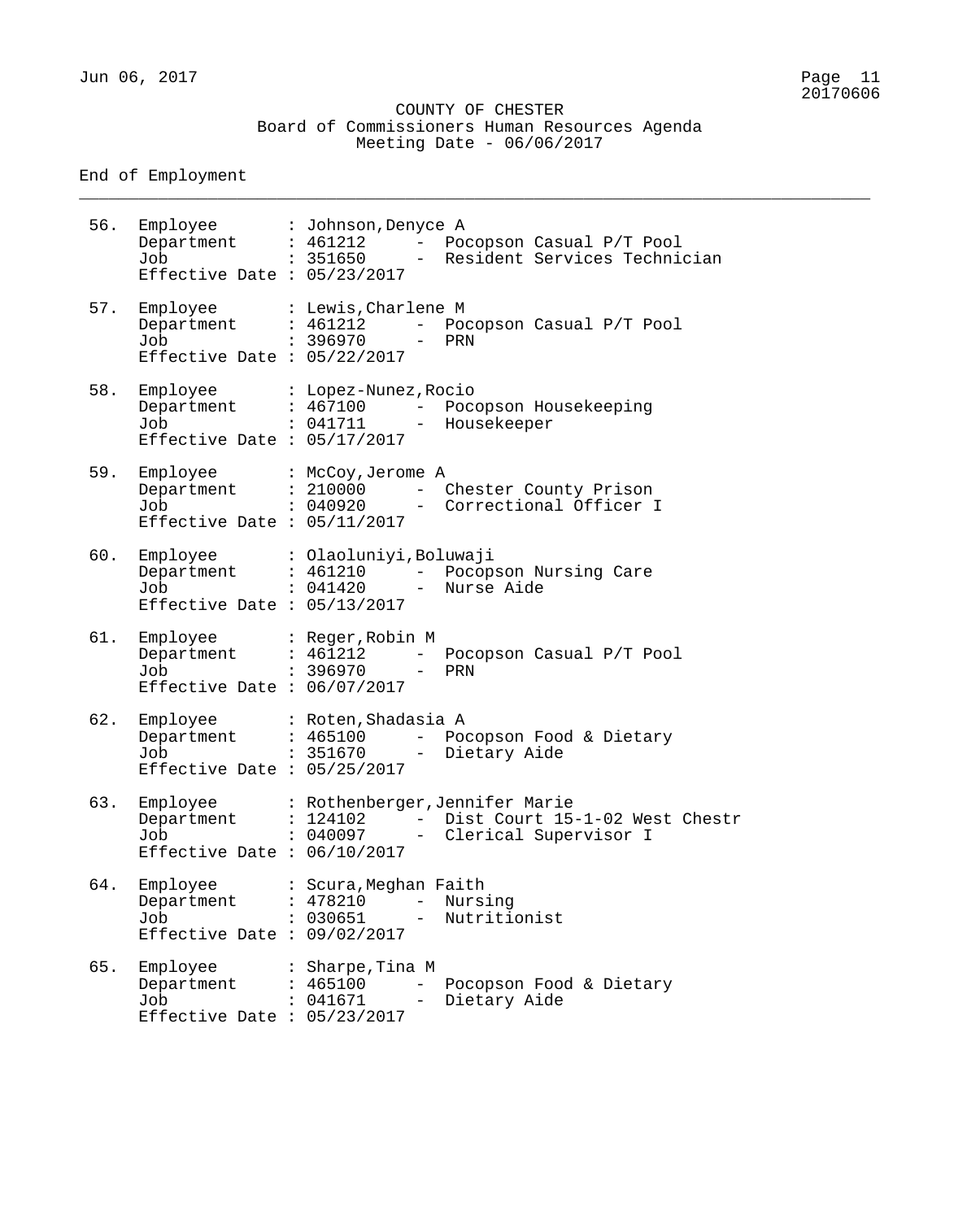Jun 06, 2017 Page 12

\_\_\_\_\_\_\_\_\_\_\_\_\_\_\_\_\_\_\_\_\_\_\_\_\_\_\_\_\_\_\_\_\_\_\_\_\_\_\_\_\_\_\_\_\_\_\_\_\_\_\_\_\_\_\_\_\_\_\_\_\_\_\_\_\_\_\_\_\_\_\_\_\_\_\_\_\_\_\_\_

End of Employment

66. Employee : Stewart,Jacob D Department : 210000 - Chester County Prison Job : 040920 - Correctional Officer I Effective Date : 06/03/2017 67. Employee : Struder,Janice Department : 126000 - Clerk of Courts Job : 801060 - General Clerk Effective Date : 06/10/2017 68. Employee : Valle,Judith A Department : 030000 - Voter Services Job : 801060 - General Clerk Effective Date : 05/24/2017 69. Employee : VanDam,Anna Department : 589000 - Libraries P/T Job : 805010 - Library Page Effective Date : 06/03/2017 70. Employee : Walus,Brandiwyne E Department : 588350 - Wolf Hollow Farm Park Job : 808102 - PT Ranger Effective Date : 05/26/2017 71. Employee : Wanner,Courtney L Department : 453205 - Chester County Youth Center Job : 806210 - Youth Center Officer Effective Date : 05/20/2017 72. Employee : Wickham,Patricia P Department : 461222 – Pocopson Staff Development Job : 030370 - Stff Dvlpmnt Coord Effective Date : 05/16/2017 73. Employee : Womack, Bryonna L<br>Department : 461210 - Poo Department : 461210 - Pocopson Nursing Care Job : 041420 - Nurse Aide

Effective Date : 05/10/2017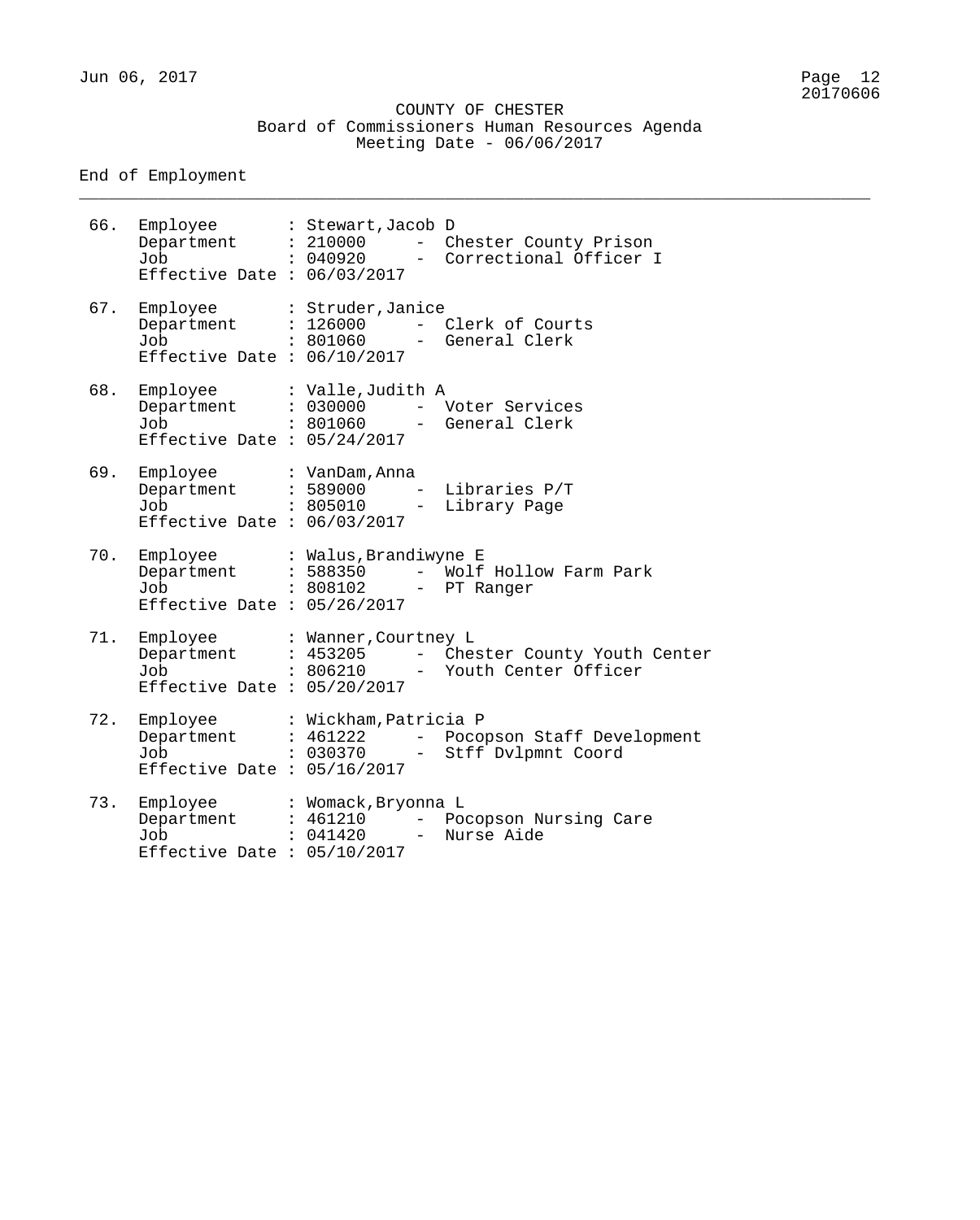\_\_\_\_\_\_\_\_\_\_\_\_\_\_\_\_\_\_\_\_\_\_\_\_\_\_\_\_\_\_\_\_\_\_\_\_\_\_\_\_\_\_\_\_\_\_\_\_\_\_\_\_\_\_\_\_\_\_\_\_\_\_\_\_\_\_\_\_\_\_\_\_\_\_\_\_\_\_\_\_

#### Retirements

| 74. | Employee : Ford, Maureen A<br>Department : 603000<br>Job<br>Effective Date : $06/24/2017$   | : 040510<br>$\overline{\phantom{m}}$                |      | - Chester Cty Conservation Dist<br>SSS V        |
|-----|---------------------------------------------------------------------------------------------|-----------------------------------------------------|------|-------------------------------------------------|
| 75. | Employee<br>Department<br>Job<br>Effective Date : $05/23/2017$                              | : McLimans, Stephannie Y<br>: 011000<br>: 030543    |      | - Commissioners<br>- Administrative Analyst     |
| 76. | Employee : Mitchell, Hazel I<br>Department : 075500<br>Job<br>Effective Date : $04/13/2017$ | : 808510                                            |      | - Facilities Mgt - 313 W Market<br>- Custodian  |
| 77. | Employee<br>Department<br>Job<br>Effective Date : $06/08/2017$                              | : Roccaro, Judith A<br>: 125000                     | $ -$ | Law Library<br>: 040830 - Library Assistant III |
| 78. | Employee<br>Department : 453205<br>Job<br>Effective Date : $06/10/2017$                     | : Smith, Judith M<br>$\qquad \qquad -$<br>: 030864  |      | Chester County Youth Center<br>- Accountant I   |
| 79. | Employee<br>Department : 589100<br>Job<br>Effective Date : $06/10/2017$                     | : Smith, Linda L<br>$: 040830 -$                    | $ -$ | Chester County Library<br>Library Assistant III |
| 80. | Employee<br>Department<br>Job<br>Effective Date : $06/08/2017$                              | : Ward,Beth H<br>: 014000<br>: 040141<br>$\sim$ $-$ |      | Human Resources<br>Benefits Administrator II    |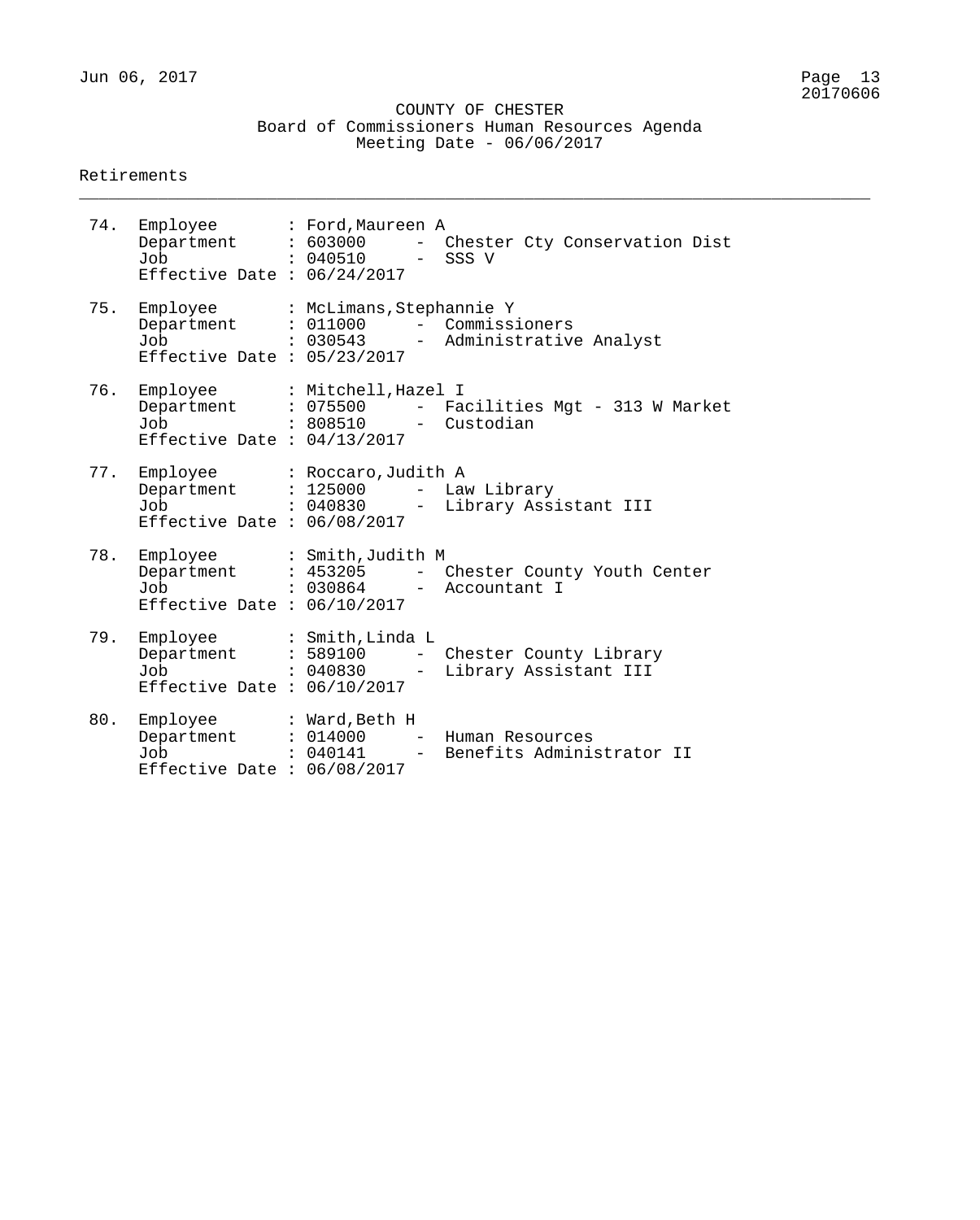# **COUNTY OF CHESTER Finance Agenda**

# **Commissioners' Meeting, June 6, 2017**

- 1. Budget Change 08-17
- 2. Vouchers as submitted by the Controller